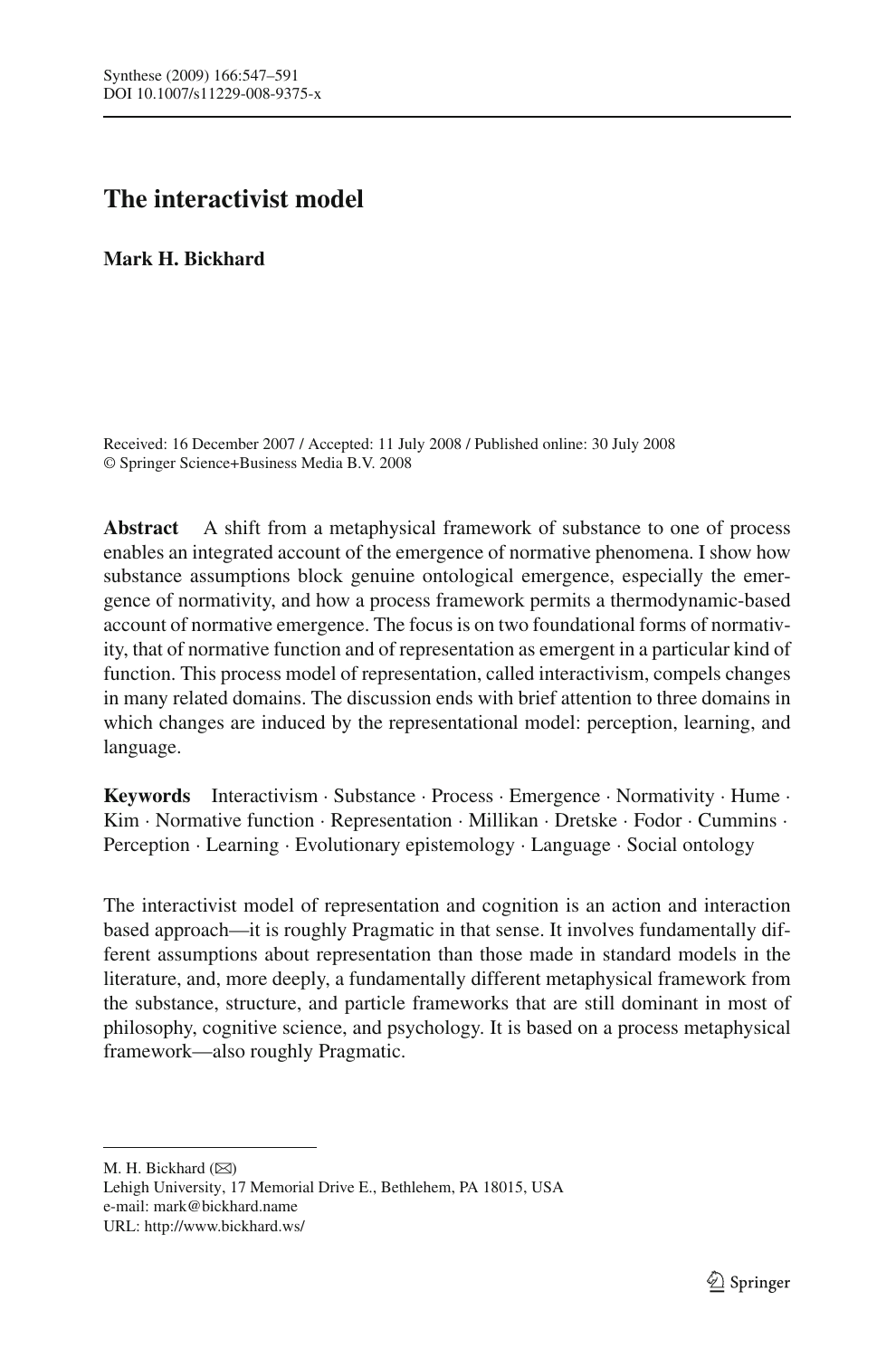The interactivist model began with a relatively narrow, primarily cognitive, focus, but the interaction and process assumptions involved in that early narrower model differed significantly from dominant assumptions in related domains. Consequently, it proved impossible to integrate the early model with theories in those related domains with which it had to interface—e.g., as an account of interactive representation must interface with an account of language.

It became necessary to either abandon the original model, or to extend it into interrelated domains. This scenario of overcoming incompatible modeling assumptions by extending the core model has, since the original confrontation with theories of language, been replayed many times with regard to a wider and wider range of phenomena, and with respect to deeper and deeper levels of theoretical and metaphysical assumptions involved. Over the course of some years of such growth, it has become a skeletally systematic philosophy and theory, addressing multiple phenomena and layers of metaphysical assumptions across a wide range of topics. I will focus here primarily on normative biological function, representation, and cognitive issues.

The discussion proceeds in three parts: (1) an outline of an underlying metaphysical stance within which the remainder of the article is developed, (2) a model of the emergence of normativity, in the forms of normative function and representation, and (3) a partial discussion of some further implications for phenomena such as perception and language.

#### **1 Metaphysics: process versus substance**

The heritage of the Greeks includes some fundamentally aporetic metaphysical positions that still dominate contemporary thought. Among other consequences, phenomena such as the emergence of normativity are rendered conceptually impossible. Before turning to some more recent manifestations, I briefly look at the origins of this conceptual tradition.

Against Heraclitean flux, Parmenides argued that change is not even possible: For A to change into B would require that A disappear into nothingness and B emerge out of nothingness. Nothingness cannot exist, therefore change is not possible.

Parmenides' argument against nothingness turned on the Greek notion that speaking or thinking about something was akin to pointing to that something [\(Campbell](#page-41-0) [1992\)](#page-41-0). Because nothingness cannot be pointed to, it cannot exist, and, therefore, cannot participate in change. Change, therefore, cannot occur. This is an early example of the difficulties that nothingness and falsity have posed throughout Western thought: consider, for example, the difficulties that recent thinkers from Russell to Fodor have had with the possibility of representing something that does not exist, or with false representation.

Certainly the Greeks took these problems seriously, and attempted to provide solutions or dissolutions of them. In particular, Empedocles proposed that everything is constituted out of four substances—earth, air, fire, and water—and that such basic substances did *not* change, thus satisfying the Parmenidean constraint against nothingness and emergence. Within this framework, the appearance of change and differences could be accounted for in terms of varying mixtures of the substances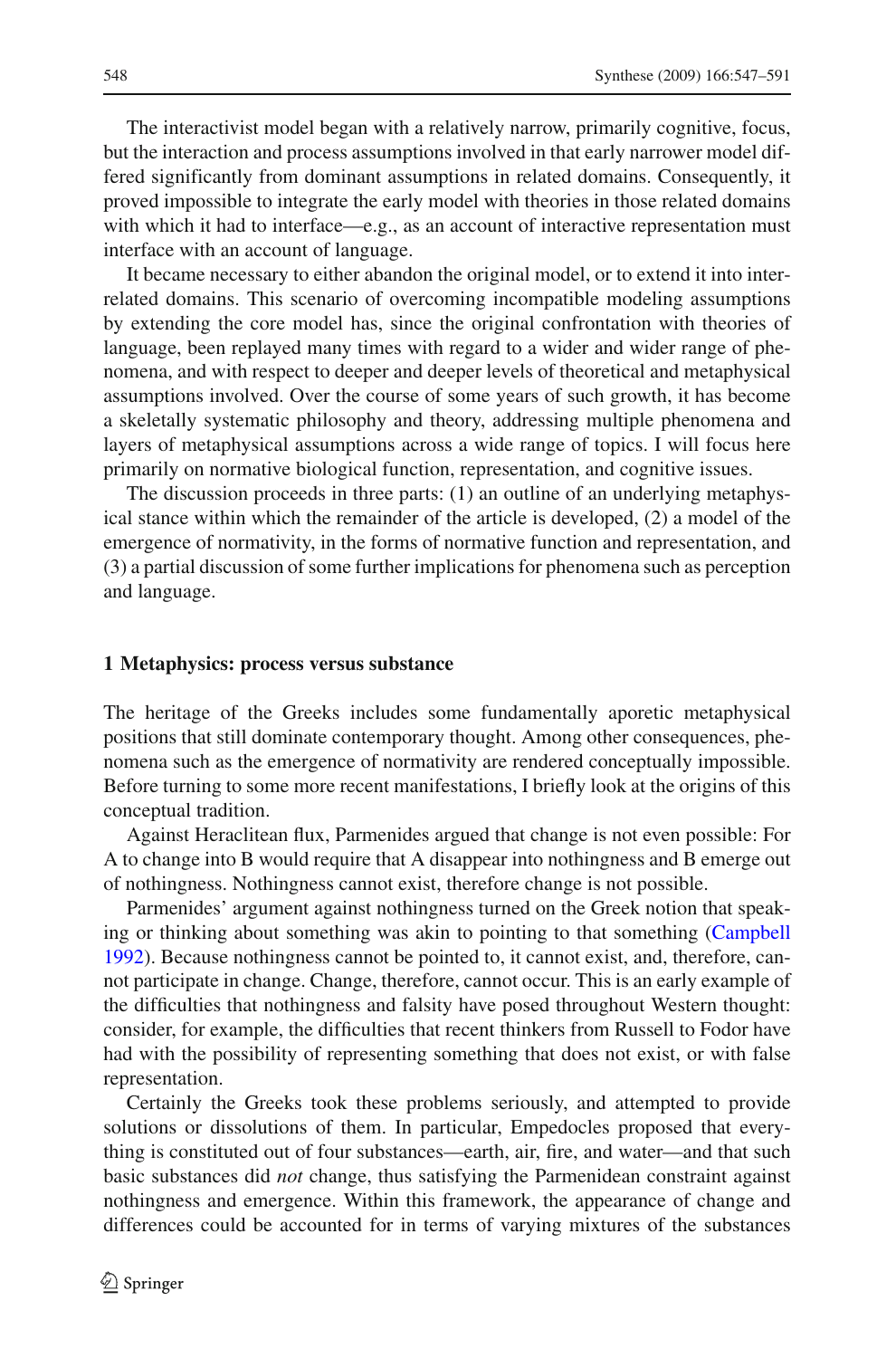and changes in those mixtures [\(Guthrie 1965](#page-42-0); [Wright 1997\)](#page-44-0). Similarly, Democritus proposed non-divisible Parmenidean wholes—atoms—which did not change, but that apparent change could be accounted for in terms of various and changing configurations of such atoms [\(Guthrie 1965](#page-42-0); [Taylor 1997](#page-43-0)). Aristotle's version of the four elements of earth, air, fire, and water, was much more sophisticated than that of Empedocles, and change was possible at this level in Aristotle's framework, but, nevertheless, there remained an unchanging, therefore Parmenides-satisfying, base of prime matter [\(Gill 1989\)](#page-42-1).<sup>[1](#page-2-0)</sup>

The acceptance of such a metaphysical ground of unchangingness, be it substance or particle, has strong and potentially problematic consequences:

- 1. The explanatory default is lack of change—inertness—and change requires explanation.
- 2. Emergence is impossible. Empedoclean substances can mix, but there is no way for a fifth substance to emerge.
- 3. The metaphysical realm of substances or particles and their properties and interrelations, characterized in terms of cause and fact, is split off from the realm of mental kinds of phenomena, properties, and interrelations—of intentionality, normativity, and modality.

Within a metaphysical framework that incorporates this split between substance and mind, there are three general possibilities. The two realms of substance and mentality can be accepted as a basic metaphysical division, and accounts of the world attempted in terms of the two realms. Aristotle's matter and form, Descartes' two kinds of substances, Kant's two realms of noumena and phenomena, and early analytic philosophy's diremption between the factual world of science and that of social and linguistic normativity, are all examples.

Another possibility would be to attempt to account for the world in terms of just the "mental" realm, yielding an idealism like that of Hegel, Green, or Bradley. Or one might try to explain it in terms of just the "substance" or material realm alone, like Hobbes, Hume (on many interpretations), Quine, and most contemporary philosophers and psychologists.

It might seem intuitively attractive to try to integrate phenomena across the two realms via some sort of emergence of one out of the other, but emergence is

<span id="page-2-0"></span><sup>&</sup>lt;sup>1</sup> The word substance is used both for substance as stuff and for substance as entity or particular thing. Substance as particular thing is especially common in traditions derived from translations of Aristotle. In such frameworks, stuff is generally referred to as 'matter'. I am using 'substance' to refer to some kind of stuff—an unchanging substratum—out of which the world is constituted, thus including 'matter' in most of its uses. Issues of unity, with which Aristotle was rightly concerned [\(Gill 1989\)](#page-42-1), having to do with the unity that makes an object or entity different from an aggregate, do not have the same form in a process framework. Such issues do, however, at least partly overlap with issues of process stability, with which I will be centrally concerned.

Substance as particular thing is the most common usage in ontology, but substance as stuff is also found (e.g., [Butchvarov 1999](#page-41-1); [Belsey 1995;](#page-40-0) [Graham 1997](#page-42-2), [2006](#page-42-3); [Guthrie 1965;](#page-42-0) [Reale 1987;](#page-43-1) [Trusted 1999](#page-43-2)). Substance as stuff is more common in scientific usage—e.g., gold or water as substances [\(Robinson 2004](#page-43-3)). The confusion and potential for confusion here is sufficient that some have elected to translate Aristotle's notion of substance as particular thing as "entity" rather than as "substance" (e.g., [Campbell 1992](#page-41-0); [Owens 1978](#page-43-4)).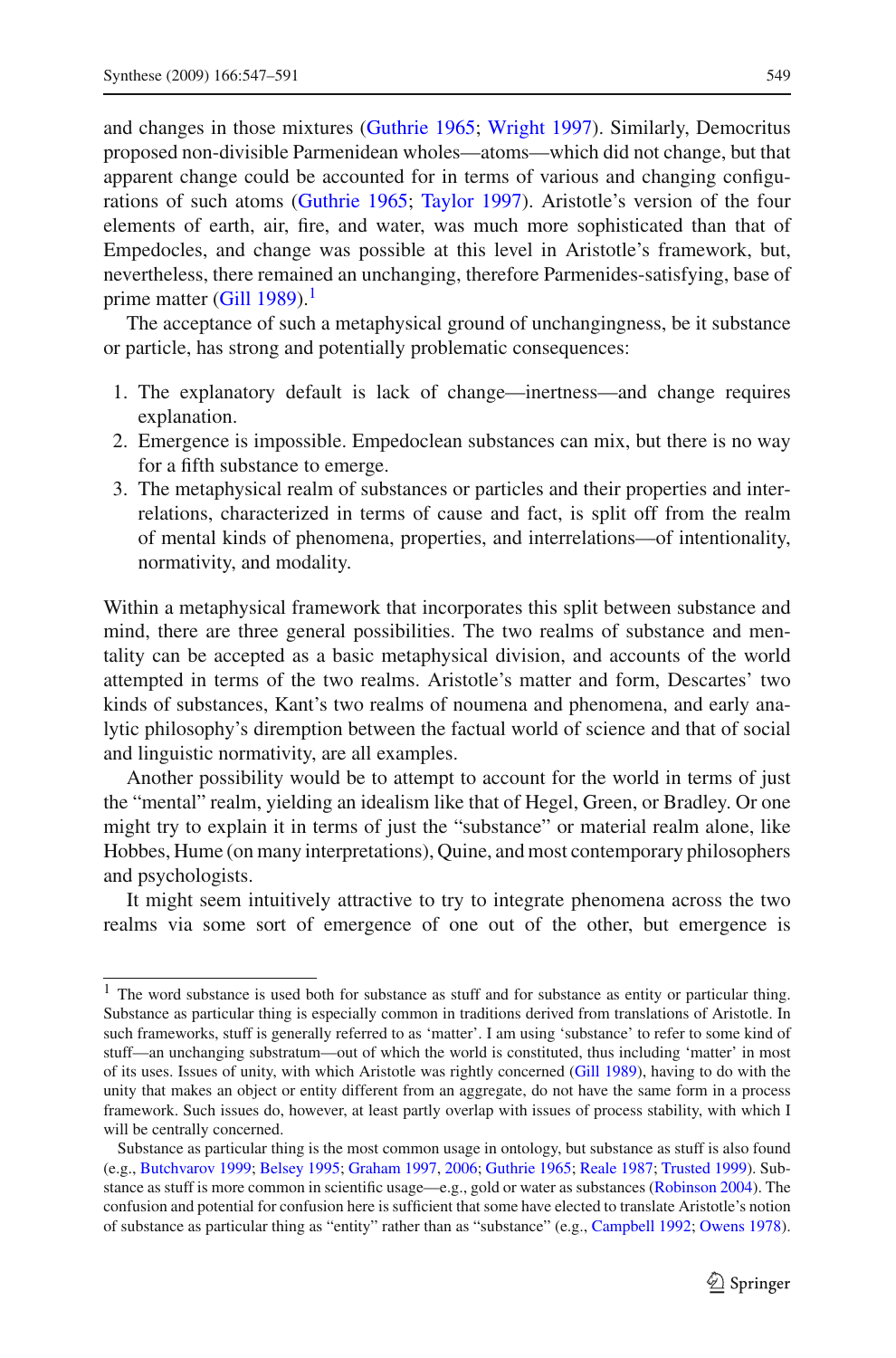precisely one of the conceptual possibilities that the substance/particle metaphysics was intended to preclude.<sup>2</sup>

#### 1.1 Hume

One powerful statement of and argument for such a split is Hume's argument against the possibility of deriving norms from facts. Hume does not actually elaborate the details of such an argument [\(Hume 1978](#page-42-4)), but the standard interpretation offers the following considerations [\(Schurz 1997](#page-43-5)): If the premises of a valid argument contain only factual terms, then it follows, so it is claimed, that any conclusion can only contain factual terms. Any terms not already available in the premises must be introduced by definitions based on terms in the premises or on those previously defined. Consequently, any terms in the conclusion that are not in the premises can be backtranslated through their definitions—in each case substituting the defining phrase or clause for the defined term—until the conclusion is stated solely using terms that are in the premises. Since those are by assumption strictly factual, then the conclusion must similarly be strictly factual. This argument has had a formative impact on the Western tradition.

Note that, although the argument is stated in terms of facts and norms, "is" and "ought", its general form is that nothing new can be obtained in the conclusion beyond configurations of what is already available in the premises. In this general form, the argument precludes any kind of emergence, and is a manifestation of the restriction to combinatorics of the basic substance/particle framework.<sup>3</sup>

This argument, however, is unsound. It is based on the assumption that all definition permits back-translation, and that is false. In particular, implicit definition does not.

Implicit definition was recognized and introduced most especially in the late 19th centu[ry](#page-42-6) [by](#page-42-6) [Hilbert](#page-42-6) [in](#page-42-6) [his](#page-42-6) [axiomatization](#page-42-6) [of](#page-42-6) [geometry](#page-42-6) [\(Hilbert 1971](#page-42-5)[;](#page-42-6) Kneale and Kneale [1986](#page-42-6); [Otero 1970](#page-43-6)). The general idea of implicit definition is that the terms involved are defined by their interrelationships—in contemporary model theoretic terms, an axiom system implicitly defines its class of models [\(Chang and Keisler](#page-41-2) [1990;](#page-41-2) [Shapiro 2005a](#page-43-7)[,b\)](#page-43-8). The notion also applies to definitions of single terms as locations in relationships with other already available terms, as well as to non-formal senses [\(Hale and Wright 2000\)](#page-42-7).<sup>[4](#page-3-2)</sup>

Implicit definition has been largely ignored in the contemporary mainstream of analytic metaphysics, at least until very recent times, for two reasons: (1) many implicit definitions permit satisfaction by multiple and non-isomorphic models, thus not satisfying a criterion of unique differentiation, and (2) Beth's theorem states that implicit definition and explicit definition are equally powerful, thus apparently giving no reason to bother with implicit definition [\(Doyle 1985](#page-41-3)). Point (1) is not relevant to my current

<span id="page-3-0"></span><sup>&</sup>lt;sup>2</sup> Clearly, this would have to be some kind of ontological emergence. An epistemologically based emergence would simply leave all of the metaphysical issues untouched.

<span id="page-3-1"></span><sup>&</sup>lt;sup>3</sup> Note that the issue here is not forms of inference, but forms of definition and of the kinds of representations that those definitions permit.

<span id="page-3-2"></span><sup>&</sup>lt;sup>4</sup> For generalizations of implicit definition within a dynamic framework, see [Bickhard and Terveen](#page-41-4) [\(1995](#page-41-4)) and [Bickhard](#page-41-5) [\(in preparation\)](#page-41-5).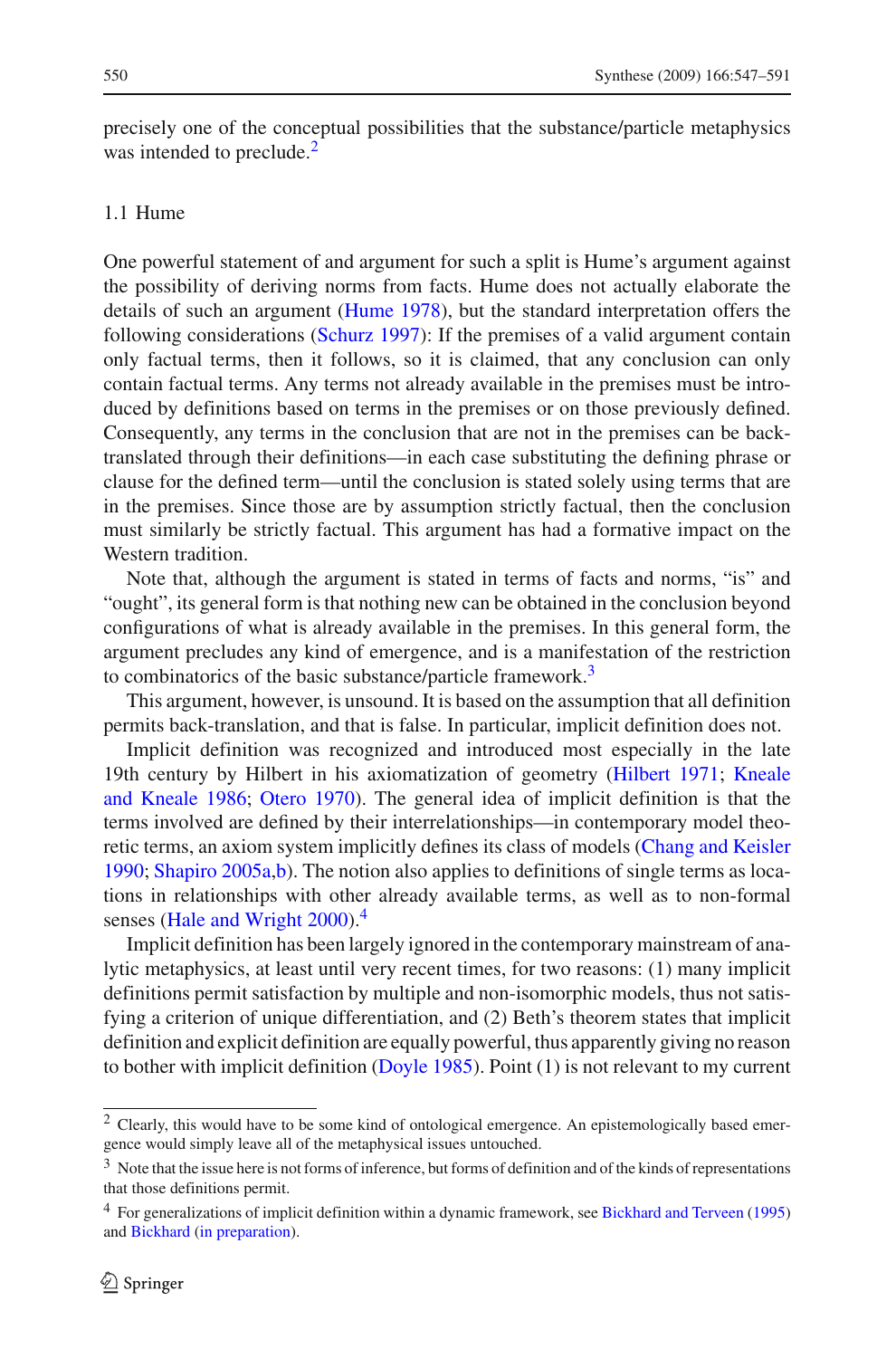purposes (and holds for defining, e.g., natural numbers, primarily when restricted to first order logic: [Shapiro 1991,](#page-43-9) [1997,](#page-43-10) [2005a](#page-43-7)[,b](#page-43-8)),<sup>[5](#page-4-0)</sup> and point (2) holds in first order predicate logic with infinite models, but does not hold in all combinations of kinds of logics and kinds of models. In general, the equivalence of implicit and explicit definition is only extensional even when it does hold, and in many other combinations of logics and models, implicit definition is more powerful [\(Kolaitis 1990](#page-42-8); [Quine 1966\)](#page-43-11). Implicit definition cannot successfully be dismissed.

Most importantly for current purposes, implicit definition does not permit backtranslation. There is no defining phrase or clause that can be substituted for a defined term. Even in formal cases, it is a matter of mathematical and logical discovery to determine what characterizes the class of models for a given implicit definition.

But, if implicit definition is a legitimate form of definition, and if implicit definition does not permit back-translation, then Hume's argument is based on a false premise. Hume's argument is unsound, and this barrier, at least, to the possibility of an emergence account of normativity and mentality is removed.

#### 1.2 Kim

A second barrier to the possibility of emergence that I will consider is an argument by Jaegwon Kim that all causality resides in the lowest level of physical entities, whatever that may be. In this view, any new causal properties that might be manifest in higher level organization will be mere causal regularities, regularities of the causal interactions of the particles in that particular configuration [\(Kim 1991\)](#page-42-9). In this view, organization is just the framework, the stage, on which all genuine causal interactions take place.

The primary tool in Kim's arsenal is the pre-emption argument: Consider a supposed higher level emergent, supervenient on an organization of lower level elements, and ultimately on the basic particles of physics. Any causal consequences of the higher level emergent will either be redundant with respect to the causal consequences of the lower level particle interactions, and therefore preempted by the causality of those lower level interactions—in which case the higher level is not itself causally efficacious—or else the higher level introduces some additional causal power—in which case the micro-level of physics is not causally closed. Because the causal closure of the micro-physical world seems to be a premise of both scientific and philosophical naturalism, the conclusion is that no emergent can have causal efficacy. All "emergent" causality is epiphenomenal relative to micro-causality.<sup>6</sup>

<span id="page-4-0"></span><sup>5</sup> Issues about implicit definitions requiring isomorphic models have primarily to do with definitions of number systems. There is no even prima facie relevance of this issue for implicit definitions of, for example, a mathematical group or field.

<span id="page-4-1"></span><sup>6</sup> This reasoning depends on the organizational*relations* among the lower level constituents being included in the supervenience base. If those relations were not included, then the higher level causal regularities could *not* be accounted for in terms of that supervenience base. The argument, then, applies against dualisms (precluded by the causal closer assumption) and assumptions of new causal laws coming into application with new organizations, as with some of the classical British emergentists [\(McLaughlin 1992\)](#page-42-10).

More recently, Kim has explored possibilities opened up by removing relations from the definitions of various kinds of base (e.g., micro-level base, supervenience base, and so on) and by considering notions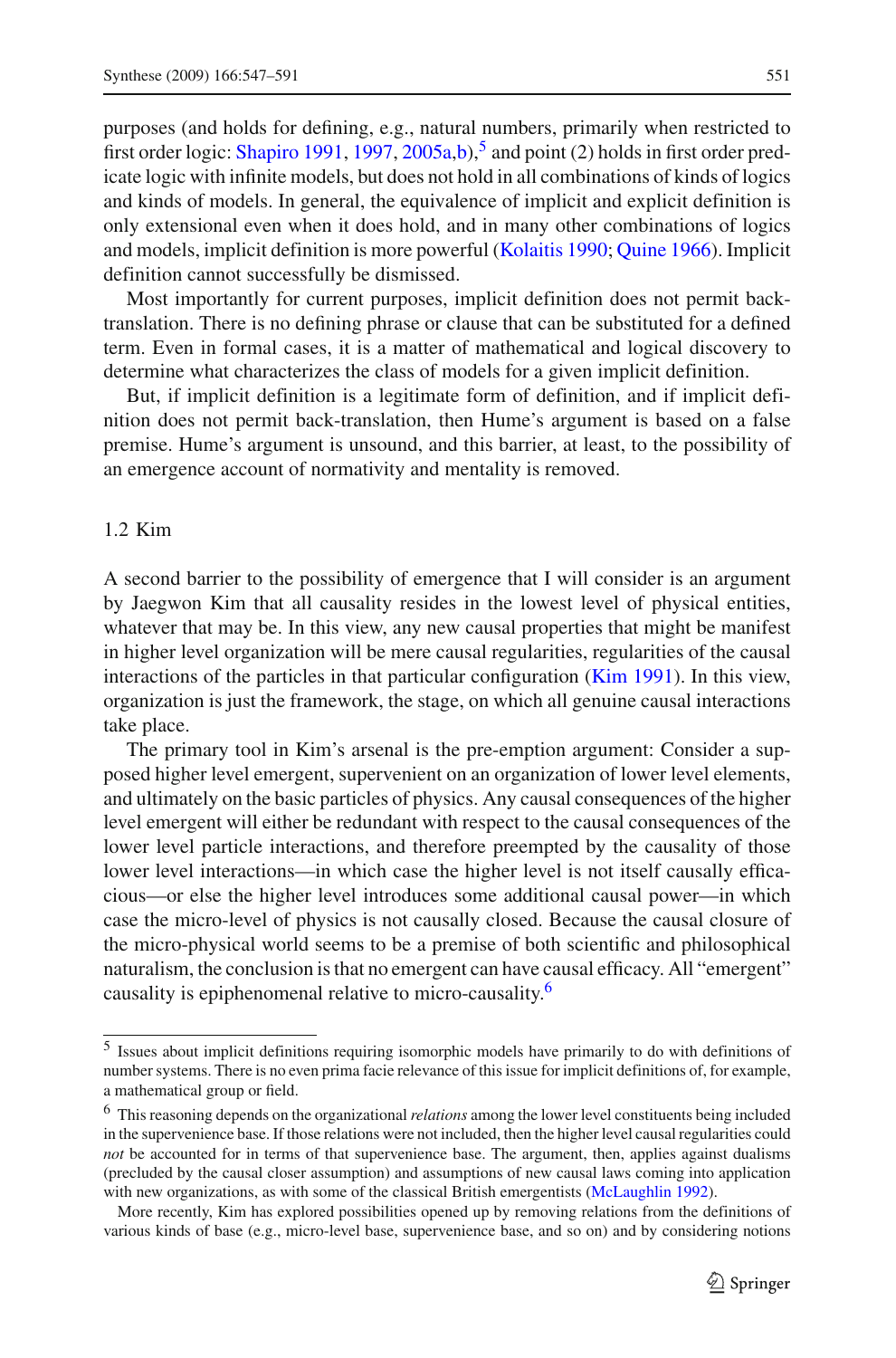This is a powerful argument. But it is not sound, and the false assumption that is involved points toward a different metaphysical framework within which to explore issues of emergence. In particular, the descent of causal power downward through various levels of organization that this argument yields constitutes an exclusion of the very possibility that organization might itself have causal power. If organization is "just" stage setting for "genuine" causal interactions, then emergent causality, which is supposed to emerge precisely in higher level organization, is ruled out by assumption.

That assumption, in turn, is supported by the basic metaphysical assumption that the world is constituted out of particles. If particles are the basic metaphysical constituents, then causality resides in those constituents, and all causality is the working out of the causal interactions among those constituents. Organization is not even a candidate locus for causal power. The conceptual possibility that organization might yield new causal power, the possibility that the notion of emergence is based upon, is delegitimated by the particle assumptions made in the underlying framework metaphysics. It is certainly clear that if particles are the only things that can possess causal power, then organizations of particles cannot possess causal power beyond that of the (interactions of the) particles themselves. The particle framework, in excluding organization even from consideration as a potential locus of causal power, begs the question against emergence.

But the metaphysical assumption here is that a particle metaphysics is adequate, or at least legitimate, as a framework for our world. And that is false. There is more than one line of considerations that yield this conclusion. First, consider that a pure point particle framework yields a world in which nothing ever happens: point particles have zero probability of ever hitting each other.<sup>[7](#page-5-0)</sup>

We might consider particles that interact via some sorts of fields—and this is close to a common naïve conception today—but such a framework must acknowledge fields as having genuine causal power, and fields have whatever causal power they do in part in virtue of their organization. The delegitimation of relations as bearers of causal power, therefore, is undone.

Still further, the best contemporary physics demonstrates that there are no particles at all. The fundamental constituents of the world, according to quantum field theory, are dynamic quantum fields in a dynamic space-time. Quantum fields manifest particle-like properties in virtue of their interactions being constrained to occur in multiples of fixed quanta, and the conservations of those quantized properties

Footnote 6 continued

of emergence that are constituted rather than just supported by organization (e.g., "they supervene on specific mereological *configurations* involving these micro-properties—for a rather obvious and uninteresting reason: they *are* identical with these micro-configurations", [Kim 1998](#page-42-11), pp. 117–118; [Kim 2005;](#page-42-12) see Campbell and Bickhard [in preparation\)](#page-41-6).

Such changes in definition, however, cannot do any metaphysical work in themselves, so Kim's earlier argument against causally efficacious emergence still stands. It is, in my judgement, one of the most powerful and revealing anti-emergence arguments available.

<span id="page-5-0"></span> $^7$  For consideration of the conceptual possibility of non-point particles, see Bickhard [\(2000c,](#page-40-1) [in preparation](#page-41-5)). Put simply, non-point particles would have to have boundaries, collision dynamics, internal structure, and internal dynamics, and those cannot be completed in ways that are coherent and consistent with relativity.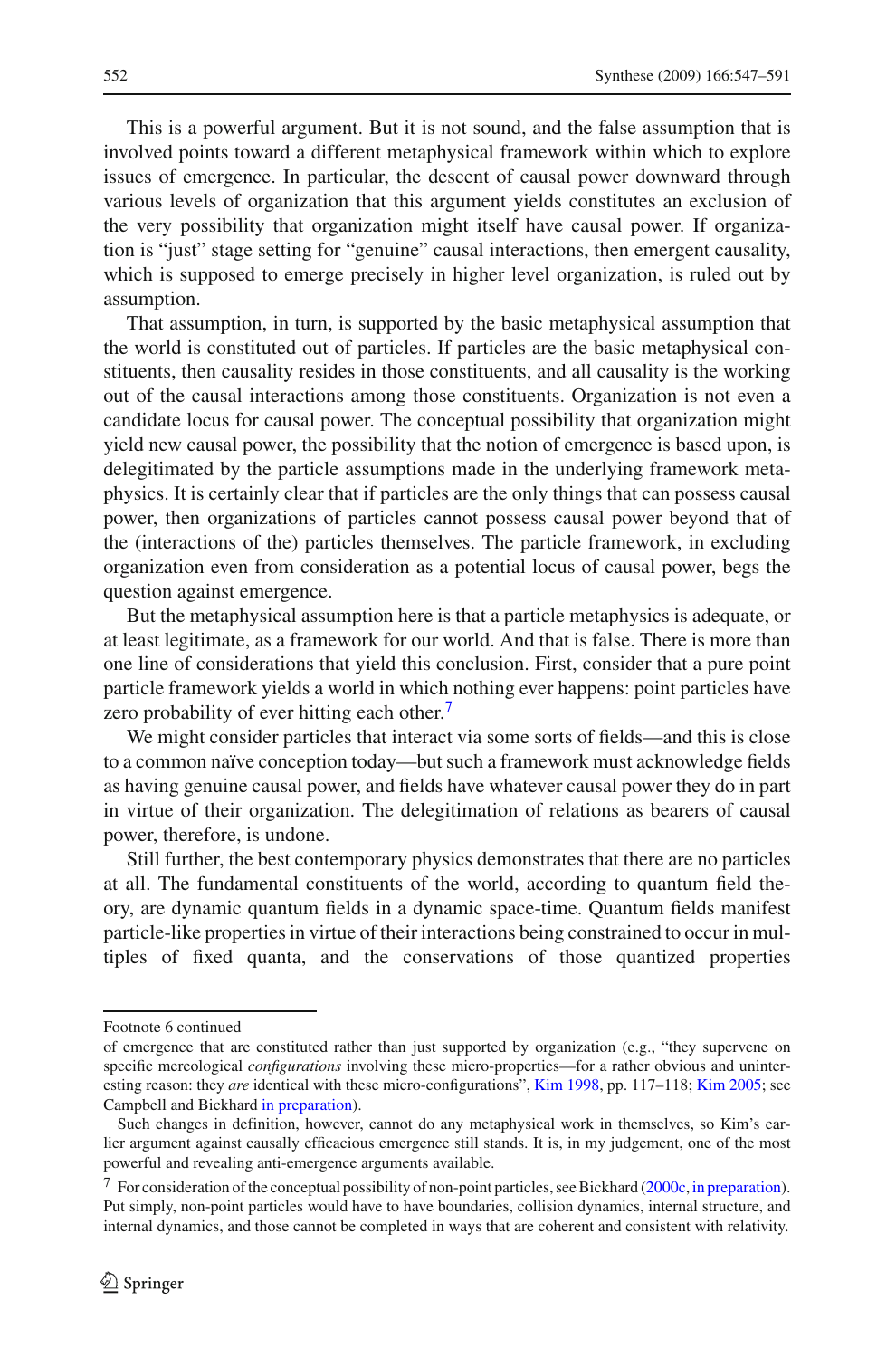[\(Aitchison and Hey 1989](#page-40-2); [Ryder 1985](#page-43-12); [Weinberg 1995](#page-43-13)). The quantization is reminiscent of particles, but it is in fact a quantization of wave-like processes, not particles. This is akin, and mathematically related, to the quantization of the number of wavelengths in a guitar string (e.g., [Zee 2003\)](#page-44-1). But there are no guitar sound particles, and, similarly, there are no physical particles either [\(Aitchison 1985](#page-40-3); [Bickhard](#page-40-4) [2003c](#page-40-4); [Brown and Harré 1988](#page-41-7)[;](#page-42-13) [Cao 1999](#page-41-8); [Clifton 1996](#page-41-9); [Davies 1984;](#page-41-10) Halvorson and Clifton [2002;](#page-42-13) [Huggett 2000;](#page-42-14) [Kuhlmann et al. 2002;](#page-42-15) [Sciama 1991](#page-43-14); [Weinberg 1977](#page-43-15)). The heritage of Democritus and Empedocles has run its course.

#### 1.3 Process

And the manner in which it has expired points toward its replacement, both in physics and in metaphysics: *process*—Heraclitus, if you are so inclined. Quantum fields are inherently processes, $\frac{8}{3}$  and general relativistic space-time is also inherently dynamic. It is, of course, possible, even likely, that contemporary physics will itself be overturned in the future, but it is clear that there cannot be any return to a particle framework: there are multiple phenomena with strong empirical support that are inconsistent with the locality and individuation of particles.

Process, in fact, is now the dominant language of science. Every science has progressed beyond an initial conception of its phenomena in substance terms to understanding that they are in fact process phenomena. Fire is no longer modeled in terms of the substance phlogiston, but instead in terms of the process of combustion; heat no longer in terms of caloric, but in terms of random kinetic processes; life no longer in terms of vital fluids, but in terms of special kinds of far from thermodynamic equilibrium processes. And so on. Every science, that is, with the exception of the sciences and philosophies of mind and persons. Here substance and structural views are still dominant.

The shift to a process metaphysics, however, induces major changes in our overall framework of assumptions:

- First, *change* becomes the explanatory default, and it is stability that requires explanation. Similarly, processes, unlike atoms or the "stuff" of substances, do not have inherent boundaries, and boundaries too, therefore, must be explained, not assumed.
- Second, processes have their causal powers in virtue of their organization. Organization cannot be delegitimated as a possible locus of causal power without eliminating all causality from the universe. But, if organization is a potential locus of causal power, then so is higher level organization. In particular, there is no metaphysical block to the possibility of emergent causal power in new organization.
- And third, if emergence is a metaphysical possibility [\(Bickhard 2000c](#page-40-1), [2004a,](#page-40-5) [forthcoming-b,](#page-41-11) [in preparation](#page-41-5)), then the door is open to the possibility that

<span id="page-6-0"></span><sup>&</sup>lt;sup>8</sup> There is some discussion about this, and a few alternative proposals are on offer (e.g., [Clifton 1996;](#page-41-9) [Kuhlmann et al. 2002;](#page-42-15) [Teller 1996](#page-43-16)), but the mathematics is straightforwardly a mathematics of oscillatory processes [\(Weinberg 1995;](#page-43-13) [Zee 2003](#page-44-1)), and a non-particle process perspective is the overwhelming consensus (the list of references in the previous paragraph could be multiplied many-fold, but see especially [Halvorson and Clifton 2002;](#page-42-13) [Huggett and Weingard 1996;](#page-42-16) [Huggett 2000\)](#page-42-14).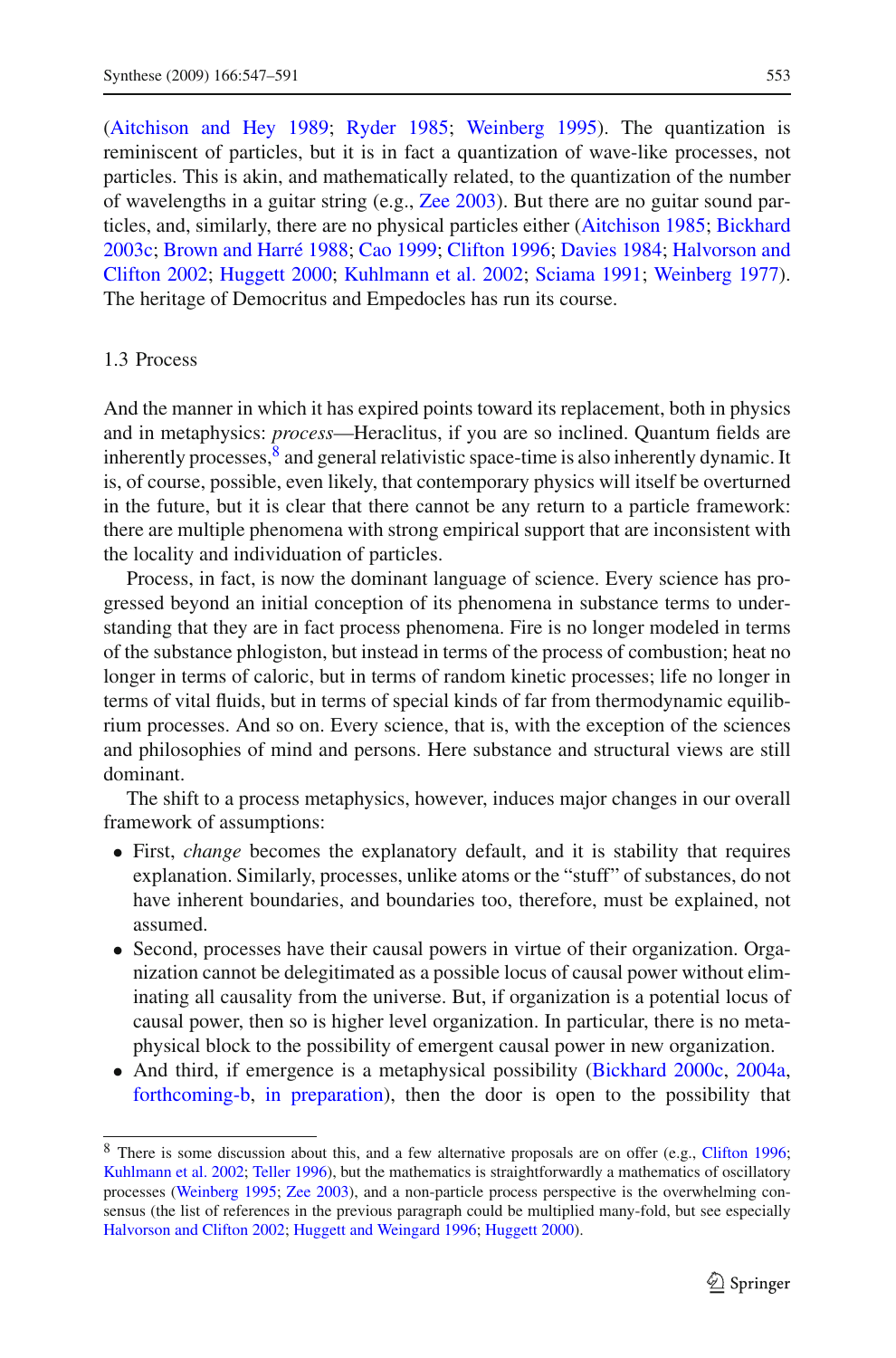normativity and mind are emergent.<sup>9</sup> This would undo the two realm metaphysical split that has persisted for over two millennia. $10$ 

### **2 Emergence and normativity**

A process metaphysics forces explicit consideration of stabilities of (patterns of) process—persistence through time cannot be assumed. There are at least two very broad classes of stabilities that I will consider, one of which is the foundation for the emergence of normativity in the form of normative function.

One kind of stability of process organization is that in which an instance of the organization remains stable unless some above-threshold amount of energy impinges on it. Such *energy-well* forms of stability constitute major portions of our world—a canonical example is an atom. Such stabilities can persist for cosmological durations. An important property of energy-well stabilities is that they can be isolated from their environments without disturbing that stability: they will happily go to thermodynamic equilibrium and remain in their "energy-well".

This property is in strong contrast to a second kind of stability of process organization: stabilities of processes that are far from thermodynamic equilibrium. Far from equilibrium processes cannot be isolated, else they go to equilibrium and cease to exist. The stability of a far from equilibrium form of process is dependent on its being maintained in its far from equilibrium condition. Such maintenance may often be accomplished from sources external to the process, such as pumps supplying a continuous flow of chemicals into a vat, perhaps for the sake of investigating the kinds of self-organization exhibited.

Some kinds of processes, however, self-organize into forms that make contributions to their own stability. In that sense, they are *self-maintenant*. A candle flame serves as a canonical example. A candle flame maintains above combustion threshold temperature, induces convection, which brings in fresh oxygen and gets rid of waste, vaporizes wax in the wick for combustion, and melts wax in the candle so that it can percolate up the wick. A candle flame is self-maintenant in several senses.<sup>[11](#page-7-2)</sup>

<span id="page-7-0"></span><sup>&</sup>lt;sup>9</sup> A process based model of the emergence of mental phenomena would clearly not be a substance dualism, nor a substance monism. Some readers might be tempted to interpret it as a kind of property dualism, but, insofar as emergent mental properties could be *explained* in terms of process organization, such a model would not constitute either a C. D. Broad style emergence model [\(McLaughlin 1992\)](#page-42-10) nor a mysterian property dualism. Whether such a model would count as a monism of *any* kind would depend on whether dynamic space-time and dynamic quantum fields are to be counted as one kind (process) or several kinds (of process). Or whether or not emergent properties are to be considered of different kind than the process organizations out of which they emerge—if so, then there would be very large multiplicity of kinds: our entire familiar world, and much that isn't so familiar, is emergent in organizations of process. Most basically, in a process framework, this group of issues loses much of its philosophical motivation: they are posed within a Cartesian substance framework, and largely evaporate when an attempt is made to transplant them into a process framework. When stability, unity, and boundaries become themselves emergents of certain forms of process organization, classical contrasts no longer apply.

<span id="page-7-1"></span><sup>&</sup>lt;sup>10</sup> It is this third issue that likely explains why studies of the mind are late in making the shift to process: mind (and biological function) are the realms in which issues of normativity and intentionality are central. Shifts to process in other sciences have not had to address these issues.

<span id="page-7-2"></span><sup>&</sup>lt;sup>11</sup> Note: A candle flame is far from equilibrium relative to its environment—this is a relational property, and, therefore, does not have any "individual" level supervenience base [\(Teller 1992](#page-43-17)). A candle flame has no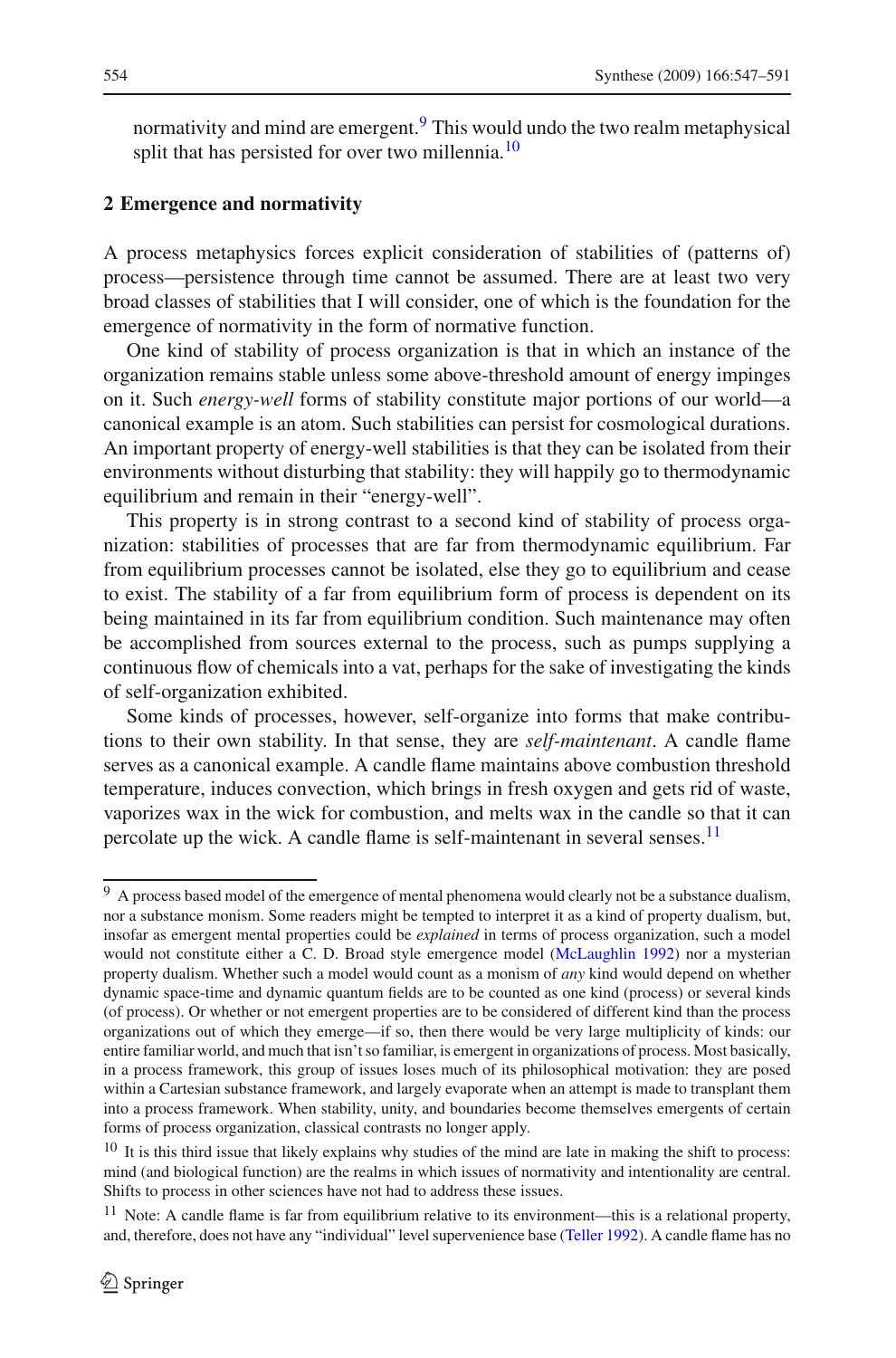A candle flame, however, can only do one thing—burn. It has no options and cannot select among options. If it runs out of wax, for example, there are no alternatives that it has the capacity to select, that might correct this threat to its continued existence. More sophisticated self-maintenant systems, however, do have options and can make selections among them in accordance with changing conditions in their environments in order to correct or compensate for those changing conditions.

Such systems maintain the property of being self-maintenant through changes of conditions that may require different activities for self-maintenance in those differing conditions. In that sense, they are *recursively self-maintenant*—they maintain self-maintenance. Here a canonical example is Don Campbell's bacterium that can swim so long as it is headed up a sugar gradient, but tumble if it finds itself oriented down a sugar gradient [\(Campbell 1974](#page-41-12), [1990](#page-41-13)). Swimming up a sugar gradient contributes to its self-maintenance, but swimming down a sugar gradient does not. The bacterium can differentiate, detect, the two conditions and select swimming or tumbling accordingly.

Self-maintenant and recursively self-maintenant systems constitute the low end, the simple end, of a graded hierarchy of forms of *autonomy*. They are autonomous in the sense of being able to recruit and manipulate (themselves in) their environments so as to (contribute to) maintain(ing) their own existence [\(Christensen and Bickhard](#page-41-14) [2002\)](#page-41-14). In complex cases, this can be a recursive self-maintenance across vast ranges of potential environment—it is an unbounded (and partially ordered) hierarchy. All living systems are autonomous.

The difference between energy-well stabilities and autonomous stabilities turns on a fundamental asymmetry in their underlying thermodynamics. Energy-well systems do well when isolated, but autonomous systems cannot be isolated for long because they require maintenance of their far from equilibrium conditions. This thermodynamic asymmetry underlies an asymmetric emergence, and, in fact, an emergence of normativity in the form of normative function. Reversal of all three of the substancemetaphysics consequences mentioned above is involved here.

#### 2.1 Normative function

Far from equilibrium processes require maintenance in order to be stable, and such maintenance is functional relative to the stability of that system—it *serves a function* insofar as it contributes to that stability. This is the core notion of function.

Such contributions are functional relative to the process stability that they serve, to the maintenance of the existence that they help support. They are normative for that

Footnote 11 continued

fixed mereological base—the particular atoms are always and necessarily changing. If the candle is moved, then the incoming flow of oxygenated air will also change, but the candle flame will remain as a temporally continuous particular organization of processes—so the flame is not fixed to a particular region. There is no clear boundary for the flame. And so on. In multiple ways, such process organizations create difficulties for many versions of supervenience [\(Kim 1993;](#page-42-17) [McLaughlin and Bennett 2005\)](#page-43-18).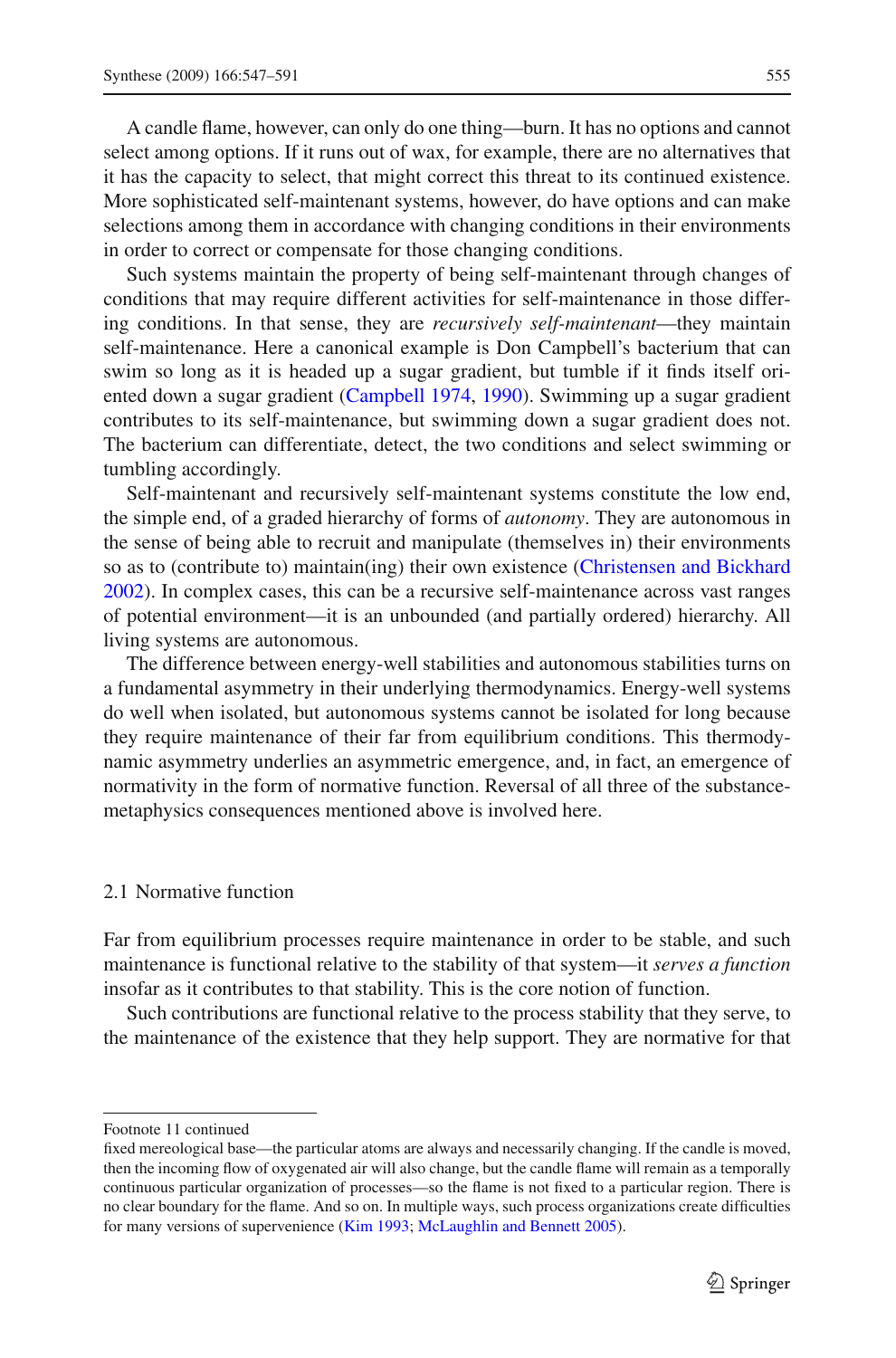stability. They help create and maintain a dynamic steady state, and are useful relative to that maintenance and creation.<sup>12</sup>

#### *2.1.1 Etiological models of function*

This model of function differs in several fundamental ways from the dominant etiological approach, and I will develop it in further detail by reviewing some of those differences. So, I turn first to outlining some of those differences.

The central intuition of the etiological approach to function is that an organ in an organism has some particular proper function insofar as it has the right kind of evolutionary history—in particular, that there has been a sufficient evolutionary past of selections of that organ for doing what is now its function. A kidney, for example, has the function of filtering blood because the ancestral kidneys to this one were selected for doing just that.

This is a design intuition. Kidneys have been "designed" for filtering blood by evolutionary selection, and it is in virtue of that "design", of that selection history, that kidneys have that function. Evolutionary "design", obviously, is not deliberate nor is it supposed to be in this approach. Instead, it is the selections occurring in evolutionary history that are equated to design. Kidneys have the function of filtering blood in virtue of the fact that they have been "designed" to do that, have been selected for doing that.

There is a strong appeal to this explanation. Clearly, kidneys exist because they have in general accomplished the filtering of blood, and, in that sense, filtering blood is what they are "for"—it is their function. Furthermore, this perspective makes sense of the notion that a kidney is "supposed" to filter blood even if this particular kidney is not doing that—this particular kidney is *dys*functional. If this model works, it has solved the problem of the emergence of normativity (normative function) and has somehow avoided Hume's argument against deriving norms from facts.

#### *2.1.2 Epiphenomenality*

It does have, however, some strongly counter-intuitive consequences. Consider, for example, a thought experiment in which a lion springs into existence in the corner that, by assumption, is molecule by molecule identical to a lion in the zoo [\(Millikan](#page-43-19) [1984,](#page-43-19) [1993\)](#page-43-20). The lion in the zoo has organs with appropriate evolutionary histories, and, therefore, that have functions. The science-fiction lion, however, has organs with no evolutionary histories at all, and, therefore, not the right kinds of evolutionary histories, and, therefore, absolutely no functions.

A non-science fiction version of this problem occurs during evolutionary histories in which a new organ accomplishes something useful for the organism or an "old" organ accomplishes something new that is useful. Such occurrences must happen in the beginning of the evolutionary selection histories that eventually generate particular organs with particular functions: until the selection history is sufficiently extensive,

<span id="page-9-0"></span> $12$  The point here is not that stability is itself normative. Rather, it is that stability (here) is the property in relation to which normative function emerges—contributions to stability contribute to that stability. And such contributions make a difference in how the world proceeds.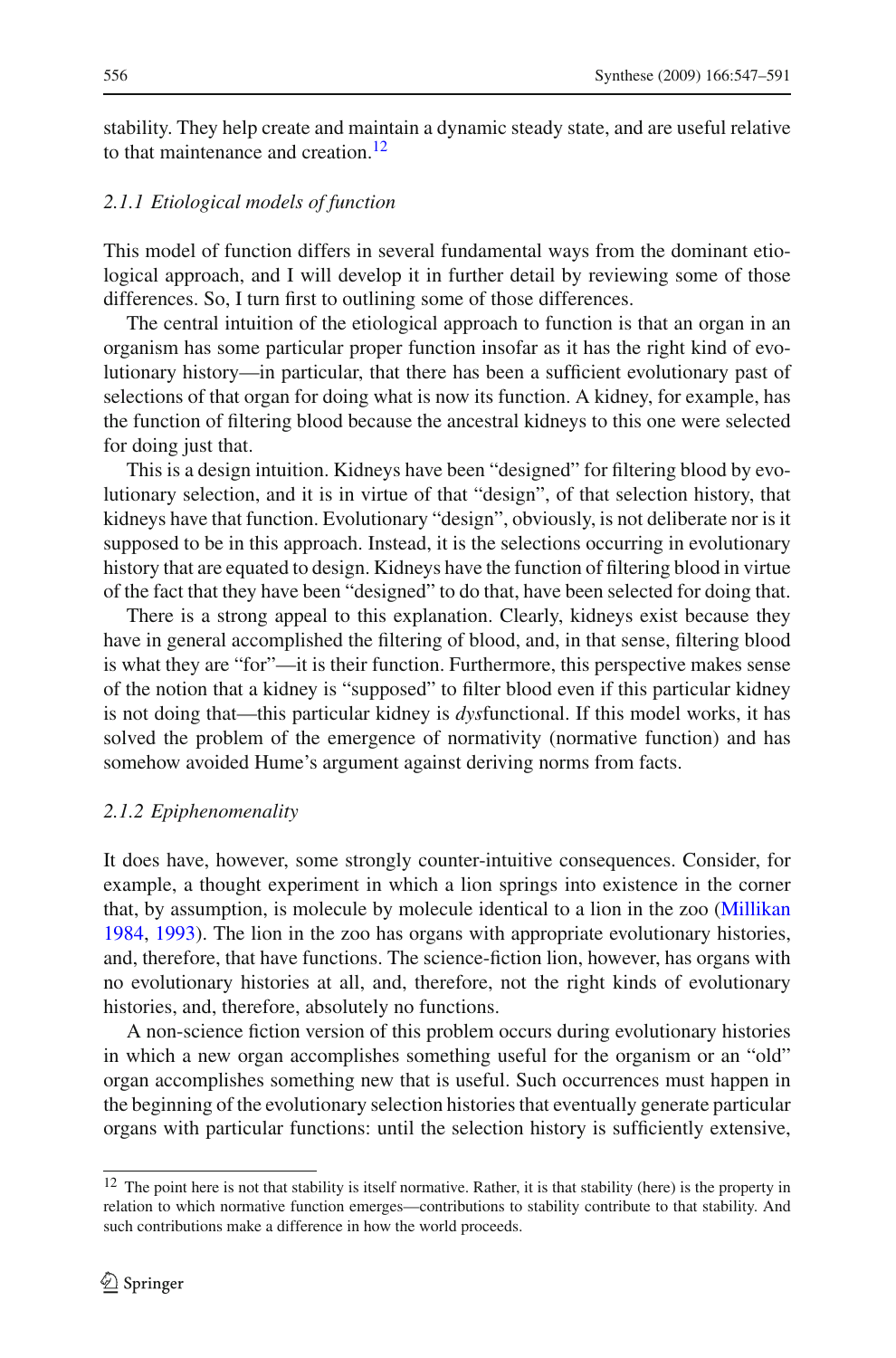there is no function, but the usefulness must be there in order for there to be anything to be selected in the first place.

The focus of my criticism here is that we have cases, both science fictional thought experiment and real, in which one organism has the same dynamical properties as another, but one has functions and the other doesn't. The lion in the corner is dynamically identical to the lion in the zoo, but one has functions and the other doesn't. The early "usefulness" is as real a dynamic consequence as the later "function" but one is deemed to be functional and the other not.

Function, in this view, is dynamically—causally—epiphenomenal. It makes no difference to the causal or dynamic properties of an organism whether or not its organs have functions. Etiological models thus fail to naturalize function. Etiological history explains the etiology of something, but it does not constitute any of the causal or dynamic properties of that something. Etiology cannot constitute the dynamics of what it is the etiology of [\(Bickhard 1993](#page-40-6), [2004a](#page-40-5), [forthcoming-a](#page-40-7), [forthcoming-b](#page-41-11); [Christensen and Bickhard 2002](#page-41-14)).

## *2.1.3 Circularity*

Furthermore, the "usefulness" that must be selected for early in the selection history of a "function", according to etiological models, is itself already normative—if it were not, there would not be anything to select for. The etiological approach considered just as a model of the emergence of normativity is, therefore, circular: normative function is derived from normative usefulness, but normative usefulness is, in this model, not supposed to be normative. It is the "design" by selection that is supposed to generate normativity, but selection is already normative [\(Christensen and Bickhard 2002](#page-41-14)).

This "usefulness" is, as I have already contended, simply serving a function relative to the stability of an autonomous system. Etiological models, then, not only leave function epiphenomenal, they also presuppose normativity in the sense of contributing to the continued existence of a far from equilibrium system. They presuppose autonomy-based—recursive self-maintenance based—notions of serving a function.

Note that serving a function in this sense is a property that is constituted in the current dynamics of the system. It is not constituted in its history, however much it may be the case that the existence of this system cannot be understood without understanding its history. Serving a function in the sense of participating in and contributing to autonomy, therefore, is not epiphenomenal. $^{13}$ 

## 2.2 Serving a function versus having a function

Another difference between etiological approaches to function and the autonomy model concerns what is taken to be the primary focus of explication. Etiological models focus on what it is to *have a function*, while the autonomy model focuses on what it is to *serve a function*. In either case, the second element of the pair requires further

<span id="page-10-0"></span><sup>&</sup>lt;sup>13</sup> There are other challenges to the autonomy model of function. One interesting challenge has to do with the place of accidental contributions to stability. I address this issue (and others) in Bickhard [\(in preparation](#page-41-5)).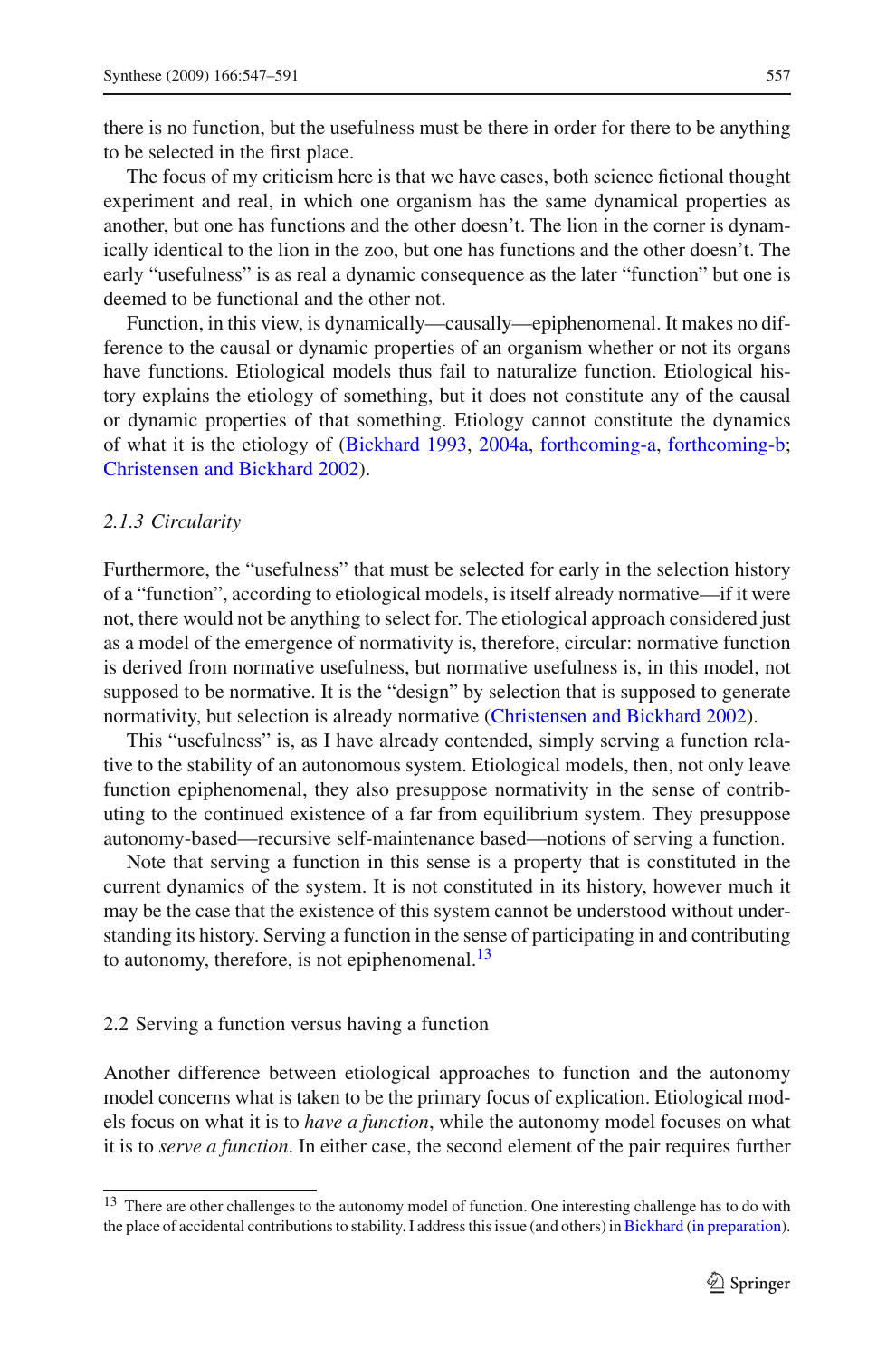explication, but it makes a significant difference which is addressed first, primarily because that sets the bounds of the overarching framework within which to develop further explications. At issue is which is the conceptual genus within which the other can be explicated as a (derived) species.

In the etiological case, serving a function happens just when something that has a function succeeds in accomplishing the consequences that satisfy its function. A kidney serves the function of filtering blood when it in fact filters blood, and does so because it has the function of filtering blood. Note that, in this framework, no function can be served unless something *has* that function.

It requires a little more work to understand having a function in terms of serving a function—though what is required turns out to be of central importance for modeling other phenomena as well—but one advantage of taking "serve a function" as the focus of explication is immediate: functions can be served even if nothing has those functions. This opens functionality to a much broader realm of phenomena, and is, therefore, a more natural framework for modeling function.

## *2.2.1 Functional presuppositions: the autonomy model of having a function*

The existence and maintenance of an autonomous system requires that particular functions be served, that particular self-maintenant contributions be accomplished. The specifics of such requirements will vary depending on the nature of the autonomous processes, but the far from equilibrium nature of the processes requires that that nature be maintained, and, therefore, that functions be served.

The successful serving of a function for some organism by a sub-process or part of that organism may depend on other conditions holding. Such other conditions can be of various kinds and take various forms. They may, for example, be environmental and ambient, such as that the atmosphere contain sufficient oxygen. Of particular importance here is that they might be conditions that are themselves created or maintained by other sub-processes or parts of the organism. The creation or maintenance of those conditions, therefore, is itself serving a function—the function of supporting the serving of further functions by subsequent processes and parts.

It is the converse of this relationship that I wish to focus on here: the serving of one function by some process or part may require, and, in that sense, presuppose, that other conditions hold. Insofar as those other conditions are created or maintained by some other process or part of the organism, the *first* process or part *functionally presupposes* that the *second* is successfully serving *its* function. It is a functional presupposition in that the first function cannot be served by that process or part (or at least not served as well) unless that second functional consequence is in fact created or maintained. The serving a function in the first case presupposes that the second function is being served.

Insofar as the presupposed serving of a function involves a presupposed location or part of the organism, then there is a functional presupposition that that part will serve its supporting function for the first serving of a function. In that sense, the part *has a function* by the presupposition(s) of other functional parts and processes. The functions of distributing food and oxygen cannot be served unless a carrier of appropriate constitution—e.g., blood—is located in a circulatory system and is in fact circulating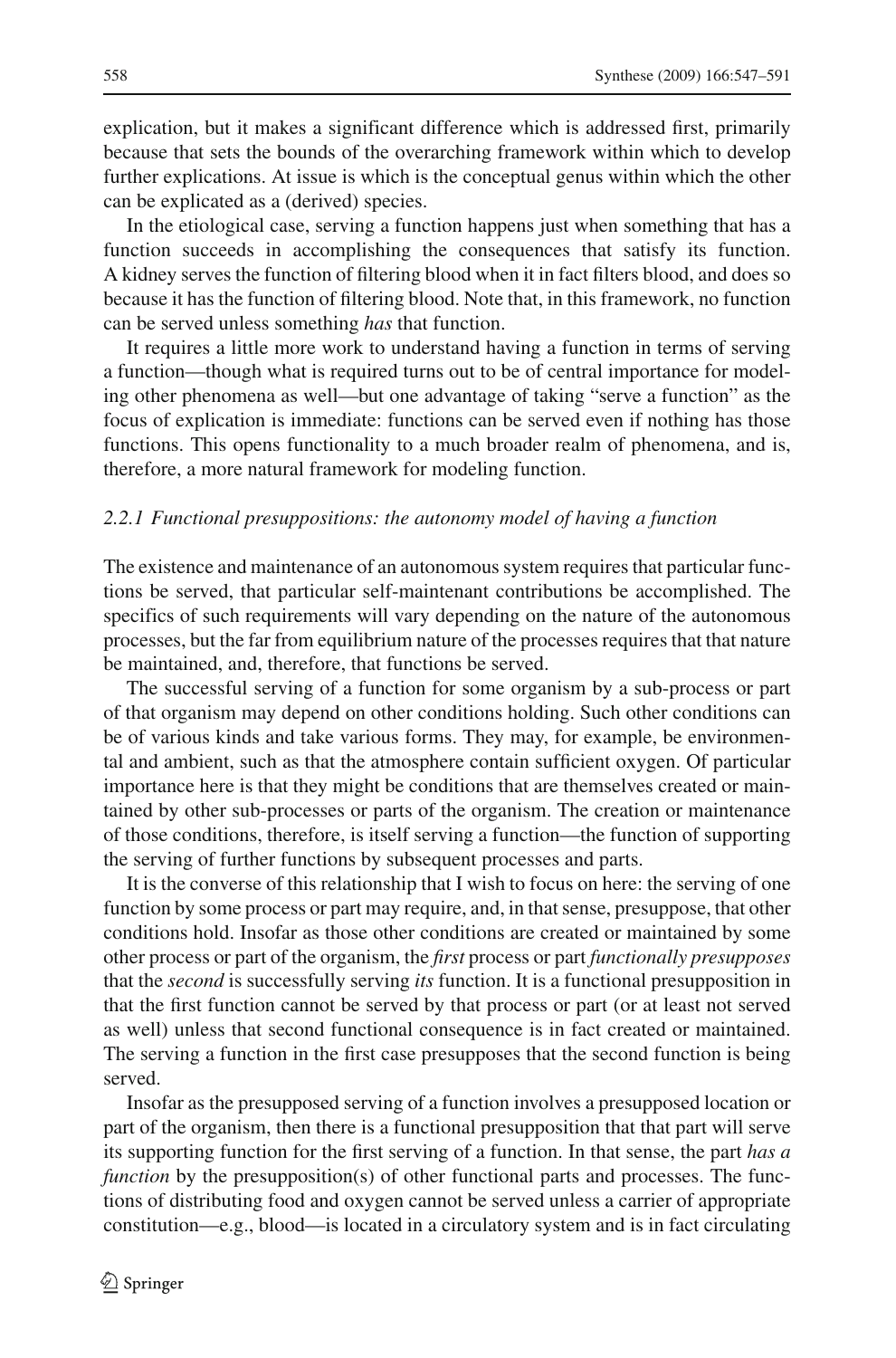in that system. The circulatory system, thus, *has* the (a) presupposed function of supporting blood circulation. The function of circulating blood, in turn, cannot be served unless something at the location of the heart serves the function of pumping—the heart, therefore, *has*the circulation of the blood as its presupposed function. And so on, in what is generally a very complex organization of interdependencies, presuppositions.

Having a function, therefore, is constituted in being presupposed to serve that function by the rest of the autonomous system. For now, the conclusion is that having a function *can* be modeled in terms of serving a function when the relationships of functional dependency and presupposition among various functions to be served are taken into account.

Functional presuppositions, it turns out, also have fundamentally important additional deployments.

## **3 Representation**

In particular, special kinds of functional or dynamic presuppositions constitute the foundations for the emergence of representation. I begin the discussion of representation by addressing several alternative models of representation, arguing that they do not succeed in naturalizing representation, and then turn to the interactive model of representation.

# 3.1 Critical tools

Each of these models has its own particular problems, as well as multiple issues that are widely shared among them, and I will mention some issues in each of these categories, but the primary focus will be on how each of these models fails to meet two core criteria for a successful naturalistic model of representation. I turn now, therefore, to developing some of these "tools of criticism" for the representation discussion.

#### *3.1.1 General encodingism critiques*

I begin with some of the more general critiques. Many representational models hold that representation is constituted in some special (encoding) relationship between the representation and the represented. Typically, this special relation is thought to be causal, nomological, or informational.

*What are encodings?* I argue that representation cannot be *foundationally* constituted as encodings, and call the presupposition that it is *encodingism*. The problem is not that encodings do not exist—they clearly do, and are useful, even essential, for some purposes—but, rather, that encodings are a necessarily derivative kind of representation, and must ultimately be derivative from some other form of representation. In particular, encodings cannot provide representations of anything for which there is not already some representation available; for example, they cannot furnish (non-derivative) representations of the environment in mental processes. Encodings cannot cross the boundaries of epistemic agents because those agents must already have representations of their worlds in order for encodings to be derived.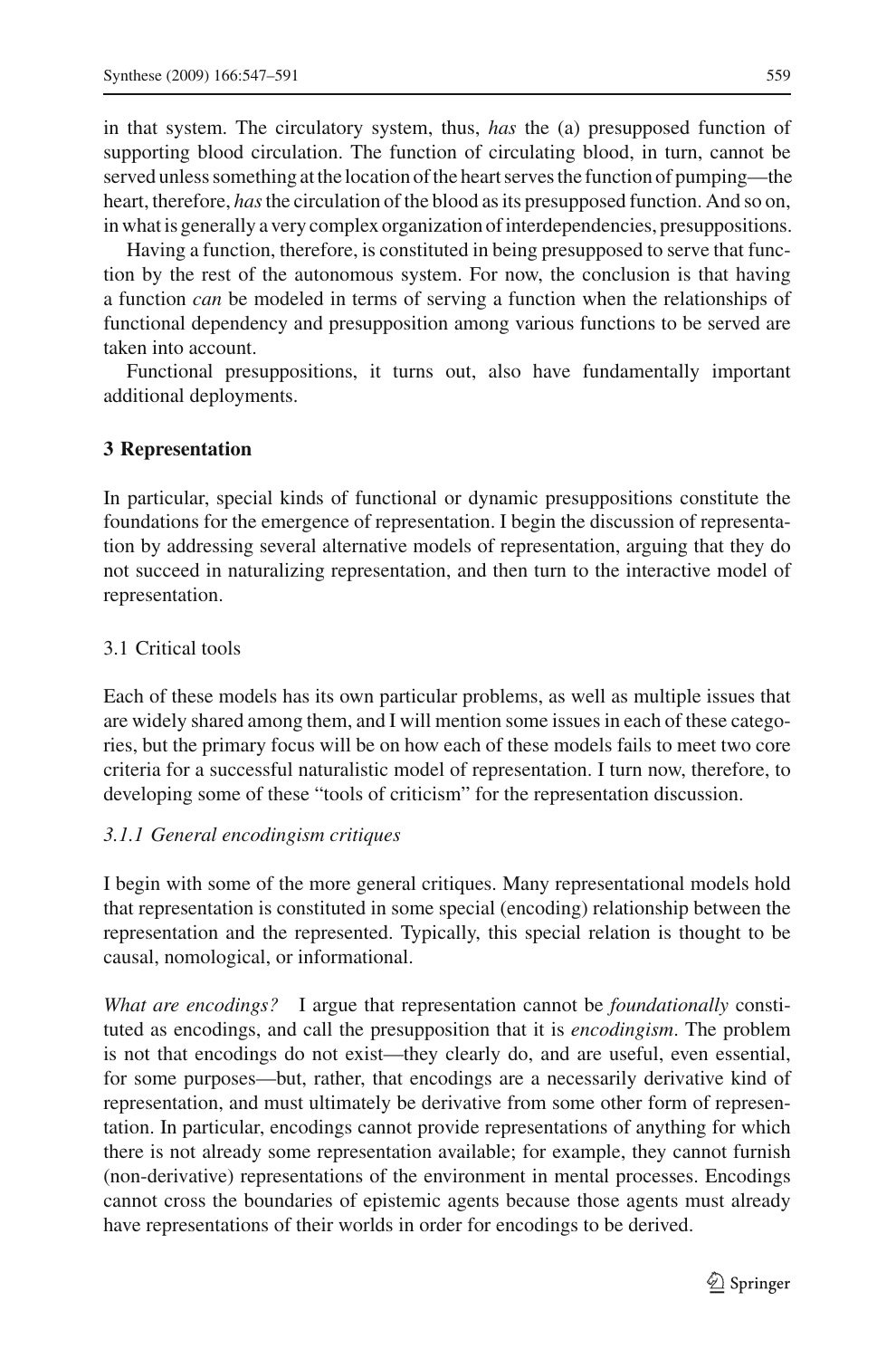Encodings are stand-ins, stand-ins for other representations. Consider, for example, Morse code, in which "…" stands-in for "s". Morse code is useful because dots and dashes can be sent over telegraph wires while characters cannot. Similarly, binary codes can be manipulated in computers. But the crucial point for current purposes is that neither Morse code nor computer codes can exist as such except insofar as various epistemic agents already know about, already represent, the dot and dash patterns, the characters, and the stand-in relationships between them, and similarly for computer codes. In other words, encodings change the *form* of representations, but borrow the *content* from elsewhere, which entails that, in order for encodings to have content, that content must already be available elsewhere.

Morse code and computer codes are conventional, but nothing about the necessary derivativeness of encodings turns on that. Consider a neutrino count in a mine that encodes properties of fusion processes in the sun. This is a strictly natural (causal, nomological, informational, etc.) relationship, but it is still the case that the neutrino count encodes those fusion processes only insofar as various physicists already know about, already represent, the neutrino counting, the fusion properties, and the relationships between them. The neutrino counts per se do not announce that they are in any kind of encoding relationship with anything, and certainly not what any such relationship might be with. Similarly, optic nerve activities per se do not announce that they are in any kind of encoding relationship with anything, and certainly not what any such relationship might be with.

Encodings are stand-ins, then, and as such cannot be the only form of representation. There must be some other form of representation for which encodings can be such stand-ins. The assumption that all representation has the form of encoding encodingism—is false.

*Too many correspondences.* One immediate problem for encodingism is that, for any instance of a(n informational, nomological, etc.) correspondence that is presumed to constitute an encoding correspondence, there will in general be innumerable associated instances, and it is at best seriously problematic, and at worst circular, to model how some special one among these instances is the representational instance. Consider, for example, a supposedly representational visual causal relationship between some brain activity and a table. Any instance of this correspondence will be accompanied by further causal relationships between the brain activity and activities in the retina, the light patterns in front of the eyes, quantum activities in the surface of the table, the table a moment ago (in fact, the light relationship is with the table a "moment" ago), the table yesterday, the manufacture of the table, the generation of the materials that the table is made from (generally, in some past supernova), activities in the sun in which the light that supported the growth of the plants that formed the materials for the table was generated (if it is made of wood or oil), and so on all the way back to the Big Bang. These are all causal relations; which one is representational?<sup>14</sup>

<span id="page-13-0"></span><sup>&</sup>lt;sup>14</sup> There have been attempts to address this issue. I will not address them specifically, except to point out that they are all framed within the perspective of an *observer* of the organism and its environment, not from the perspective of the epistemic agent itself (e.g., [Smith 1987](#page-43-21); [Fodor 1990a](#page-41-15)[,b](#page-41-16), [1991](#page-41-17)). They thus do not address either representations for the epistemic agent per se, nor for the observer per se, but, at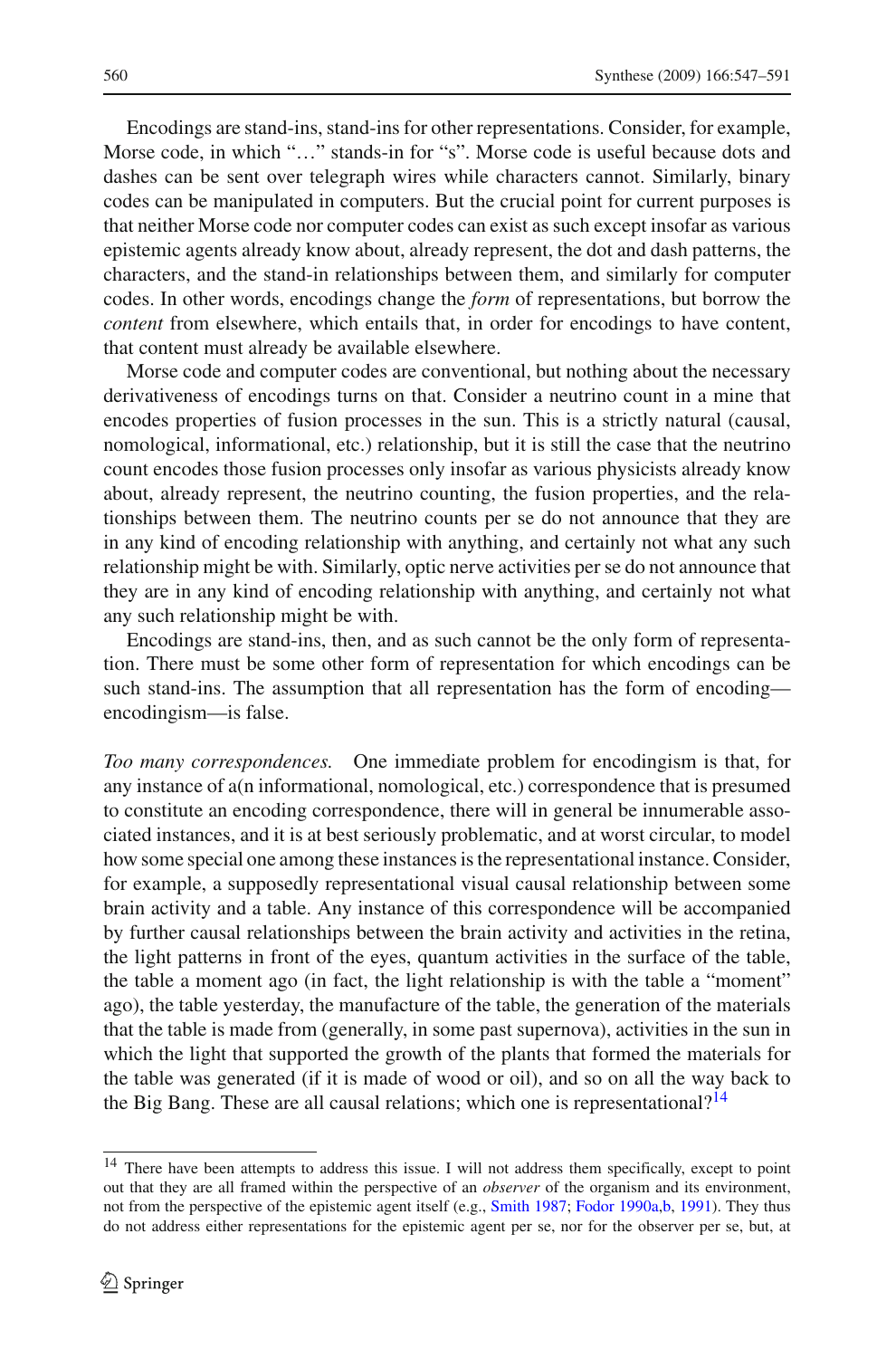*The copy argument.* Another issue is outlined in Piaget's copy argument: our representations cannot be in any sense copies of our world, because we would have to already know the world in order to construct our copies of it [\(Piaget 1970](#page-43-22)). This is one aspect of a common problem: attempts to account for representation generally either fail outright to capture representational normativity, perhaps even fail to address the issue—or are at root circular: they in some way presuppose the normativity that they attempt to account for.<sup>[15](#page-14-0)</sup>

*Emergence.* Such circularities are a manifestation of another problem: they fail to account for the emergence of representation. Representation did not exist some thirteen billion years ago, and it does now. Therefore, it has to have emerged. Any model that cannot account for that emergence is at best incomplete, and any model that makes such emergence impossible is thereby refuted.

*Innatism and emergence.* This issue can be elaborated in ways that can make the underlying issue obscure. Fodor's argument for the innateness of representation [\(Fodor](#page-41-18) [1981\)](#page-41-18), for example, turns on noting that models of learning do not account for the generation of new (emergent) representations, but instead constitute models of confirmation (or disconfirmation) of representations that are "molecularly" combined from previously available representations. He may be right concerning the available models of learning, but the conclusion that the sufficient base set of atomic representations must be innate does not follow: if representation emerged in evolution, then there must be some dynamic process by which such emergence is possible, and Fodor provides no argument that the brain cannot engage in the right dynamics to generate emergent representations—either in learning or development, or perhaps even in real interactive time. In fact, what the argument shows more strongly is:

I am inclined to think that the argument has to be wrong, that *a nativism pushed to that point becomes unsupportable, that something important must have been left aside*. What I think it shows is really not so much an a priori argument for nativism as that *there must be some notion of learning that is so incredibly different from the one we have imagined* that we don't even know what it would be like as things now stand. (Fodor in [Piattelli-Palmarini 1980](#page-43-23), p. 269).

That is, there must be some model of learning (development) that can account for emergent representation, not just for the confirmation of previously available representation.

Footnote 14 continued

best, only for the agent-as-construed-by-the-observer [\(Bickhard and Terveen 1995;](#page-41-4) [Bickhard 1993,](#page-40-6) [2004a](#page-40-5), [forthcoming-a](#page-40-7), [forthcoming-b](#page-41-11)). I will have more to say about this below.

<span id="page-14-0"></span><sup>&</sup>lt;sup>15</sup> Note that "accounting" for the normativity of an agent's representation in terms of the (normative) representations, explanations, analyses, and so on of an observer is a common kind of such circularity.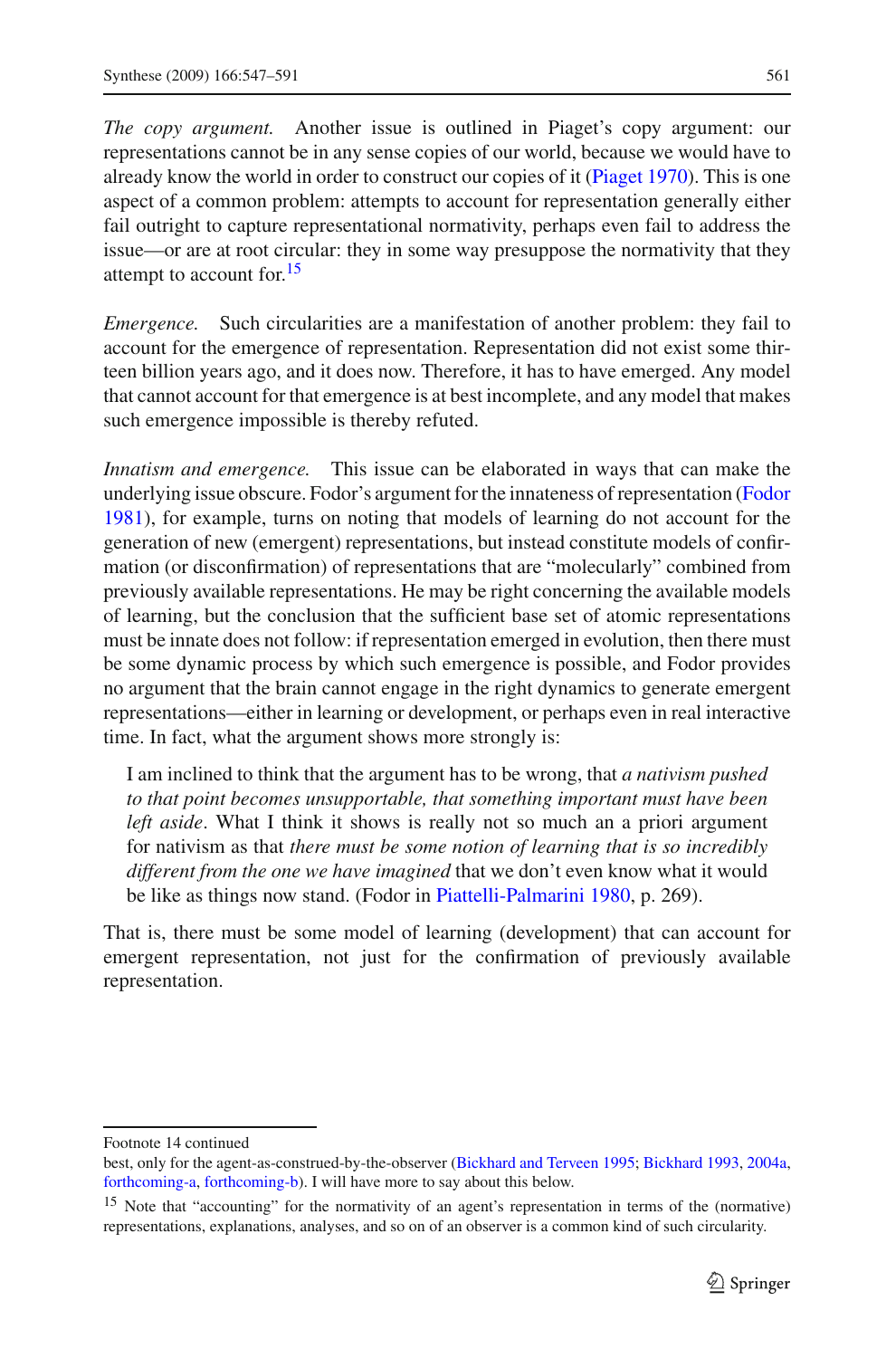#### *3.1.2 Two criteria: system detectable error and internal relations*

It is possible to undermine most models of representation with a small fixed set of critical tools because they still manifest their debt extending back to the substance metaphysics of the Greeks. Normativity is the focal problem, and the metaphysical split into two realms generates labyrinthine mazes of subproblems in trying to overcome it. Ultimately, so I argue, the split must be overcome via models of the emergence of normative phenomena out of non-normative phenomena, and, toward that end, the entire substance/particle framework must be reversed all the way back to a process metaphysics. A process framework does permit models of emergence, and, in particular, models of the emergence of normative function and representation.

*System detectable error.* One criterion that tends to focus these issues is that of the possibility of system detectable error—accounting for the possibility of an epistemic agent detecting, however fallibly and occasionally, error in its own representations. One indication of the depth of this criterion is that it is equivalent to overcoming or avoiding the radical skeptical argument, an argument that has withstood some considerable attempts to eliminate it [\(Popkin 2003;](#page-43-24) [Popkin and Stroll 2002](#page-43-25); [Rescher 1980](#page-43-26); [Weintraub 1997\)](#page-43-27). The radical argument is that no one can determine the truth or falsity of his or her own representations because to be able to do so would require that the individual step outside of him or herself to be able to compare what the representation represents about the environment with what is actually in that environment—no one can in fact step outside of him or herself, therefore no one can determine the truth value of his or her own representations. We cannot detect our own errors.

This radical skeptical problem is often dismissed or ignored with an attitude of "It does not seem to be solvable, therefore we need to move on and pursue other issues". But the problem is not just an "armchair" problem; it cannot be safely ignored because it has devastating consequences in accounting for related mental phenomena. In particular, if system detectable error is not possible, then error-guided behavior is not possible and learning is not possible [\(Bickhard and Terveen 1995](#page-41-4); [Bickhard 1993,](#page-40-6) [2004a](#page-40-5), [forthcoming-a](#page-40-7), [forthcoming-b,](#page-41-11) [in preparation](#page-41-5)).

The possibility of system detectable error *must* be accounted for in any satisfactory model of representation. Representation must be normative—have truth value—for the epistemic system itself.

*Internally related content.* A second crucial criterion is that representational content must be internally related to representation. Elaborating this point requires first that the notions of internal and external relations be explained. The distinction is not one of a physical sense of internality or externality: an internal relation is internal in a sense of being necessary in order for one or more of the relata to be what it is [\(Hylton](#page-42-18) [1990;](#page-42-18) [Bickhard 2003a](#page-40-8), [2004a](#page-40-5), [forthcoming-b,](#page-41-11) [in preparation](#page-41-5)). One example would be an arc of a circle, which cannot be that arc without bearing a specific relation to the point that is the center of the circle.

Notions of internal relations were prominent a century ago, but have become uncommon. The British idealists Green and Bradley made central use of internal relations, holding that everything is internally related to everything else in a kind of holism.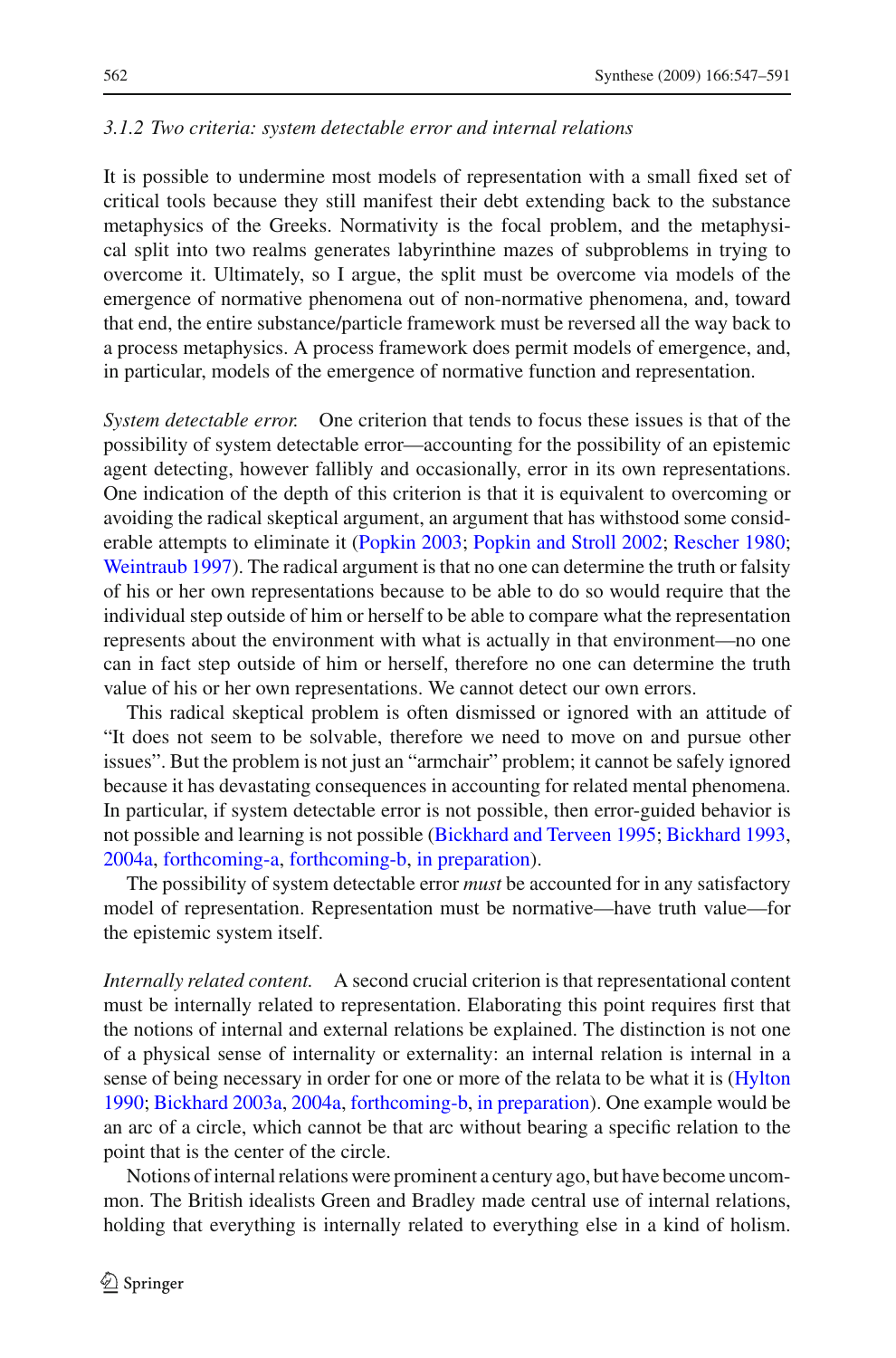Russell reacted strongly against internal relations, and the holism that they had been used to generate, but could not avoid them totally—e.g., his type relations are internal relations [\(Hylton 1990\)](#page-42-18).

One aspect of the idealist's framework that Russell was particularly exercised about was that they held that representations were symmetrically internally related to the represented (a simple consequence of internally relational *holism*). This had the consequence that a change in a representation entailed a change in the represented. Russell reacted against this rather counter-intuitive consequence with an externalism involving, as much as possible, only external relations. He maintained, however, the framework of a two-part model of representation—representation and represented—and rejected (at least for some time) anything like Frege's Sense or content [\(Hylton 1990](#page-42-18)).

The near demise of internal relations occurred with Quine's rejection of all things that did not fit with his austere physicalistic ontology [\(Gibson 2004;](#page-42-19) [Glock 1996](#page-42-20), [2003](#page-42-21); [Orenstein 2002](#page-43-28)). In particular, rejected "violations of austerity" included properties of the realm of mentality, such as intensions, and much of modality (except perhaps logical necessity), such as any notion similar to "essence". Internal relations are relations of necessity, and, in general, not just logical necessity, and, thus, they fell to this resurgence of substance- or particle-physicalism.

I argue, however, that some issues cannot be understood without recourse to internal relations. One of these is representation. In particular, if a representation is externally related to its content,<sup>[16](#page-16-0)</sup> then it follows that there is nothing about that representation that requires that it have that content, or any content at all. Consequently, if there is to be externally related content, it must be *added to* the representational element, and it must be understood to have so been added by any epistemic agent taking that representation as a representation. But, if such externally related contents are all that are available, then there cannot be any account of content per se. Providing content from some other representation can certainly be done—real encodings are defined that way—but if the further representation also bears externally related content, then we encounter the familiar infinite regress of interpreters interpreting in terms of other encodings (or symbols) which also bear only externally related contents, which, therefore, must be provided by still some further representation, and so on unboundedly. Any such interpreter is an undischarged homunculus circularly providing the content that is supposed to be accounted for in the model.

In general, assuming externally related representational content renders content metaphysically unrelated to anything that might constitute a representation. Therefore approaches based on external relations cannot address any issues of emergence. They lead to an infinite regress of interpreters in attempting to find an ultimate ground of content that can be used to define all other representations.

On the other hand, if content is *internally* related to representation, then whatever constitutes such a representation cannot be what it is without bearing that content, and

<span id="page-16-0"></span><sup>&</sup>lt;sup>16</sup> If the model is a two part externally-related model, with no distinct content, then the problems outlined above recur with respect to the representation-represented relation, but, if that relation is taken as an internal relation, then the consequence that Russell reacted against resurfaces. Representation cannot be just a two part relation [\(Bickhard 2003a\)](#page-40-8).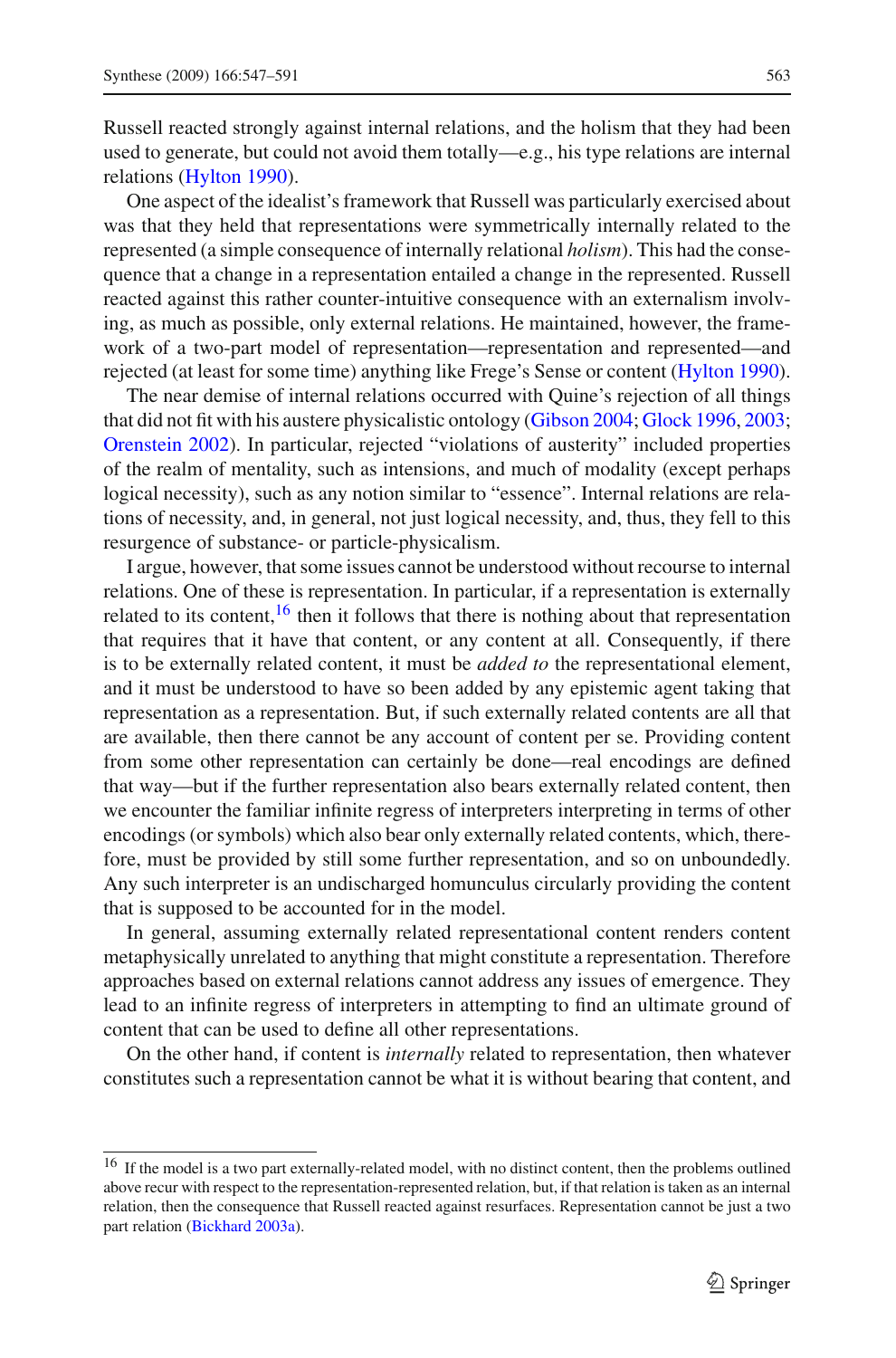no content has to be added or interpreted in any external manner. The infinite regress of interpreters never gets started.

Taking a historical perspective for a moment, note that a central theme amongst the Greeks was the intuition that "like represents like". Aristotle's version of formrepresenting-form—as in the metaphor of the signet ring leaving its form behind in wax—was arguably an instance of an internal relation: identity. It nevertheless fails, for example, to account for the possibility of error, and certainly not of system detectable error. We find contemporary descendents of such notions in models of representation as iso-(or homo-)morphisms of structure between representation and represented. In such models, the internality of the representational relationship is lost, and multiple additional problems appear.

More generally, any such internality was lost at least by the time of Locke in the "fracture of the forms" [\(Campbell 1992](#page-41-0)), in which form-representing-form was replaced with explicitly external relations as models of representation, such as causality. Sophisticated descendents of these notions are also a part of the contemporary scene: e.g., nomological or informational (covariation) relations as constituting representational relations.

Contemporary models of representation, then, are all examples of attempting to make use of external relations to account for representational relations. As such they not only encounter the problem of an unbounded regress of interpreters, but also run afoul of the system detectable error criterion. One requirement to be able to detect error in one's own representations is that the content be accessible, but, with nothing but externally related content available in the models, there is no way in which an organism can access its own content in order to even begin to assess that content in the current environment.

#### 3.2 Some contemporary literature

I turn now to a brief examination of some contemporary models of representation, specifically, those of Millikan, Dretske, Fodor, and Cummins.

#### *3.2.1 Millikan*

There is an overall architectural similarity between Millikan's model of representation and the interactivist model being outlined here: both initially develop a model of normative function, and then a model of representation based on that of function. Beyond this macro-architectural level, however, there are significant differences. As already indicated, the models of function differ; as we shall see, the models of representation differ, and the relationships between function and representation differ.

Millikan's model of function is etiological—having a function is constituted in having the right kind of evolutionary history. In consequence, it is epiphenomenal. Representation is itself, in this model, a kind of function, and, therefore, it too is epiphenomenal.

Content—what a representation is supposed to represent—is similarly constituted in the history of a representation, and, therefore, it is not only epiphenomenal, but it is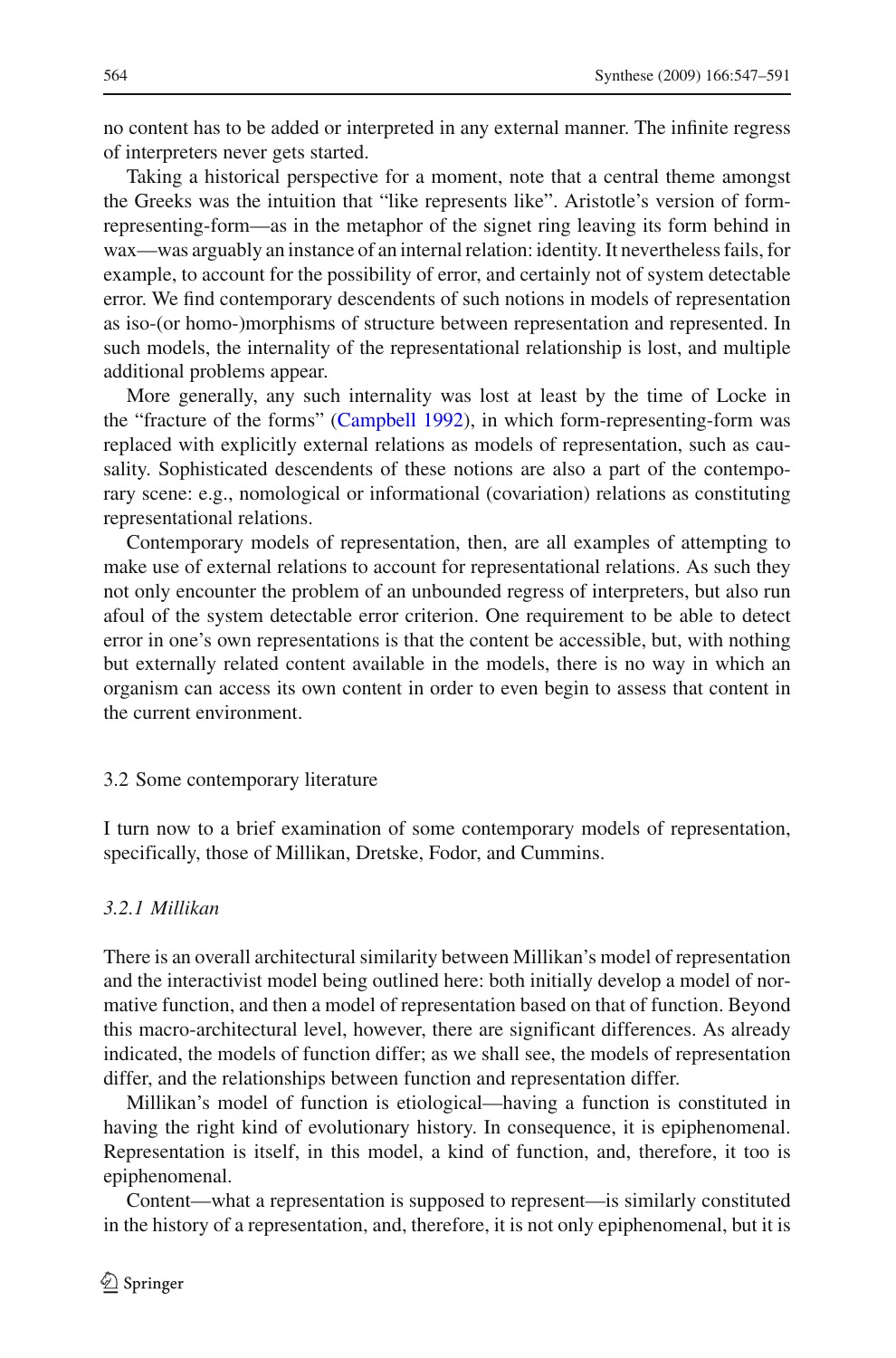also externally related to any dynamics in the current organism, and correspondingly inaccessible to that organism.

System detectable error, however, requires that content be compared to what is being represented, which, in turn, requires that content be accessible to the organism. So an etiological model doesn't provide the first basis for such error detection: the content is beyond reach.<sup>[17](#page-18-0)</sup>

Even if content were accessible, comparing that content to what is being represented in the environment would require epistemic access to that which is being represented, but that is the original problem of representation again. This is precisely the circularity revealed by the radical skeptical argument. It recurs for every one of the models under consideration. System detectable error is not possible: content is neither accessible, nor comparable.

# *3.2.2 Fodor*

Fodor's model is a version of an information semantics: representational relationships are constituted as some form of informational relationship [\(Fodor 1990a](#page-41-15)[,b,](#page-41-16) [1991](#page-41-17), [1998](#page-41-19), [2003\)](#page-41-20). Regarding the problem of representational error per se, Fodor is in a more difficult position than Millikan: for Millikan, content is constituted in past history, and, therefore, is independent of what is currently being represented, and there is no conceptual difficulty in modeling the possibility that that content fails to match what is currently represented.<sup>18</sup> For Fodor, however, representation is constituted in informational relationships with what is being *currently* represented, so it is not immediately clear how error per se is possible. If the crucial (informational in this case) relationship exists, then the representation exists, and it is correct, while if the crucial relationship does not exist, then the representation does not exist—existence or non-existence of the crucial relationship would seem to be the only two possibilities available for the model, but there is a third representational possibility that must be accounted for: the representation exists, but it is false.

Fodor has proposed an ingenious attempted solution to this problem: a kind of asymmetric dependency between true instances and false instances. The basic idea is that the false representations—e.g., a representation of a cow, but applied to what is in fact a horse on a dark night—are dependent on the true instances, in the sense that the cow representation would never apply to the horse on a dark night if it did not apply to, or be evoked by, a genuine cow—so there is a dependency of the false on the true—but the dependency is not reciprocated in that it is quite plausible that the cow representation is evoked by cows even if it would never be evoked by horses. False representation is parasitic on true representation.

There are, however, counterexamples to this property as an account of the possibilities of true and false representation. Consider a poison molecule that mimics a

<span id="page-18-0"></span><sup>17</sup> Note that this point is not simply that the content has its *origins* in the past—that would hold of most anything. It is a historical *metaphysics* that is at issue, not a historical origin. The two lions example as well as others demonstrate that nothing in the current organism can dynamically depend on that past qua past—including on content. Vastly different histories can yield identical current dynamics.

<span id="page-18-1"></span><sup>&</sup>lt;sup>18</sup> Setting aside issues of access, comparability, epiphenomenality, and so on.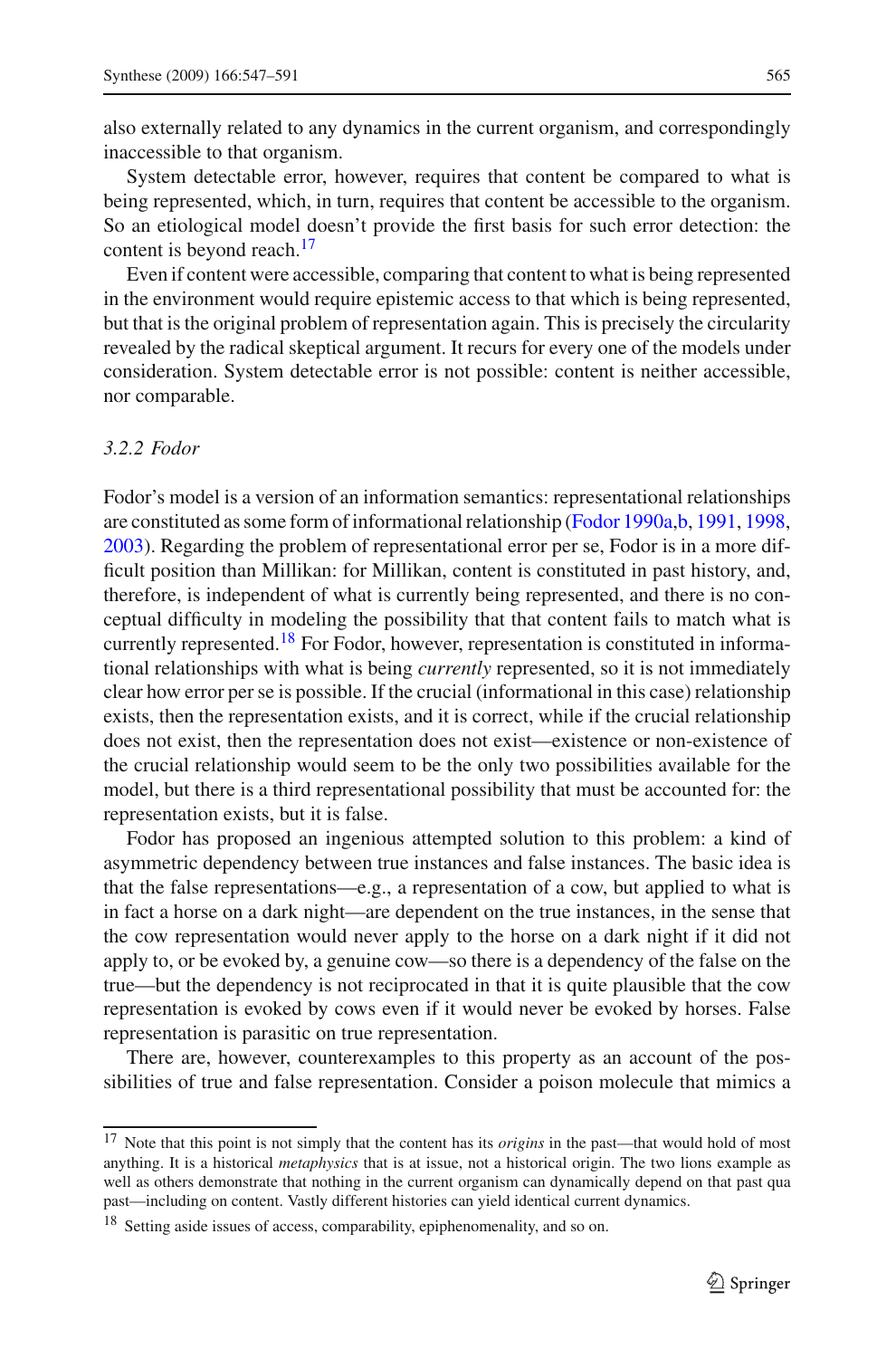neurotransmitter. In both cases—the neurotransmitter and the poison—we have causal, nomological, and informational relationships between the responses inside the receiving neuron and the activities at its receptors. Furthermore, the fact that the poison molecule succeeds in docking in the receptor molecule is asymmetrically dependent on the genuine neurotransmitter being able to dock in that receptor, but that dependency is not reciprocated. This example satisfies the model, yet there is at best a functional error here, not an epistemic error. Asymmetric dependency perhaps captures a property of certain kinds of parasitic relationships, but it does not suffice to capture representation [\(Bickhard 1993,](#page-40-6) [2004a](#page-40-5); [Levine and Bichard 1999](#page-42-22)).

Furthermore, the content of a representation in this model is constituted in complex asymmetric dependency relationships between classes of counterfactuals concerning what would happen if multifarious possibilities were to occur. So, even if the model were to be able to account for error per se, it cannot account for system detectable error.<sup>[19](#page-19-0)</sup> Content is external: it is what is actually on the other end of the nomological informational relationship (somehow packaged together with the asymmetric dependency conditions), thus not accessible and subject to the interpretive regress problem.<sup>20</sup>

And, as before, even if content were accessible, comparing it to what is in fact being represented would require independent access to what is being represented, and that is the representational problem all over again. Radical skeptical inaccessibility and circularity yet again.

#### *3.2.3 Dretske*

Dretske's model, like Millikan's, is an etiological model, though in this case the relevant etiology is a learning etiology rather than an evolutionary etiology [\(Dretske 1988](#page-41-21)). Correspondingly, it is also epiphenomenal, and with externally related and inaccessible content. And, as is by now familiar, even if content were accessible, system detectable error would require comparison with what is currently being represented, which is the radical skeptical circularity.

Dretske's model also illustrates another issue. In a crucial sentence, he states that:

C is recruited as a cause of M *because* of what it indicates about F, the conditions on which the success of M depends. (Dretske, 1988, p. 101, emphasis in the original).

Here, C is an internal state, M is some behavior, F is the conditions for the success of the behavior M, and the indication relation is equivalent to "is correlated with". Indication—a kind of informational relation—is the core notion in Dretske's model of representation.

What I would like to point out here about this sentence is that the "because" cannot be a causal "because": The indication relation between C and F is not accessible to the organism, neither the existence of such a correlation, nor what any such correlation might be with. So neither the existence nor the environmental end of such a relation

<sup>&</sup>lt;sup>19</sup> And, like all of these models, there is no attempt in the literature to address system detectable error.

<span id="page-19-1"></span><span id="page-19-0"></span><sup>20</sup> Causality is a classic example of an external relation.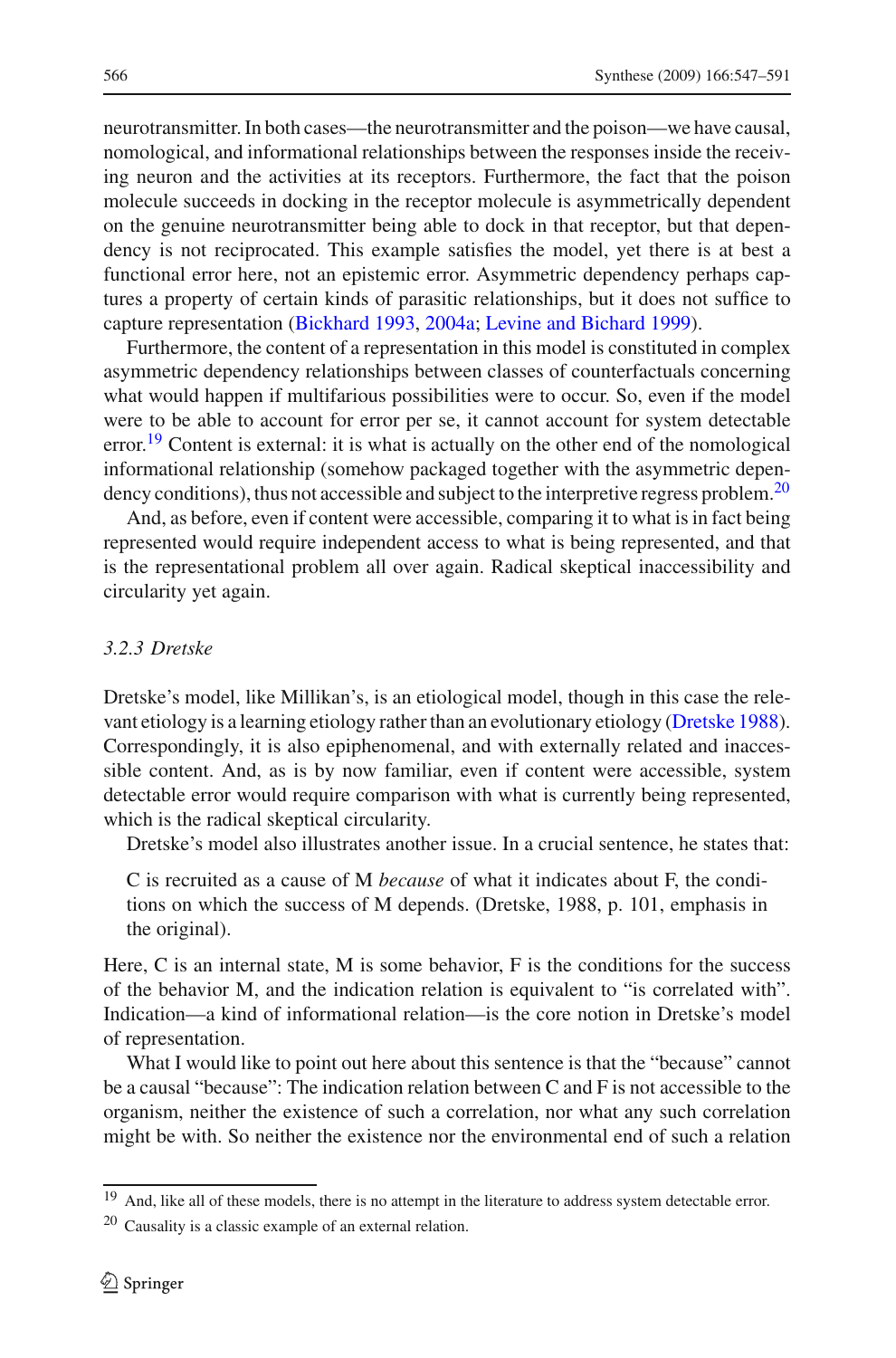can have any dynamic or causal consequences in the organism. Such a relationship is determinable only from the perspective of an external observer of the organism and its environment together, only for an external homunculus who can provide the connection between C and F.

This is not an immediate problem for Dretske because he models representation not as a kind of phenomenon in an organism per se, but as a matter of the best explanation of that organism's activity. Representation is *attributed* if the crucial indication relationships are part of the best explanation of behavior. This requires an "explainer", even if idealized in some way, and some phenomena do in fact have such an attributional ontology—e.g., money or marriage.

But the presumption that representation has such an attributional nature encounters the problem of regress: the attributions or explanations of the person or persons engaged in explaining the organism's activities are being crucially adverted to here, which presupposes the existence of the representations of any such external observers. The external observers are the epistemic homunculi from which the normative content for the organism's alleged representations are being derived. But these representations of the external observers are not themselves accounted for, and any attempt to account for them in like attributional manner simply initiates the familiar regress of interpretive homunculi. Their status of being (physically) external doesn't change the basic problem. Among other consequences, the possibility of system detectable error is doubly precluded: any content is not only external in the metaphysical sense, it is also external in the physical sense—in the external observer's mind.

More generally, modeling representation as having any form of external attributional ontology encounters similar circularities and regresses, and does not succeed in dissolving or transcending the external relation or system detectable error issues.

#### *3.2.4 Cummins*

Cummins[\(1996](#page-41-22)) proposes an interesting model of representation that is a relative of the "like represents like" tradition. In particular, structure (for the organism) is supposed to represent iso- or homo-morphic structure (in the environment). This framework prima facie shows promise in solving at least the problem of accounting for the possibility of error: if the "target" of a representation can be successfully identified independently of the representation(al content) itself, then the structure that constitutes the representational content might well fit or fail to fit the structure of the target. Content and "target" are pulled apart $^{21}$  and, therefore, accounting for the possibility of their differing is not per se problematic.

But this model too does not succeed. I will limit the discussion to two crucial ambiguities in the model, both of which can be illustrated with one of Cummins' examples. Consider a toy car into which a card can be inserted. The card has a groove in it that changes position on the card from front end to back end, and the car has a peg that fits into the groove and can follow it as the card is moved into the car. The shifts

<span id="page-20-0"></span><sup>21</sup> Both etiological models also share this property: if content is constituted in the past and the "target" of representation is in the present, then, at least to a first approximation, there is no difficulty accounting for the possibility that the content fails to fit the represented.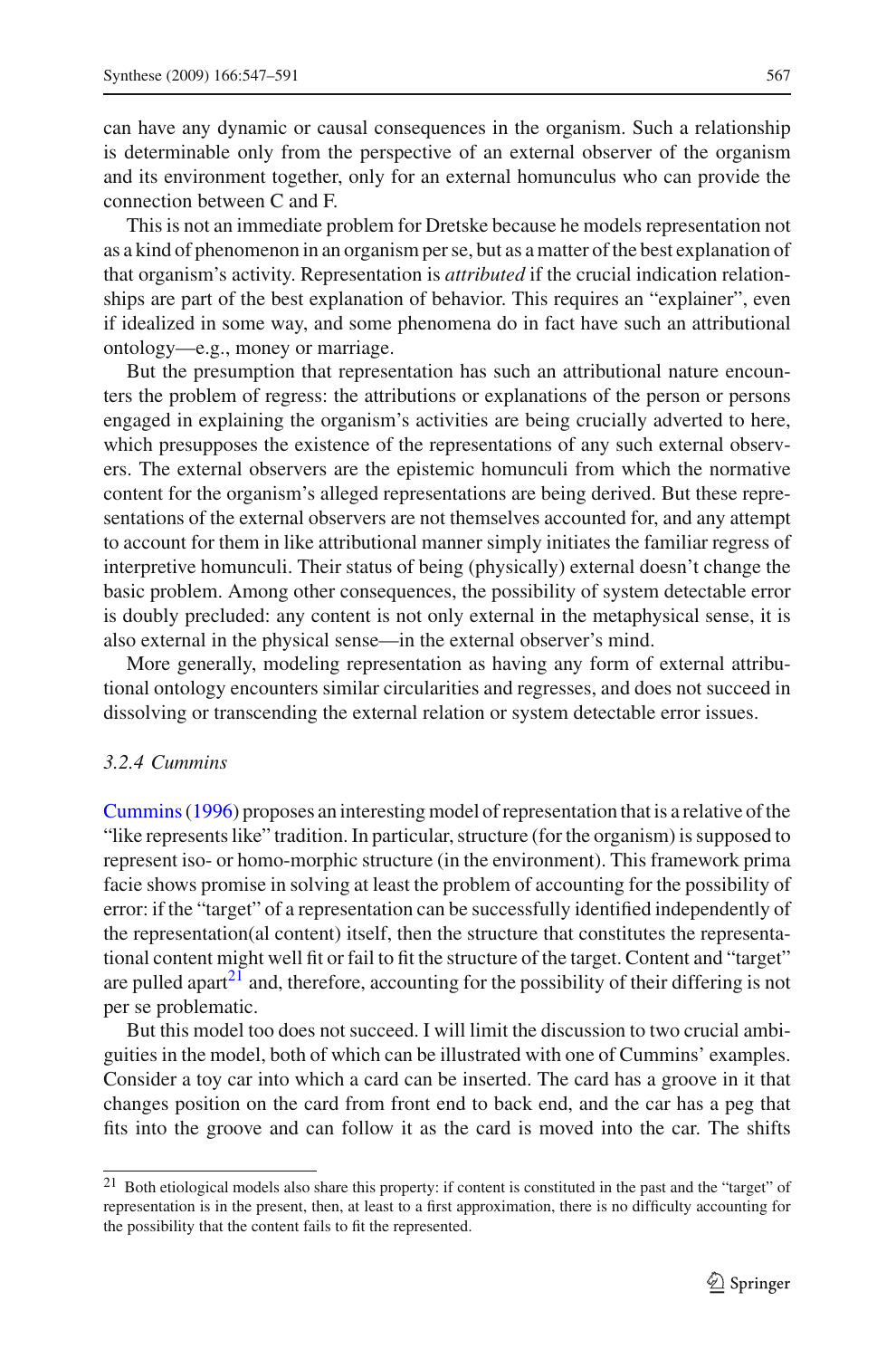of the peg, in turn, can be used to control the turning of the front wheels of the car, thus steering it. If the groove has a structure isomorphic to the structure of a maze, for example, then the car can successfully run the maze, and structure would seem to represent structure.

The first problem is that structure in this sense is not an intrinsic property. It is relational. Suppose, for example, that the car did not trace the physical oscillations of the groove, but, instead, read changes in direction or strength of magnetization along the groove (if there were any). A completely different "structure" would, in general, be manifest. Structure, then, is not intrinsic, but is a relational matter—related to manner of read out. This point is not obvious in Cummins' discussion because he tends to focus on one of two kinds of cases: mathematical structures, which are fixed by stipulation, and examples that at first seem obvious, such as the car with the slot card.

The second problem has to do with the structure that is supposed to belong to the target. If the goal of putting the car into the maze is to hit the wall at a certain point in the maze, then the original card will not represent the target at all. Conversely, *whatever* the car does, that could be taken (or not) as satisfying "the" goal, and so the "representing structure" would constitute a true (or false) content. What counts as a target is a normative matter, and this normativity is not addressed in the model.

In this model, the presumed structural content is externally related to the supposed bearer of that structure because it is a matter of read-out relation, rather than an intrinsic matter, just what that structure is. There are some interesting issues to consider if the structure bearer, such as the card, is taken to be a part of the system so that the relational issues are themselves part of the system, but, in any case, the normative issue of what constitutes the target precludes system detectable error. Identification of the target is a normative issue, not just a causal issue, and accounting for that normativity and how it relates to the environment is unaddressed.

#### 3.3 Desiderata for models of representation

In the course this examination, several desiderata for models of representation have come to light. One central criterion is that a model of representation must be able to account for system detectable error: again, if not, then it cannot account for error guided behavior and learning, and is thereby refuted. To be able to account for system detectable error, in turn, involves satisfying further criteria. Two are that the content must be functionally accessible to the organism, and that the content must be subject to comparison with whatever is being represented—which, therefore, must itself be accessible. In order for content to be accessible, it must either be provided from some other source of representational content (creating an externally related content) or it must be internally related to whatever constitutes representation. Since any other source of content must ultimately halt an infinite regress of provisions of content, there must be some ground of representing with internally related content. Representation with internally related content, in turn, entails that the creation of any such representation constitutes the creation of its internally related content, thus constituting emergent representation.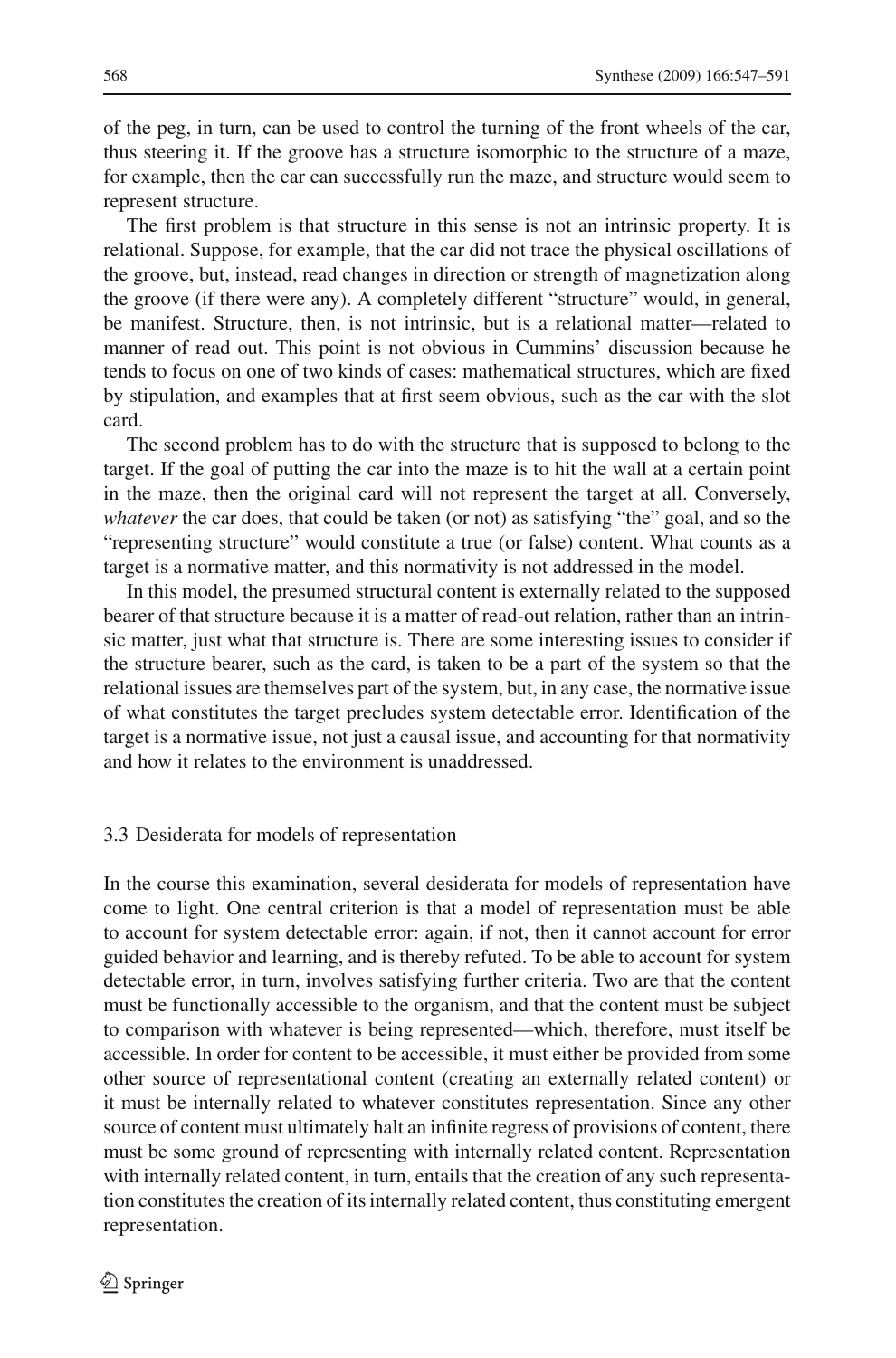So, we have desiderata of:

- 1. system detectable error,
- 2. functionally accessible content,
- 3. functionally comparable represented,
- 4. internally related content, and
- 5. emergent representation.

*None* of these desiderata are satisfied by any of the standard models in the literature.<sup>[22](#page-22-0)</sup> I will now turn to outlining the interactive model of representation and showing that it does satisfy these criteria.

#### 3.4 Interactive representation

Processes that serve functions can involve functional presuppositions—conditions that support their serving the general function of self-maintenance. As discussed, when inherent in the functional organization of a system and concerning the supports from particular parts or organs, this constitutes a presupposition that those parts or organs will in fact serve that supportive function, and, in that sense, they *have* the function of *serving* that function.

#### *3.4.1 Minimal representing*

But functional presuppositions are not confined to within the boundaries of an organism. In particular, a recursively self-maintenant autonomous system does things in and with its environment. In at least a minimal sense, it is an agent. It interacts. Its interactive activities are part of its autonomy; they constitute, in general, contributions to the (recursive) self-maintenance of the system. And those activities will, in familiar form, succeed in making such contributions under some circumstances and not under others.

When they are pragmatically successful in making such a contribution, they are fulfilling their function of contributing to autonomy. They are agentively true to their nature as activities helping to constitute that autonomy. When they do not, they are false, or unfaithful, to that nature [\(Campbell 1992\)](#page-41-0).

Engaging in such interactions is functionally anticipatory that they will in fact succeed in contributing to the maintenance of the autonomous system. That is, the success or lack thereof, and the conditions upon which that might depend, are in the future of the interaction once initiated. As such, there is an implicit predication that "this" is one of those environments in which the initiated interaction will proceed as anticipated. That predication, therefore, might itself be true or false: the environment might or might not be among the supportive kinds.

Under some conditions, the activity will be functional, while under others it will not. Initiating the activity, therefore, presupposes that those supportive conditions hold.

<span id="page-22-0"></span><sup>22</sup> It might be argued that models of representation as structural iso- or homo-morphism satisfy 2 and 4, but, since it is not clear what the relevant structure is in any physical case, it is not clear how it is to be accessed nor what it could be internally related to.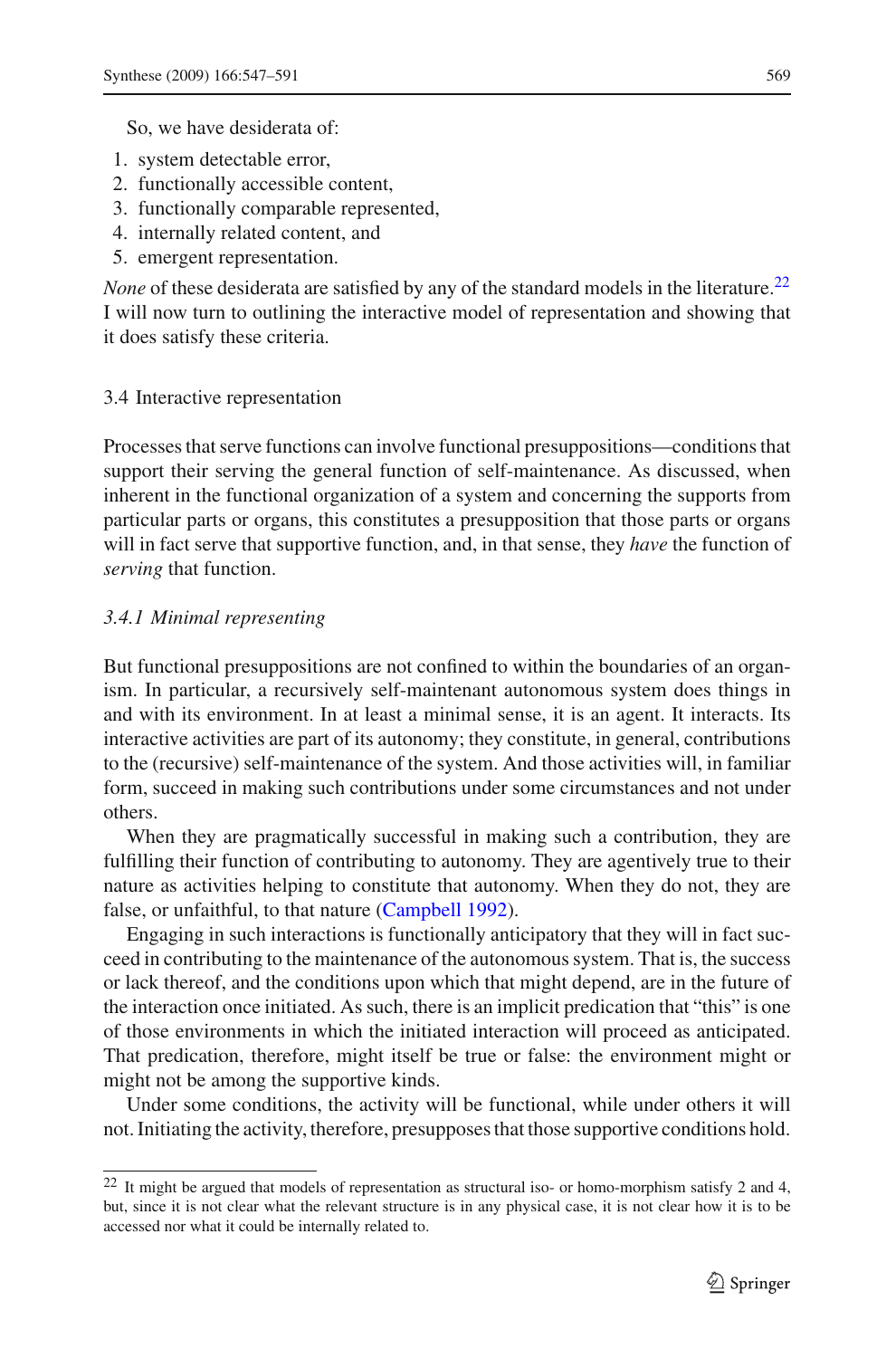This is a functional presuppositional relationship between the activities of the autonomous system and its environmental conditions, a presuppositional relationship that extends outside of the organism. The activity will only be functional, and, therefore, only be true to its nature, if those supportive conditions hold.

This, I propose, constitutes a minimal model of representing. Such anticipatory activities have truth-value. If they do not proceed as anticipated, they are false *and falsified for the organism*. That is, if the internal preparedness for engaging in the interaction is violated, if the actual course of the interaction proceeds beyond the bounds of what is functionally anticipated, then that anticipation is falsified—for the organism itself.

Much more of this model needs to be elaborated in order to show that it is a candidate for being able to account for all representational phenomena, but, before turning to some of those elaborations, let me examine what is already available with respect to the desiderata listed above.

- We have truth-value, relative to the autonomous nature of the system and its interactions.
- We have system-detectable error: if anticipations do not proceed as anticipated, they are falsified.
- We have accessibility: the functional preparedness of the system is functionally accessible physically internal to the system.
- We have comparability: what is anticipated is a range of possible futures for the functional processes of the system itself. So, they too are functionally accessible in a manner that is physically internal to the system.
- We have internally related content: no autonomous agent of this kind could engage in such interactive activities without involving the same functional presuppositions concerning supporting environmental conditions. The activity could not be what it is without being in that presuppositional relationship.
- And, finally, we have emergence of representational phenomena out of nonrepresentational phenomena: the organization of an autonomous system that makes it a recursively self-maintenant system does not require any representational phenomena in order for it to exist or to come into existence. But once it does exist, the relevant nature of autonomy, the implicit predications concerning environments, and the presuppositions involved in those predications will all also exist. The emergence of representing and representational content can be accounted for.

# *3.4.2 More complex representing*

To this point, the model outlined is minimal—though it does satisfy the most difficult desiderata, criteria that are *not*satisfied by alternative models. In order to address some examples of more complex representing, I turn now to some of the resources available in the basic model.

The crucial differentiation, both conceptually and in phylogenetically, is between two aspects of the triggering relationship that we find in the bacterium—the triggering of swimming or tumbling depending on detected conditions.[23](#page-23-0) More complex

<span id="page-23-0"></span><sup>&</sup>lt;sup>23</sup> It is worth pointing out that detection per se neither constitutes nor requires representation.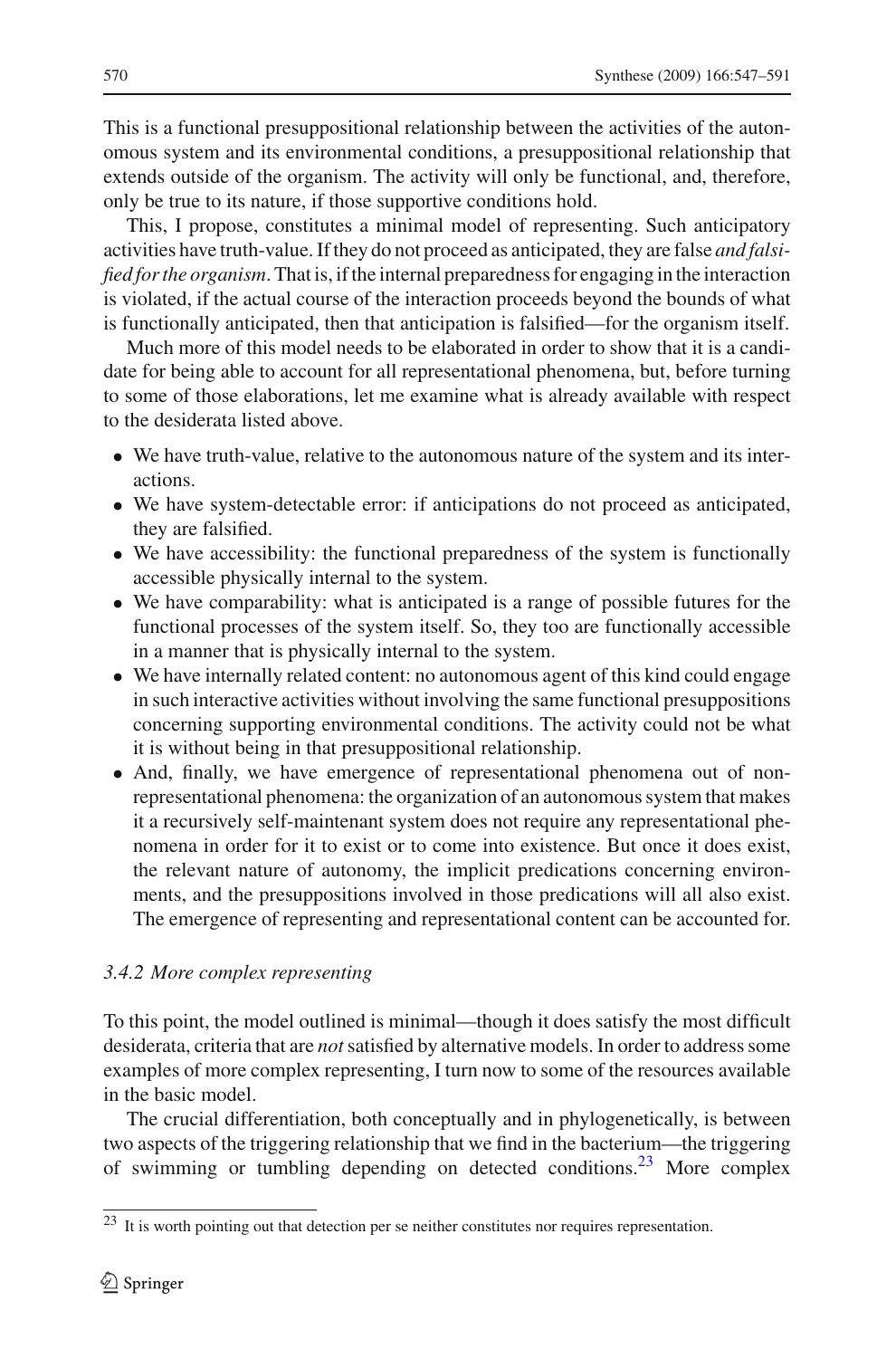organisms, such as a frog, may have multiple interaction possibilities available. There might be a fly in one location—i.e., a possibility of flicking its tongue and eating in that location—another fly in another location, and a worm in still a third. The frog must select among such possibilities, but, in order to be able to do so, it must have some sort of functional indications of those possibilities among which it can select. Both the selection process and the indication relationship are of central interest, but here I will focus on the indications. $24$ 

The first point is that such indications of interactive potentialities have truth-values in the same sense as do triggered interactions: they are anticipative and might fail. The second point is that, with such indication functions, the possibility of branching interaction potentialities emerges. The frog, in this example, has three potentialities available.

The third point is slightly more subtle. If the frog detects an opportunity for tongue flicking and eating via a factual detection of a fly, then there is a functional relationship in the frog system that *would* have indicated that tongue flicking and eating possibility *if* a fly *had* been detected—and that *conditional relationship* for creating such an indication is functionally present in the frog even when there is no fly in that location—even when the conditional is counterfactual. That is, there must be conditional preparednesses to set up indications of interaction possibilities, even when the conditions are not satisfied and so the indications are not activated.

At this point, we have the possibility of branching indications of interactive potentialities and of conditional indications of such potentialities. When such branched conditionals are able to iterate, so that one interaction may create the conditions for another (set of) interaction possibilities—I can get a drink from the refrigerator, but first I have to open the door—the organization of such conditionalized interaction possibilities can form a web. Perhaps a very complex web.

It is this web that constitutes the primary resource for the emergence of more complex representing. I call such a web the organism's *situation knowledge*—knowledge of the interactive potentialities of the current (extended) situation.

An organism's interactive potentialities do not remain constant. They change continuously in accordance with the organism's activities, as well as with processes and activities occurring in the environment. The situation knowledge web, therefore, requires ongoing updating and maintenance. For processes of situation knowledge updating and maintenance I have adopted the term *apperception*.

*Small objects.* More complex representing is of multifarious kinds, including representations of objects, various kinds of concepts, representations of processes, numbers, and so on. I will illustrate the resource of situation knowledge webs by outlining a model of small object representation.

Consider a child's toy block. It offers multiple possibilities of visual scan and manipulation. Any one of these interaction possibilities can be accessed from any other via appropriate intermediary interactions: e.g., a visual scan of the back of the block is reachable by turning the block over so that what was the back side is now visible.

<span id="page-24-0"></span><sup>24</sup> Processes of selection—more generally, processes and tendencies of interaction and development—open up the realm of motivation [\(Bickhard 2000b](#page-40-9), [2003b](#page-40-10), [2006](#page-40-11), [in preparation\)](#page-41-5).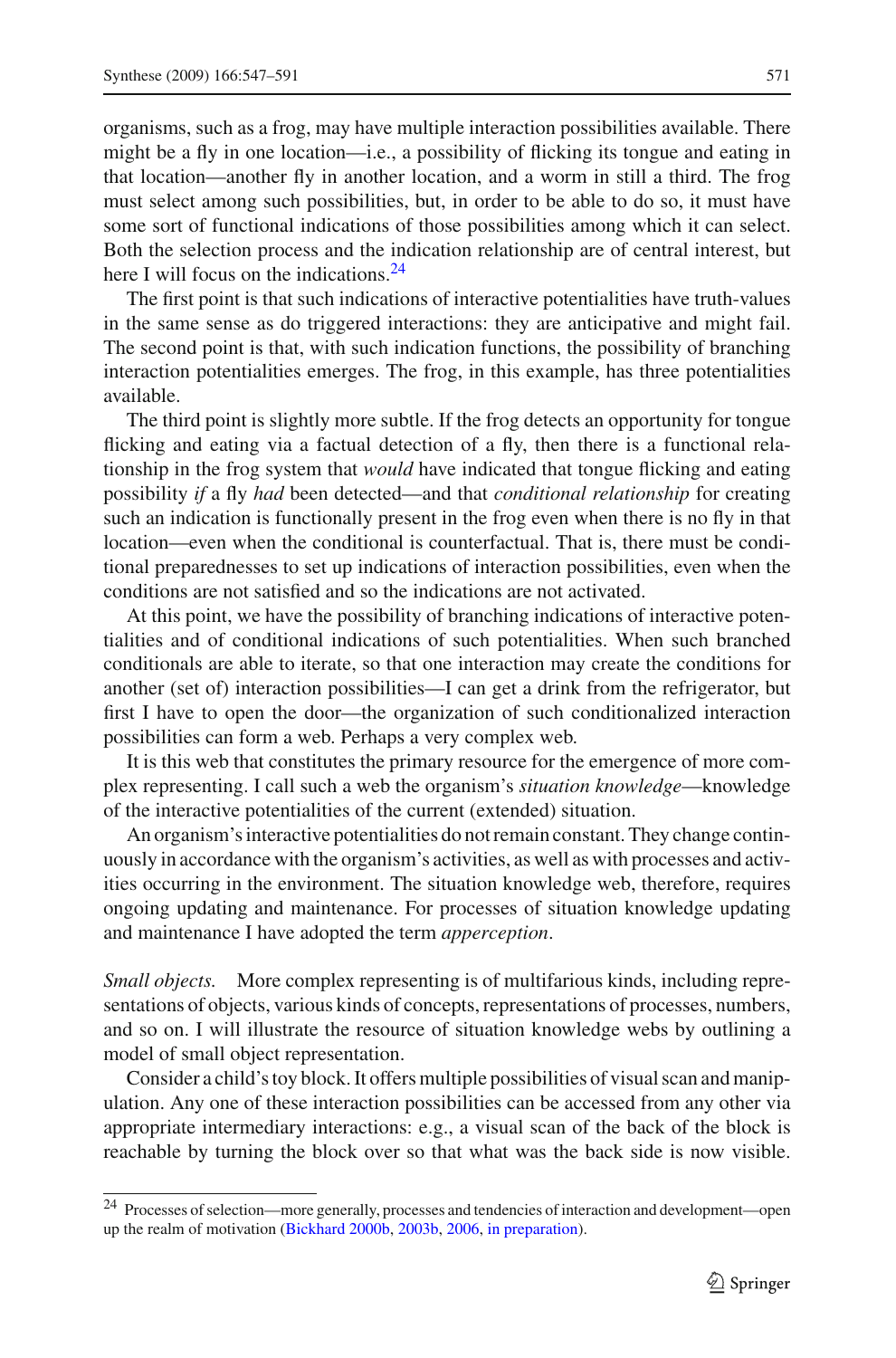The organization of these interactive potentialities, therefore, will be an internally completely reachable sub-web of the overall situation knowledge web.

Furthermore, that internally reachable sub-web will itself have an important further property: it is invariant under a wide range of other processes and activities. The child can drop the block, chew on it, leave it on the floor and go into the next room, put it away in the toy box (it's at least a possibility!), and so on. The interactive potentialities that constitute the interactive nature of the block will remain invariant and reachable under all such changes, given appropriate intermediate activities, such as returning to and opening the toy box. It is not invariant under all changes, however. Crushing or burning the block, for example, eliminates the interactive potentialities.

This is basically Piaget's model of the representation of a toy block stated in interactivist terms [\(Piaget 1954](#page-43-29)). It is possible to borrow from Piaget's model in this way because both Piaget's model and the interactivist model are action- and interaction-based. They are both part of the general family of pragmatist models. I would not endorse all of Piaget's model, but it is a rich resource for interaction-based models—and thus radically unlike most models in psychology, cognitive science, and philosophy.[25](#page-25-0)

*The number three.* One additional challenge to an interaction based model of representation that I will consider is that of abstractions, such as number. It might be granted that an interaction model could perhaps account for representations of external objects and processes, but where is the realm of interaction in which abstractions can be represented?

Consider a heuristic strategy servomechanism that might be constructed in a complex interactive system that would, when given a way of interacting with the environment and a goal, try that form of interaction three times before giving up and passing control on to some other process. Here is an instantiation of ordinal three. But a simple interactive system cannot interact with itself, at least not directly, so this (potential) property of an interactive system would seem to be beyond reach of interactive representation.

If, however, there were a second level interactive system that interacted with the first level system in much the same way as the first level interacts with the environment, then that second level could differentiate and represent organizational and processing properties of the first level such as "being an instantiation of three". That is, the interactive system itself can constitute a realm of instantiations of abstract properties.

The relationship of higher level interactive systems representing properties of lower level interactive systems iterates, and generates a hierarchy of potential levels of knowing, each level interacting with the next lower level, and potentially representing new properties emergent at that level—such as higher order invariances. I will not develop the model of how ascent through these levels can occur (see [Campbell and Bickhard](#page-41-23) [1986;](#page-41-23) [Bickhard 2006\)](#page-40-11), but it is similar to, though in this case also strongly different from, Piaget's reflective abstraction [\(Piaget 2001\)](#page-43-30). For now, the point is that there

<span id="page-25-0"></span><sup>&</sup>lt;sup>25</sup> And unlike the distortions of Piaget's work that have formed the basis for the anti-constructivist orientation of developmental psychology for the past three or four decades [\(Allen 2007](#page-40-12); [Chapman 1988\)](#page-41-24).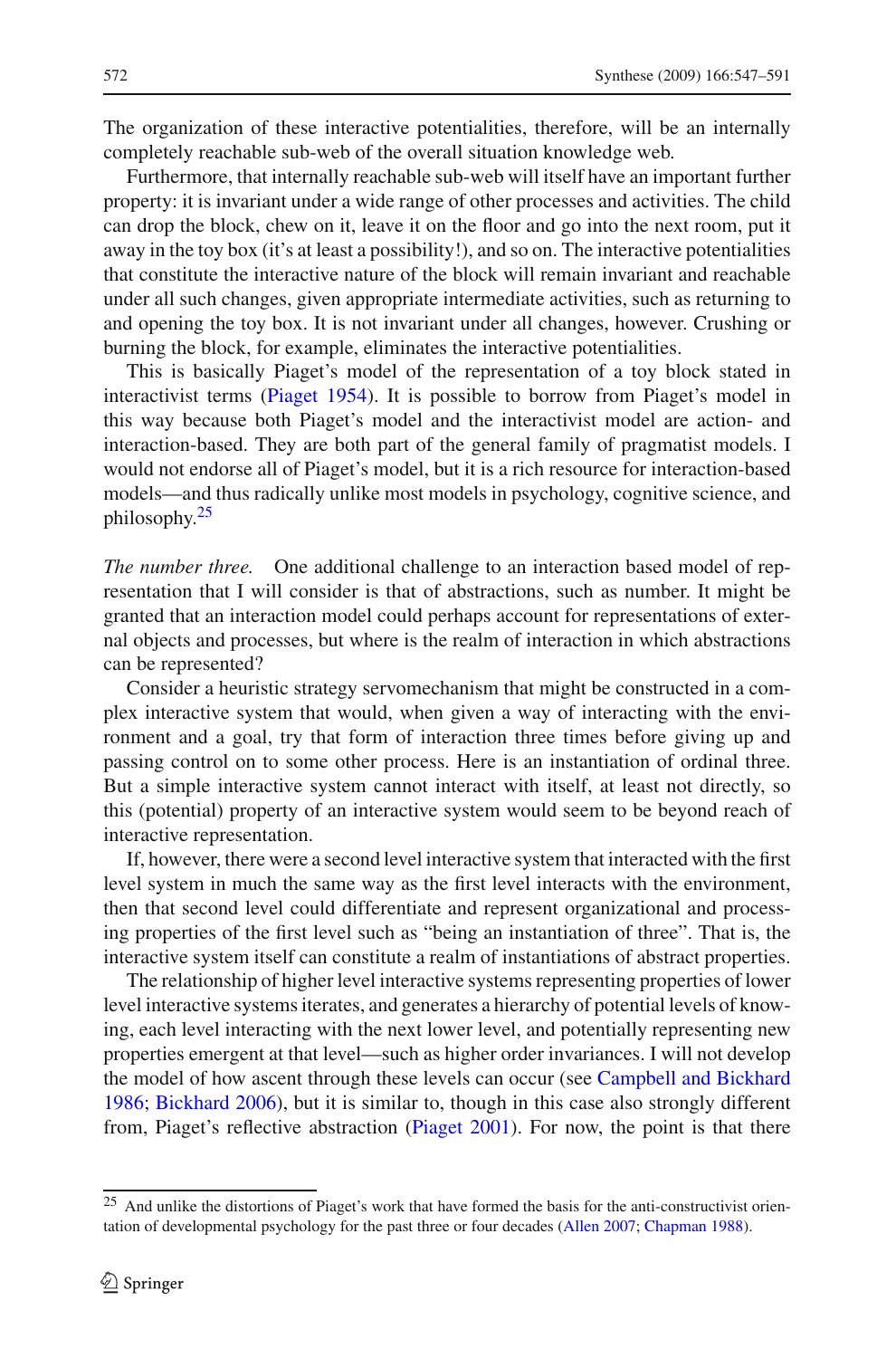is no aporia concerning the possibility of representing abstractions in the interactive model. $26$ 

The resources of the situation knowledge web and levels of knowing provide a powerful framework within which to approach complex and abstract representation. The two examples of a toy block and a number don't begin to exhaust all of the representational phenomena that ultimately must be addressed, but they do indicate that there are rich modeling resources to explore. The interactive model of representation, thus, accounts for basic normative and intentional properties of representation that are not captured by alternatives in the literature, and provides a framework within which more complex representational phenomena can be addressed. It is a viable candidate for capturing the basic nature of representation.

# **4 Some consequences for cognition**

The interactive model of representation both constrains and enables models of further cognitive phenomena. Issues of cognition and representation are ubiquitous in psychological phenomena, so the consequences of an interactive approach are similarly widespread. Issues that have been addressed thus far in the development of the model include: perception, memory, motivation, concepts, learning, heuristic learning, emotions, consciousness and reflective consciousness, CNS processes and evolution, rationality, social ontology, language, persons, etc. Here I will outline some consequences for three phenomena: perception, learning, and language. The intent here is not to present anything like a complete model of any of these three, but rather to limn and illustrate some of the consequences of addressing such phenomena from within the interactive framework. Phenomena do not look quite the same from within this perspective.

#### 4.1 Perception

Perception is standardly modeled as an input-processing phenomenon, with the inputs being some sort of sensory encodings generated or transduced by the sensory receptors [\(Carlson 2000](#page-41-25); [Fodor and Pylyshyn 1981;](#page-41-26) [Bickhard and Richie 1983\)](#page-41-27). But "transduction" is a causal process, and, therefore, there is no internal relation between anything occurring in the nervous system upstream of any such transduction and any kind of content that such nervous system processes might be supposed to carry. Consequently, there cannot be any emergent content generated along with the causal aspect of transduction processes—transductive "encoding" cannot generate the basic representations upon which further input processing are supposed to operate.

It goes without saying—anyhow, it *ought to* go without saying—that encoding … [is] pie in the sky so far. [It is a] semantical notion, and—as things now

<span id="page-26-0"></span><sup>&</sup>lt;sup>26</sup> This hierarchy of levels of potential interactive knowing has many additional important properties and consequences (e.g., [Campbell and Bickhard 1986](#page-41-23); [Christopher and Bickhard 2007;](#page-41-28) [Bickhard 2002](#page-40-13)).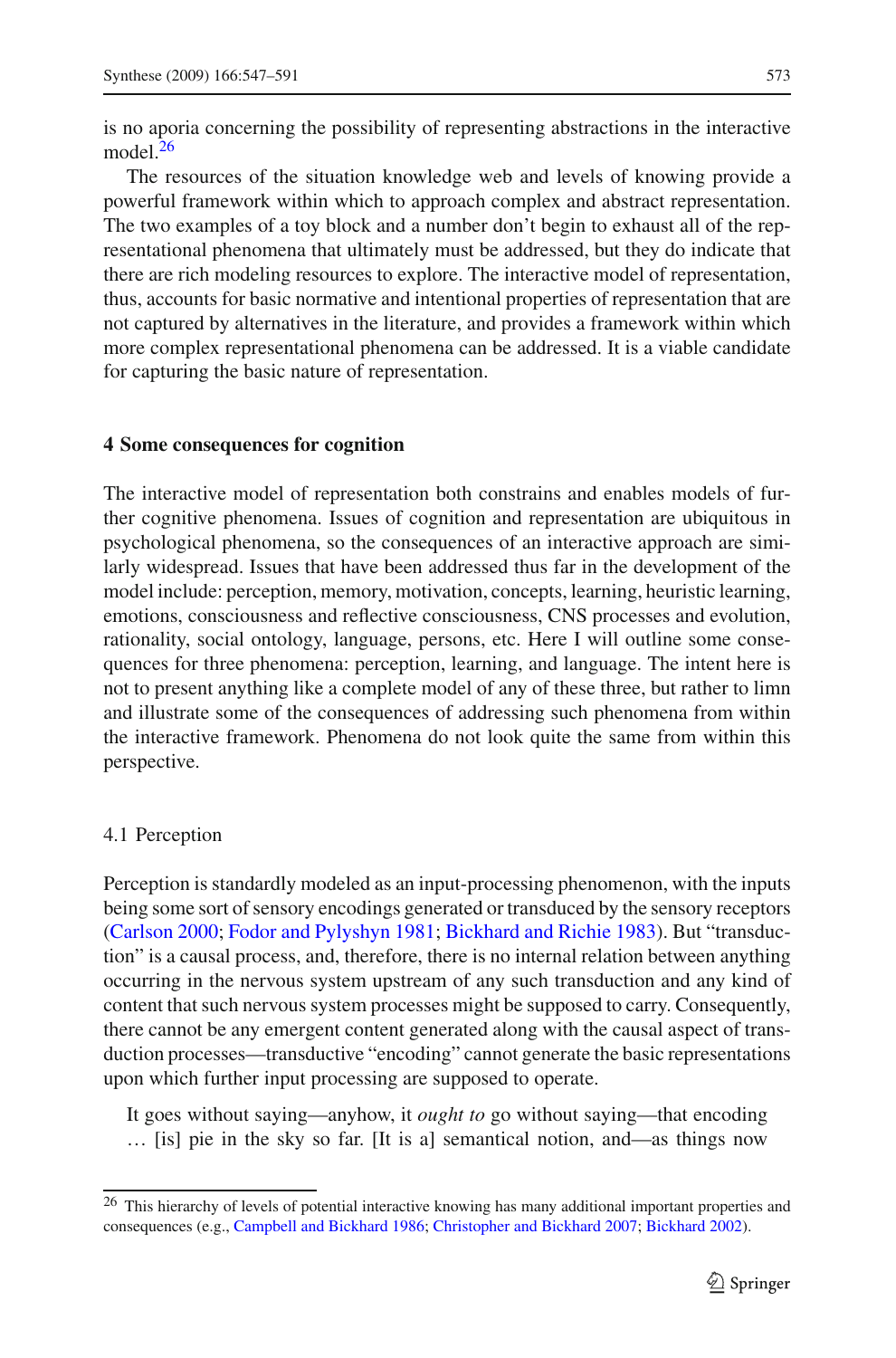stand—we haven't got a ghost of a Naturalistic theory about [it]. [\(Fodor 1987](#page-41-29), pp.  $80-81$ ).<sup>27</sup>

Absent such transductive encoding emergence of internally related content, there would have to be some sort of homunculus to *add* content to the products of transduction, as well as a homunculus to *interpret* those encodings in terms of their externally related content. This initiates the classic regress of interpretive homunculi.<sup>28</sup>

But, if perception is not a matter of sensory encoding, then what is it? And what happens to the classic information flow from perception to cognition to action (including language)?

#### *4.1.1 Contact and content*

Representational content is basically future-oriented, anticipatory. But, if such anticipatory indications of interactive potentialities are to have any probability of being correct, they must be set up in ways that are appropriately sensitive to, modulated by, some sort of contact with the environment. Consider an interactive (sub-)system engaged in interaction with an environment. The internal course of the interaction will depend in part on the organization of the system, and in part on the environment being interacted with. The internal course and outcome of such an interaction, therefore, will serve to differentiate categories of environments from each other. For ease of discussion, consider such a sub-system that has only two possible internal outcomes, A and B. If the interaction ends in state A, then the organism is in an A-type environment—the type of environment that yields internal outcome A—and, if it ends in state B, then it is in a B-type of environment.

At this point, there is no content involved in being in internal state A or B. There is just a differentiation of two kinds of environments, with no characterization of those environments. So, a detection of an A-type environment is *just* differentiation, not a representation. Arriving at internal state A, however, can nevertheless potentially be useful to the organism. It might be learned, or hard-wired, for example, that, if state A is encountered, then an indication of the possibility of tongue flicking and eating of a particular sort can be set up. Such an indication *is* future oriented, anticipatory, and, therefore, involves content: it is about the current environment, and it could be true or false.<sup>[29](#page-27-2)</sup> But, to reiterate, setting such an indication up should in general be contingent

<span id="page-27-0"></span><sup>&</sup>lt;sup>27</sup> For a more recent quote, among many, making the same point: "Hume hasn't, in short, the slightest idea how 'the world' or 'the object' (or anything else) *could* cause an impression (and neither, of course, do we)." [Fodor 2003](#page-41-20), p. 121, footnote 10.

<span id="page-27-1"></span><sup>&</sup>lt;sup>28</sup> For mo[re](#page-41-27) [thorough](#page-41-27) [critiques](#page-41-27) [of](#page-41-27) [Fodor's](#page-41-27) [attempts](#page-41-27) [to](#page-41-27) [capture](#page-41-27) [the](#page-41-27) [core](#page-41-27) of [such](#page-41-27) [a](#page-41-27) [process,](#page-41-27) [see](#page-41-27) [e.g.,](#page-41-27) Bickhard and Richie [\(1983\)](#page-41-27); [Bickhard](#page-40-6) [\(1993](#page-40-6)); [Bickhard and Terveen](#page-41-4) [\(1995\)](#page-41-4), and [Bickhard](#page-41-5) [\(in preparation](#page-41-5)).

<span id="page-27-2"></span><sup>&</sup>lt;sup>29</sup> The structure of possible outcomes of a differentiating interaction imposes a partition of the differentiation outcome classes on possible environments. Such partitionings replace standard conceptions of epistemology as based on correspondence—generating a *partition epistemology*—but not only are the partitions not necessarily unique to individual entities (or to entities at all), in themselves they do not represent at all, and do not have truth values. However, indications that, if a differentiation process has arrived at one partition category, then the system is also in some other interactive differentiation-category—indications of further potential interaction—do have truth value, and ground representation in general.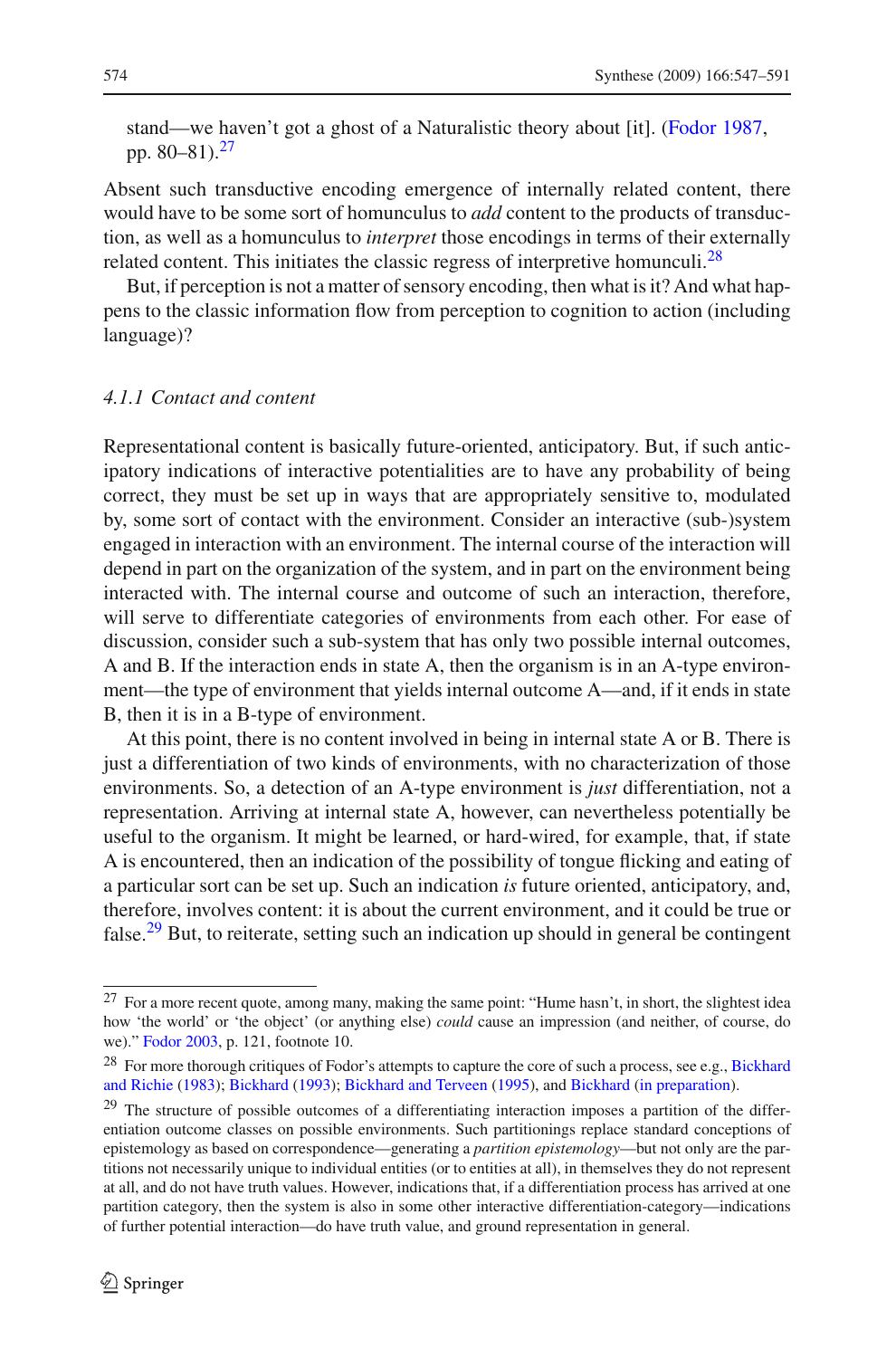on having engaged in a prior differentiating interaction with the right kind of internal outcome.

Consider now the possibility of such a differentiating interaction that has no outputs (null outputs). This would be a strict input processing differentiation, but, insofar as such processes actually exist, it could still potentially serve to usefully differentiate environments in accordance with the internal outcome states that such input processing produced. It is assumptive models of such passive input processing that constitute the core of classical models of perception. Crucially, however, such classic models interpret the differentiating detections that are thereby produced as constituting representations of that which they have differentiated. They are taken to encode what they have differentiated. It is this step that yields the labyrinth of encodingism problems.

In the interactive model, in contrast, such differentiations are a necessary form of *contact* with the environment, and can serve as the functional basis for setting up anticipatory *content* about that environment, but the differentiations do not themselves constitute representations. Standard models, in other words, conflate contact and content.

More broadly, perception rarely involves such passive input processing, even as a first step. Perceptual interactions are those which are engaged in primarily for the purpose of making differentiations about the environment, which can then modulate the processes of apperception concerning the interactive potentialities in that environment. That is, perceptual interactions are those that are engaged in primarily to serve the function of apperception.

Stated this broadly, perception includes such processes as reading X-rays or sonar, or engaging in qualitative analysis in chemistry. More narrowly, there are major classes of interactive modalities that are primarily engaged in for apperceptive purposes for which we have physiologically differentiated and specialized sub-systems. These form the classic sensory systems: vision, hearing, touch, and so on.

It must be noted, however, that the distinction made here is *not* co-extensional with perception in the classic input processing model. First of all, "perceptual" interactions can involve any set of muscle groups: motion to pick up parallax, shifting one's head in order to see better what might be behind some leaves, moving the branches with your hand in order to see better what might be behind the leaves, and so on. Conversely, all interactions differentiate some things and change others, and even classically perceptual interactions can be used to change things in the world, not just to detect them. A shift of the eyes, for example, might be used to signal someone.

The information flow model of perception, cognition, and language is wrong from top to bottom. Information relationships, in the sense of a relation of correlation or covariation, play important roles, but they are control theoretic roles of being constructed in differentiations and being constituted in future oriented indications of interactive potentialities [\(Bickhard 1993](#page-40-6), [2000a](#page-40-14)). Information is *not* in itself a semantic or representational notion.

Perception, then, looks different from an interactive perspective. It is not an input phase of information processing. It is, instead, a kind of interaction for primarily apperceptive functions, that is further differentiated in terms of several physiological differentiations of modalities of interaction that are mostly engaged in for their apperceptive support. The fundamental interface with the environment is interaction,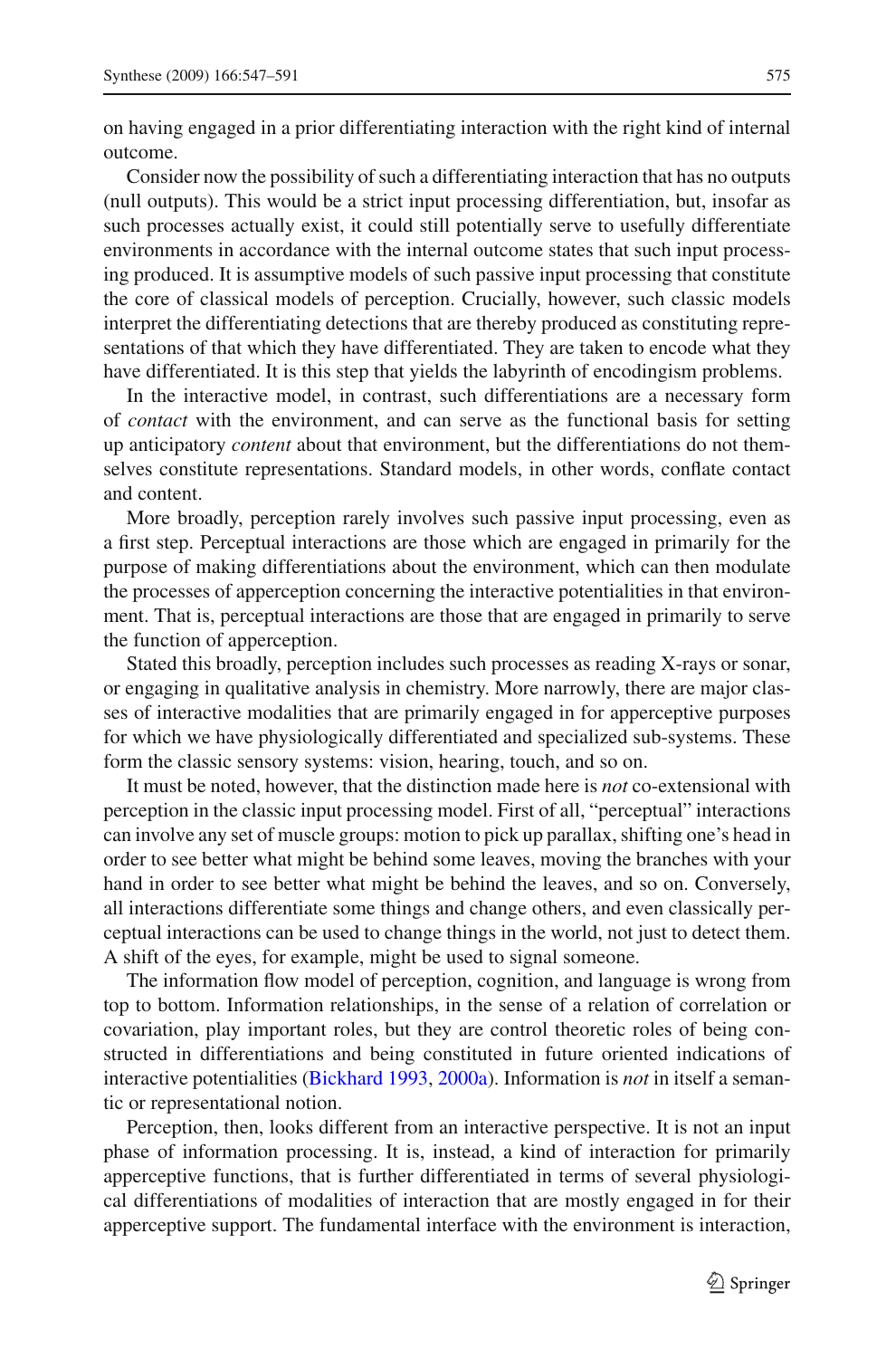with some kinds of interactions being more perceptual—more exclusively and more physiologically specialized for apperception—than others.

# *4.1.2 What is perceived?*

In this model, perceptual interactions are engaged in, but they are not themselves contentful. What is contentful are the processes of apperception and the processes of interaction guidance and selection on the basis of the apperceived situation knowledge. These processes constitute a flow of contentful activity that is inherently situated, from an embodied point of view, and, therefore, context dependent on that embodied situatedness.

To illustrate some of how this can work, I will address three examples of perceiving something and show how they can be understood from within this framework. The three are a child's toy block, a straight line, and red.

*Toy block.* The representing of a toy block has already been outlined: an internally completely reachable sub-web of the situation knowledge web that is invariant under various kinds of motions and locomotions. What I want to point out here is that such a representation of a toy block is primarily anticipative, even when someone is engaged in interaction with the block. The ongoing guidance of interacting with the block is in terms of that anticipative organization, and no actual interaction will exhaust all of the interactive potentialities.

This point holds even when the interaction with the block is very limited and primarily perceptual. If the block is seen with a visual glance, then (apperception of) the situation knowledge of there being such an organization of interactive potentialities is what constitutes the seeing of a block in that location. In particular, it is not the visual interaction per se that constitutes the experience of seeing the block; it is the apperceptive construction in the situation knowledge and any taking of that "block" into account in the guidance and selection of further interacting that constitutes that seeing. This process is contentful, situated, and so on.

Furthermore, *mis*-perceiving something as a toy block is similarly anticipative. It is to apperceive the potentialities of particular patterns and properties of potential interactions. Engaging in those interactions, perhaps even just a closer visual scan, might falsify those anticipations, thus falsifying the situation knowledge representation that there is a toy block there.

It is the point that contentful process—i.e., experience—is inherently anticipative that persists through the examples. This is a general point about experience, about the locus in which contentful experience is emergent. $30$ 

*Straight line.* Consider next perceiving a straight line—or, better, seeing a line as straight. This could, for example, be a boundary between light and dark, or between differing colors.

<span id="page-29-0"></span><sup>&</sup>lt;sup>30</sup> This point together with the internal relatedness of such content in experience, and with the knowing levels, can dissolve a number of perplexities about consciousness [\(Bickhard 2005](#page-40-15)).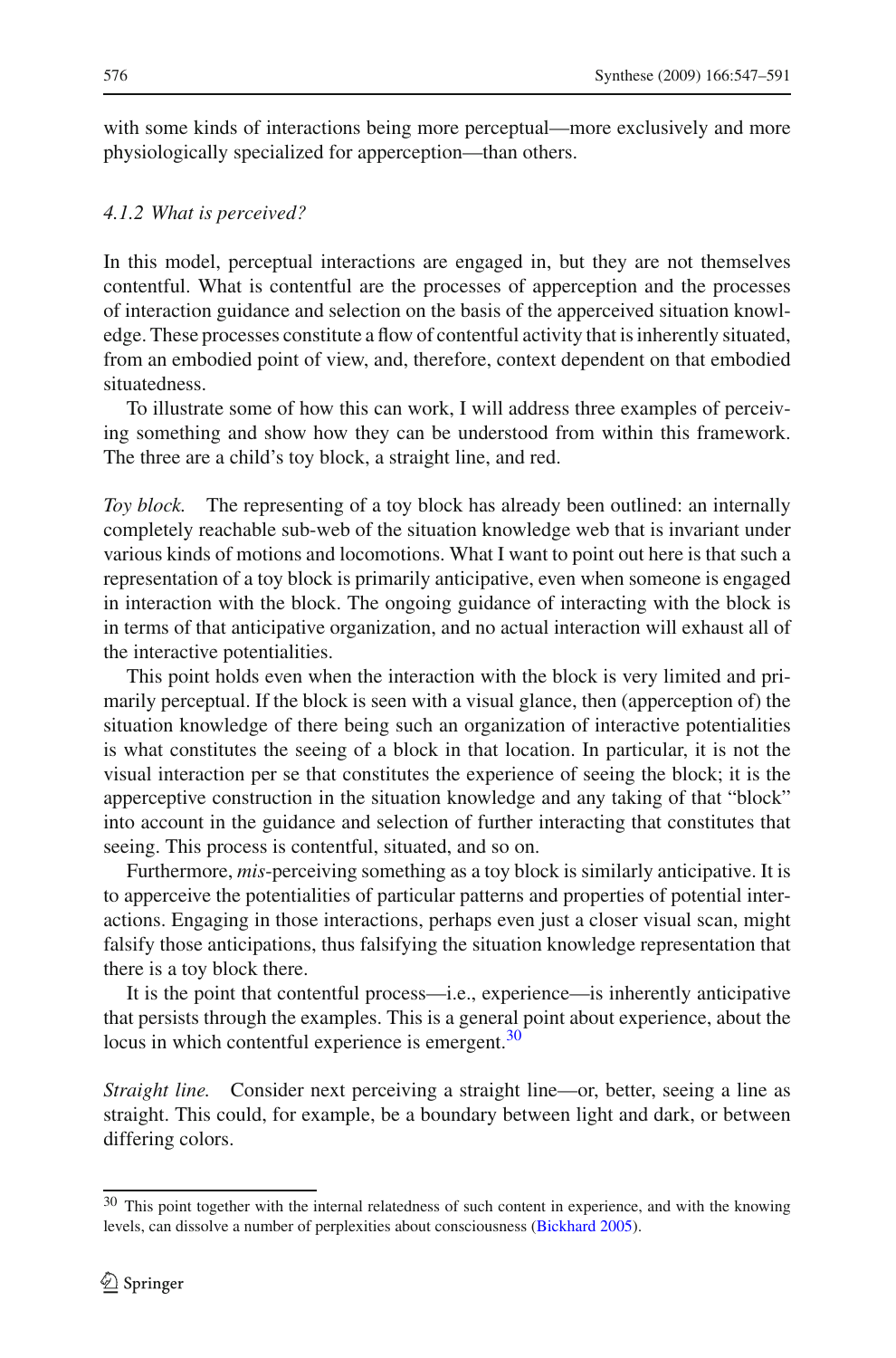an invariance of pattern.

The projection of a straight line on the retina will not, in general, be itself straight. A boundary may cut some receptors in the middle, others just on an edge, and still others may be just missed by the boundary. But, if the line is scanned along its length, that somewhat irregular pattern of receptors will remain invariant. If the line is slightly curved, however, then some that were cut just on an edge may no longer have the boundary projected on them at all, and others that were just outside of the edge will now be hit by it. That is, if the line is not straight, then scanning along the line will *not* yield

Note again that seeing a line *as straight* will involve *anticipating* that scanning along its length will yield an invariant pattern, and this will be the case even if the line is not scanned at all. What is seen—a straight line—is anticipative. It is a property of the apperceptive and situation knowledge processes.

*Seeing red.* This general point can be extended to phenomena such as seeing red. The distribution of primarily red sensitive receptors is not regular across the retina. It is densest in the central macula, decreasing toward the edge of the macula, and decreasing still more outside of it. So, looking at a red spot will evoke a particular pattern of "red receptions", depending on exactly where the red is projected on the retina. A shift of visual direction will change both the particular red receptors activated, and the pattern of them, again depending on where the new projection is located on the retina.

Crucially, variations in visual scans will change the patterning of receptions evoked by the red spot in ways that themselves involve an invariance. The changes in receptor patterns will form a mathematical group, complete with identity (don't change visual direction), composition (two shifts will always give the same result as some third shift), and inverses (reverse the shift of gaze). It is this group that will remain invariant under shifts in direction of gaze [\(O'Regan and Noë 2001](#page-43-31)).

Once again, then: Seeing a spot *as being red*, even if it is seen only with a brief glance, is to anticipate that any scanning around that spot would yield the "red" invariance group of changes in patterns of receptions. Seeing as red is anticipative.

These examples have in common that contentful experience, from seeing something as a toy block, to a boundary as being straight, to a spot as being red, are all anticipative. They are akin to Gibson's affordances [\(Bickhard and Richie 1983;](#page-41-27) [Gibson 1966,](#page-42-23) [1977,](#page-42-24) [1979\)](#page-42-25) or Piaget's schemes, but extended to all scales of interaction.

Perception is interactive, and perceiving *as*is (interactively) anticipative. Perception is interaction in the service of the apperceptive maintenance and updating of situation knowledge. It is not the contact that is perceived, it is the content.

# 4.2 Evolutionary epistemology

It can be tempting to consider that the world impresses itself into a passive mind, like a signet ring into wax, in some sort of transductive encoding, or that the world scratches itself over time into the wax of the mind in some sort of induction. But such models violate the most basic desiderata for models of representation. Among other problems, they make the possibility of error a mystery and system detectable error impossible.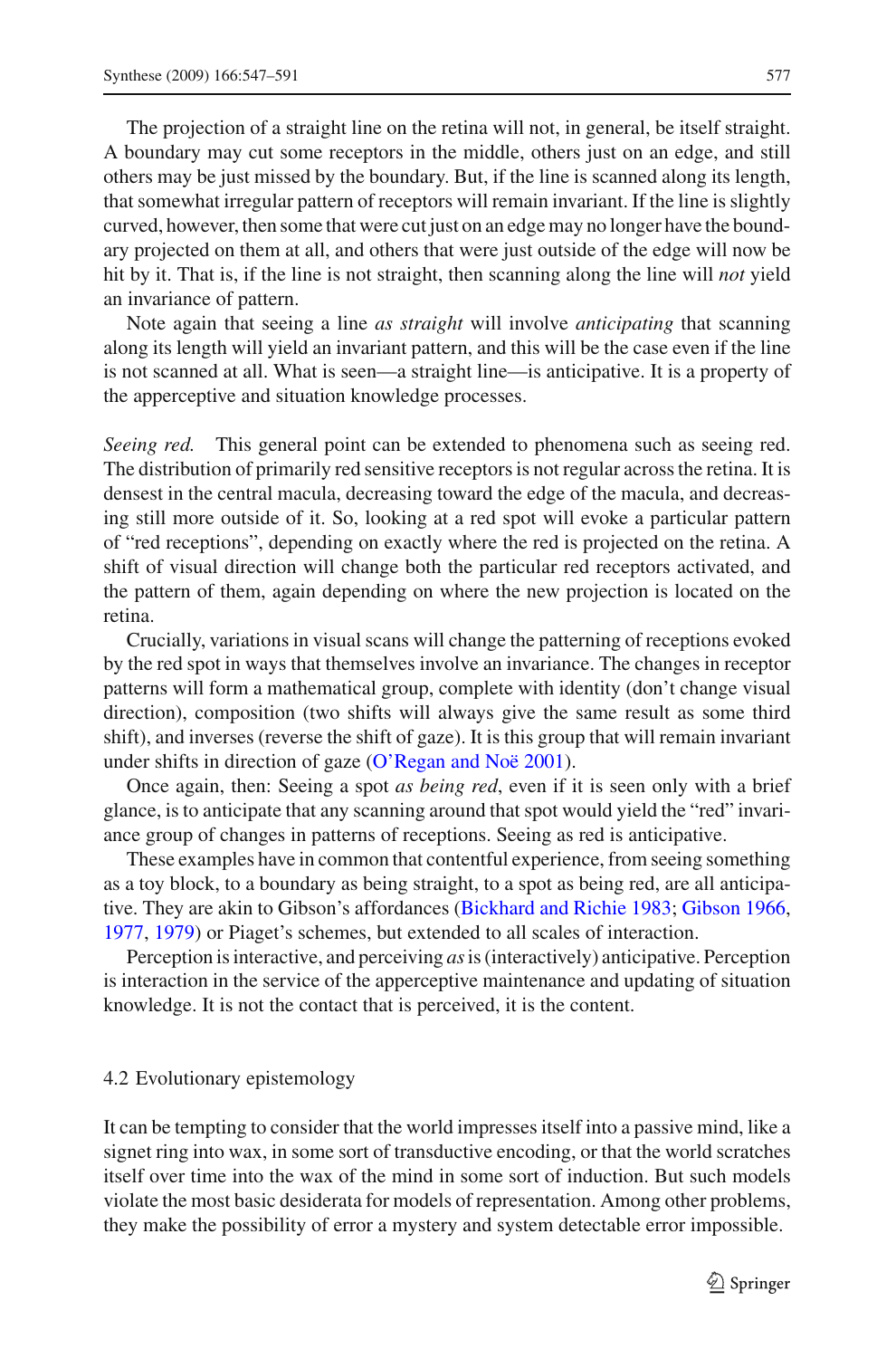But if representation is emergent in anticipative interaction systems, not in externally related structural or causal or informational or nomological correspondences, then there is no such temptation to assume that an interactive system can be impressed by the world into an otherwise passive mind. Interactive systems must be constructed, not passively received.

And, if such constructions are not prescient, those constructions will be subject to the possibility of being in error, and must be subject to being selected out if such error is encountered. An (inter)action based model of representation, thus, forces a variation and selection constructivism. It forces an evolutionary epistemology [\(Campbell](#page-41-12) [1974\)](#page-41-12).[31](#page-31-0)

Much more must be developed for a general model of learning. Heuristically partially foresighted constructions, in particular, require significant further considerations [\(Bickhard and Campbell 1996](#page-41-30)). Some form of evolutionary epistemology, however, is the outer framework within which more sophisticated kinds of learning must function.[32](#page-31-1) It is not possible to knowledgeably go beyond whatever knowledge you already have.

If the constructive processes involved are themselves *recursive* in the sense that they are on the grounds of, in the context of, and generated as variations of, prior constructions—if prior constructions constitute a resource for further constructions then there emerges the possibility of enabling and constraining relationships between constructions already attained and further possible constructions. Such enabling and constraining relationships are the subject matter of development.

So, a recursive constructivism yields a natural model of development, and the recognition of the importance of interactions between constructions and environment in such development is sometimes called *interactionism*. Since interactivism forces an evolutionary epistemology, which, in turn, forces an interactionism of development, we have, in slogan form: interactivism forces interactionism.

## 4.3 Language

It is with respect to perception and language that encodingist presuppositions seem most deeply embedded in our intuitions: encodings of the world into the mind in the case of perception, and encodings of mental contents into utterances in the case of language. Encodings, however, do not work in either case. Encodings are stand-ins, and must already have prior representations to stand-in for. This cannot be the case for basic representations that cross an epistemic boundary, either from an epistemic agent to the world or from the world to an epistemic agent. *Given* such representations, *derivative* stand-in encodings can in principle be defined, but encodings cannot cross such boundaries themselves.

<span id="page-31-0"></span><sup>31</sup> Thus, neither transduction nor induction exist as *generators* of representations. Transduction, however, more innocently refers to changes in form of energy, and induction, not so innocently, to kinds of warrant (for already existing representations) based on "confirming" and "disconfirming" instances. See [Bickhard](#page-40-13) [\(2002](#page-40-13)) for an account of such warrant.

<span id="page-31-1"></span> $32$  And it requires relatively little addition to a basic evolutionary epistemology to be able to account for, for example, classic kinds of conditioning [\(Bickhard 2006](#page-40-11)).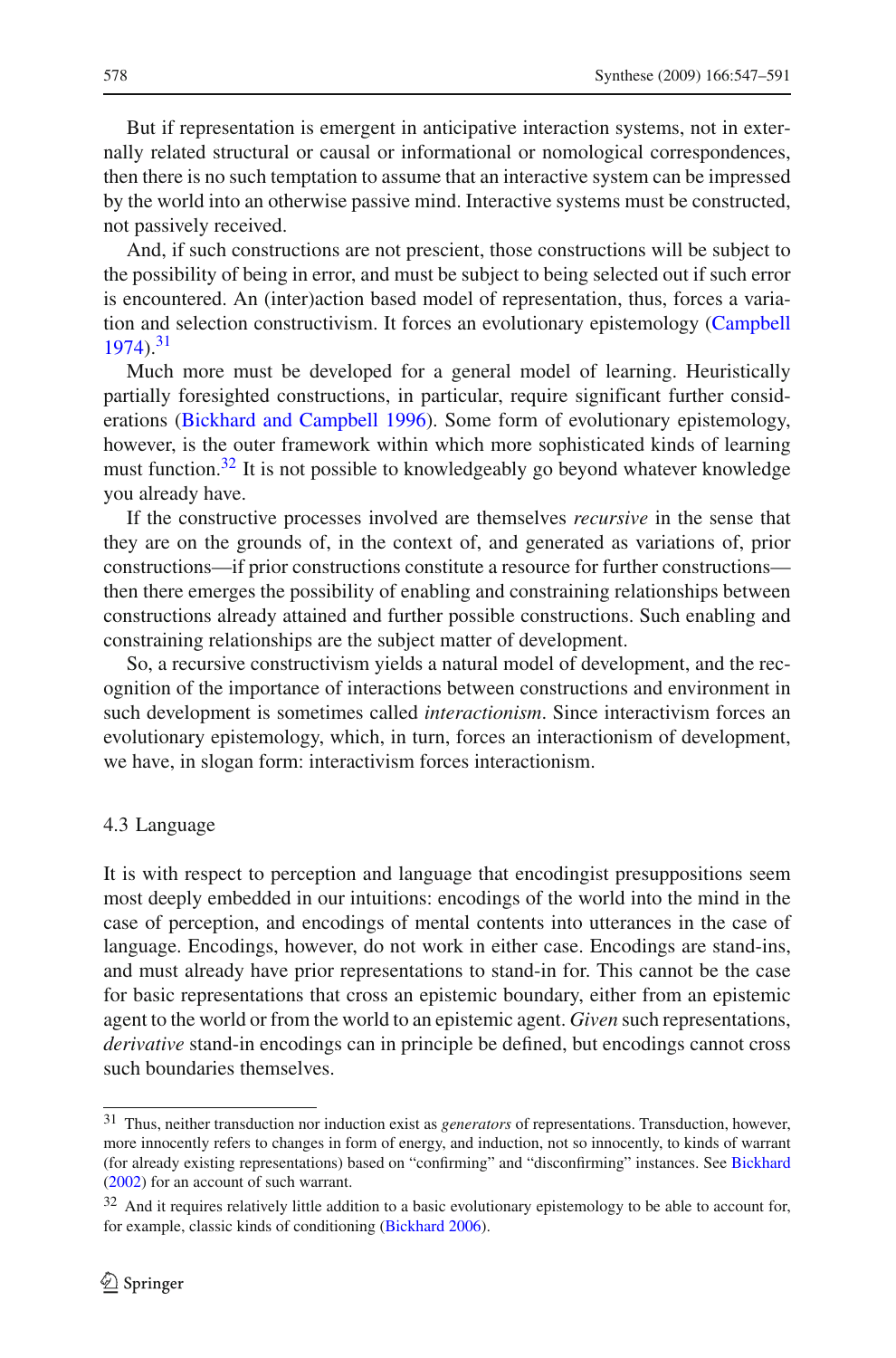Language, therefore, cannot be constituted as encodings of mental contents. But what else could language be, if not encodings?

The basic form of interface between an epistemic agent and the world is interaction. So, it would seem, utterances should also be forms of interaction. But what kind? Interactions with what?

A first obvious candidate would be "Interactions with others' minds." Utterances induce alterations $33$  in the minds of the audience. I argue that this is partially correct, but it cannot be the full story. If others' minds were the proximate locus of interaction, then it would prove at least difficult to account for the difference between someone understanding a command, for example, and their obeying it, or understanding a declarative sentence and believing it, as well as for the difference between the utterer's understandings after making an utterance and those of the audience. Simply, there is something *social* about a public utterance (or written sentence, etc.) that is missed if the focus is solely on individual audience minds.

#### *4.3.1 A social ontology*

Consider an agent apperceiving his or her environment. Many of the interactive potentialities available can be apperceived on the basis of perceptions of walls, chairs, rocks, etc. The affordances are relatively direct given the objects and their layout.

If the environment contains another agent, however, then an interesting problem emerges. The interactive potentialities of another agent are not so clear just given a simple perceptual contact. Most especially, there are important senses in which the interactive potentialities of another agent are dependent on that other agent's interactive characterization of his or her environment—and that environment includes the first agent, and, in particular, the first agent's interactive characterization of the second agent.

There is an inherent reciprocal character to the problem of characterizing a situation involving other agents. In general, there are only two possibilities for such characterizations: either one of the agents induces a characterization in the other that the first knows to be false, as in deceit, manipulation, espionage, and so on, or else the mutual participants in the situation arrive at a fixed point in which each characterization is complementarily consistent with the others. Such a mutually consistent relationship of interactive characterizations of the situation constitutes a solution to the joint problem of arriving at a stable interactive characterization of the situation. In this sense, it constitutes a solution to a coordination problem [\(Schelling 1963\)](#page-43-32), and, therefore, a convention in a general sense related to Lewis' model of convention [\(Lewis 1969](#page-42-26)). I call such a joint interactive characterization a *situation convention*—a convention about what the situation is. $34$ 

<sup>&</sup>lt;sup>33</sup> Not via decoding of those utterances, but via apperceptions based on those utterances.

<span id="page-32-1"></span><span id="page-32-0"></span><sup>34</sup> This model is like Lewis's in many respects, but also different in several crucial respects. These differences make a great deal of difference for issues of social ontology, for example, especially, though not exclusively, normative aspects of social ontology [\(Bickhard 2004b,](#page-40-16) [forthcoming-c,](#page-41-31) [in preparation\)](#page-41-5). I will not develop these considerations here, but, instead, outline a few of the points about language that this model can frame and support.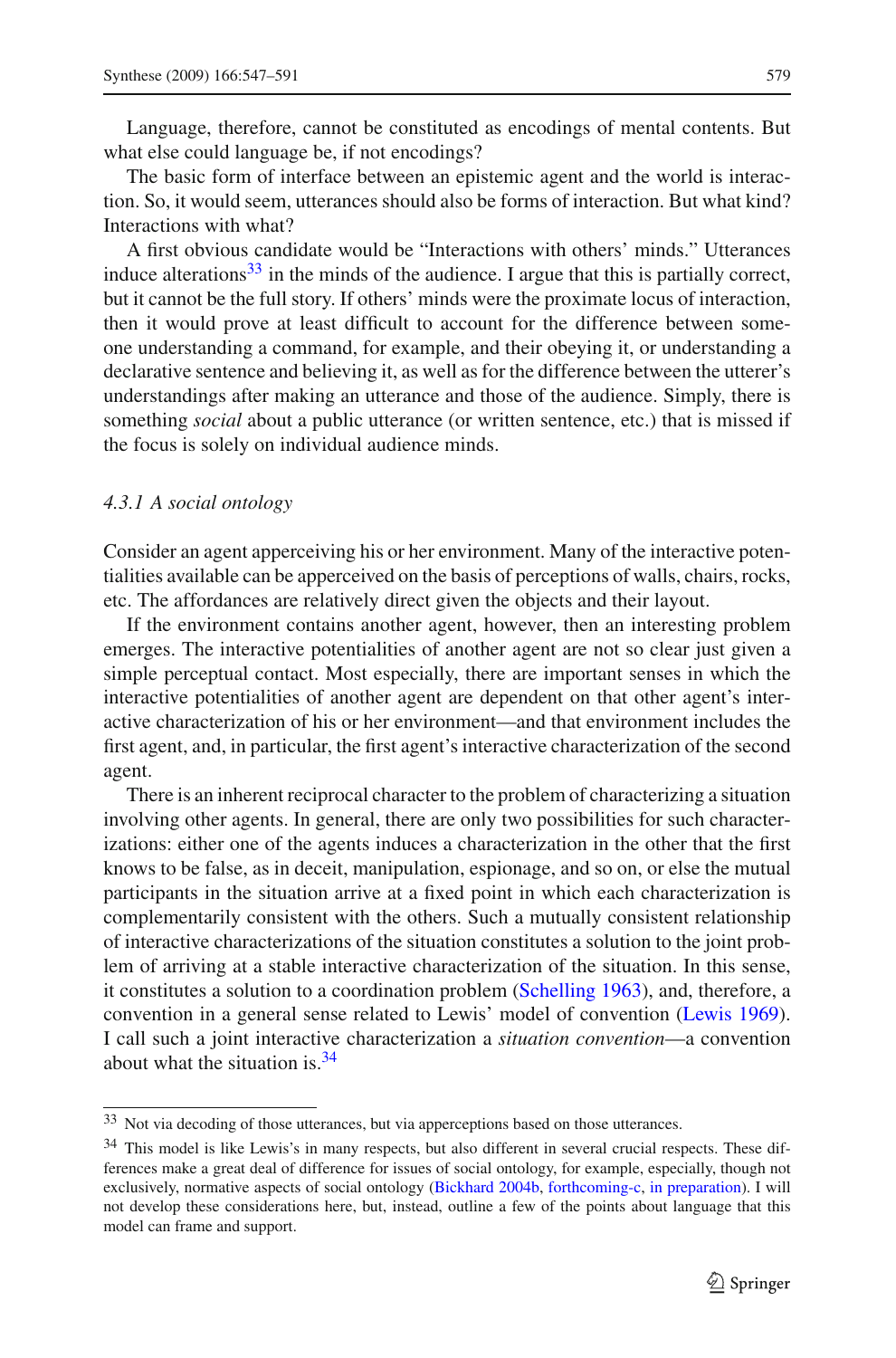#### *4.3.2 Interactions with social realities*

Situation conventions constitute a realm of social reality that utterances can interact with. So long as the commonality or coherence among the respective situation knowledge webs of each of the social participants is maintained over the course of their respective apperceptions of the relevant utterances, the social realities will themselves be changed, but will remain social in the sense of being situation conventions. So, utterances interact with—create, change, repair, and so on—social realities in the form of situation conventions. This can occur with respect to institutionalized forms of situation convention, such as calling a meeting to order, or with respect to non-institutionalized situation conventions, such as bringing a topic to the forefront of discussion so that, among other consequences, an appropriate pronoun will be resolved in terms of that topic.<sup>[35](#page-33-0)</sup>

Language is not the only way in which social realities can be interacted with, but language constitutes a(n institutionalized) convention for the productive construction of utterances that have conventional interactions with situation conventions—language is constituted as a conventionalized system for interacting with conventions.

### *4.3.3 Properties and consequences*

Both perception and language, then, are particular kinds of interaction. Neither is an encoding phenomenon. The fundamental nature of autonomous systems is their necessary ongoing interactions, and both perception and language are differentiations and specializations of such interactions, with language involving a social level of emergence.

The shift from utterances as encodings to utterances as interactions is fundamental, and has multiple fundamental consequences.

*Context dependency.* If utterances interact with situation conventions to produce resultant situation conventions, then the results of such interactions will, in general, depend as much on the contextual situation convention as on the utterance that interacts with it. This is similar to the sense in which the result of a mapping or function depends on the argument to which it is applied as well as on the mapping per se. Context dependence, according to this model, is ubiquitous. It is not limited to demonstratives and indexicals, as for Kaplan's character [\(Kaplan 1979](#page-42-27), [1989](#page-42-28); [Perry 1993](#page-43-33)).

One theme in language development is an increasing ability to use language with respect to more and more general audiences, especially with written language. That is, to learn to minimize the context dependency of our language. Taken to a limiting case, and focusing just on words, this yields the classic paradigm of the word as Name that encodes whatever it represents. This is akin to treating all functions as constant

<span id="page-33-0"></span><sup>35</sup> This is non-institutional in the sense that it occurs only with respect to the participants in this situation at this time, and is likely to have never occurred before as well as to never occur again. Institutionalized convention[s,](#page-41-5) [in](#page-41-5) [contrast,](#page-41-5) [occur](#page-41-5) [over](#page-41-5) [ranges](#page-41-5) [of](#page-41-5) [people](#page-41-5) [and](#page-41-5) [times](#page-41-5) [\(Bickhard 1980](#page-40-17)[,](#page-41-5) [2004b](#page-40-16), [forthcoming-c,](#page-41-31) in preparation). Note that Lewis's original model cannot address non-repeated, non-institutionalized, conventions because it is defined in terms of behavioral regularities.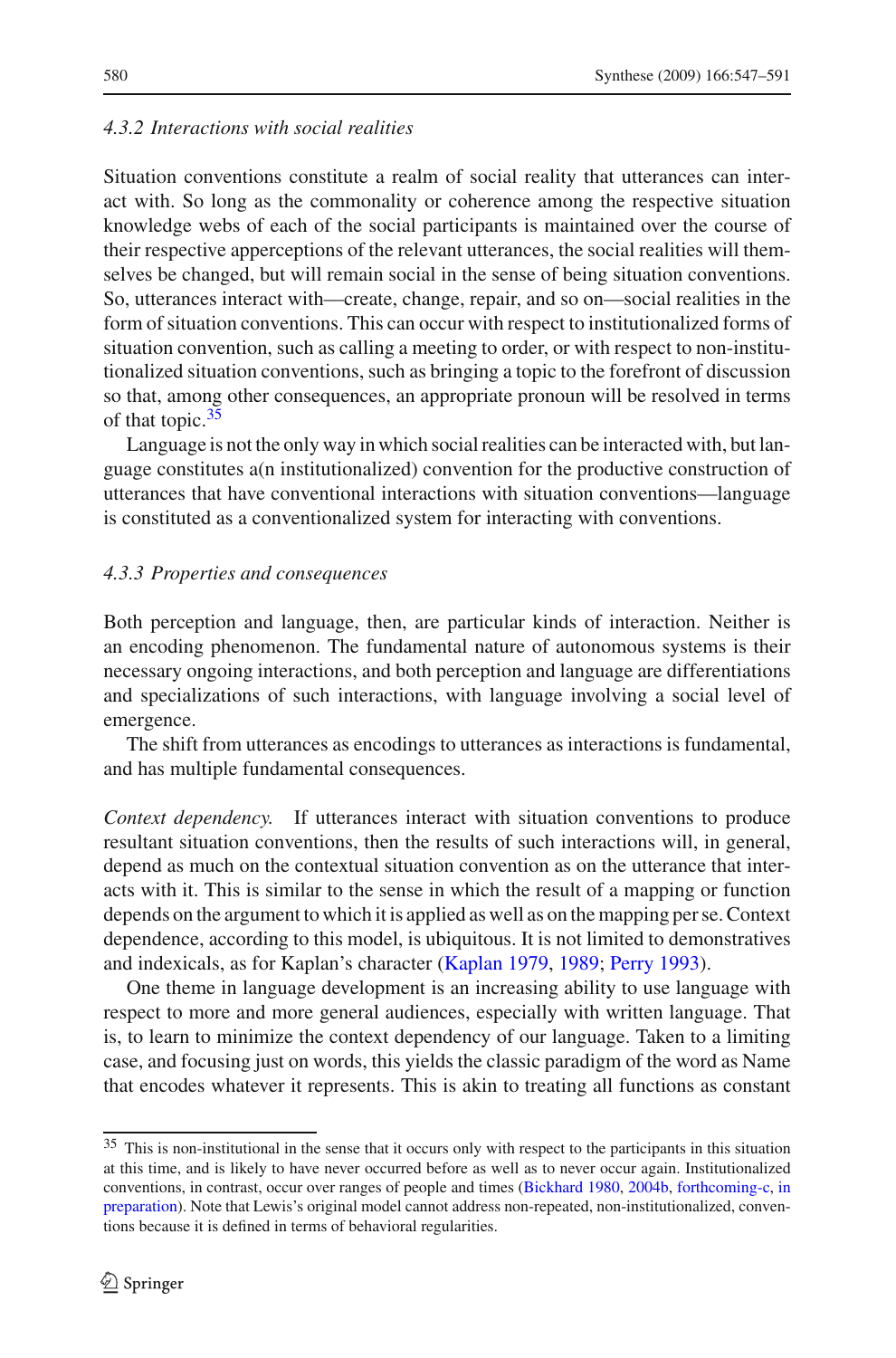functions, producing the same result no matter what the argument. This is not only a limiting case of context dependency, it is an *unreachable* limiting case for language. And, even if it is granted for the sake of argument, there are still further fundamental errors involved.

It is an unreachable limiting case because the necessary context of common assumptions about how utterances are to be understood—some commonality of language can be diminished, but cannot be eliminated, even for the *most* context independent case of formal language. It is also unreachable because a focus on words cannot account for the meanings or consequences of full utterances. Words must integrate in some way in order to produce utterances, and a restriction to words as Names undoes Frege's introduction of operators for quantifiers $36$  and encounters Russell's impossible problem of the unity of the proposition—how can single elements, even if it is accepted that they are simple encodings of particulars, combine to produce something more than another encoding [\(Hylton 1990](#page-42-18))?

Even if such problems with construing words as encodings are overlooked, there are further errors. A constant function on the integers, even if strictly constant, is not itself an integer. Similarly, even if a word did differentiate a single particular in all contexts, the process by which such differentiations can occur is not the same as that which is differentiated—a unit set is not the same as its element. And, for yet one more problem, there remains the difficulty that a *differentiation* of a particular, even a unit set differentiation, is still not a *representation* of that particular. A (specification of a) unit set is not the same as (a representation of) its element.

In other words, taking the processes of interactive differentiation and transformation of situation conventions to unreachable extremes of particularity, and conflating process of differentiation with what is differentiated, yields common encodingist construals of language. This perspective highlights the errors of an encoding approach to language and shows how such an approach constitutes a degenerate form of a more realistic conception of language as a(n interactive) toolbox [\(Wittgenstein 1953](#page-44-2); [Bickhard 1987\)](#page-40-18).

*Utterances are not representational.* A second consequence of this interactive character of utterances is that they are not themselves representational. Utterances can be used to create representations for an audience, and to make such representations available in a situation convention, but the utterances per se are interactions with (relationships among) representations, not representations per se. Again, taking an utterance as directly representational is akin to construing a constant function on the integers as being itself an integer.

And again this point is an extension of noticing that it is utterances, not sentences, that generate (representations with) truth value. Because utterances are context-dependent, the focus must be on utterances rather than sentences, and because utterances transform contextual situation conventions, that may represent the world, into consequent situation conventions, which may also represent the world, it is the

<span id="page-34-0"></span><sup>36</sup> Frege introduced operators into language for quantifiers, but he retained a basic encoding conception for other kinds of words, and ended up with an unfortunate hybrid of operators and encodings. Utterances as interactions extends the operator intuition to all of language.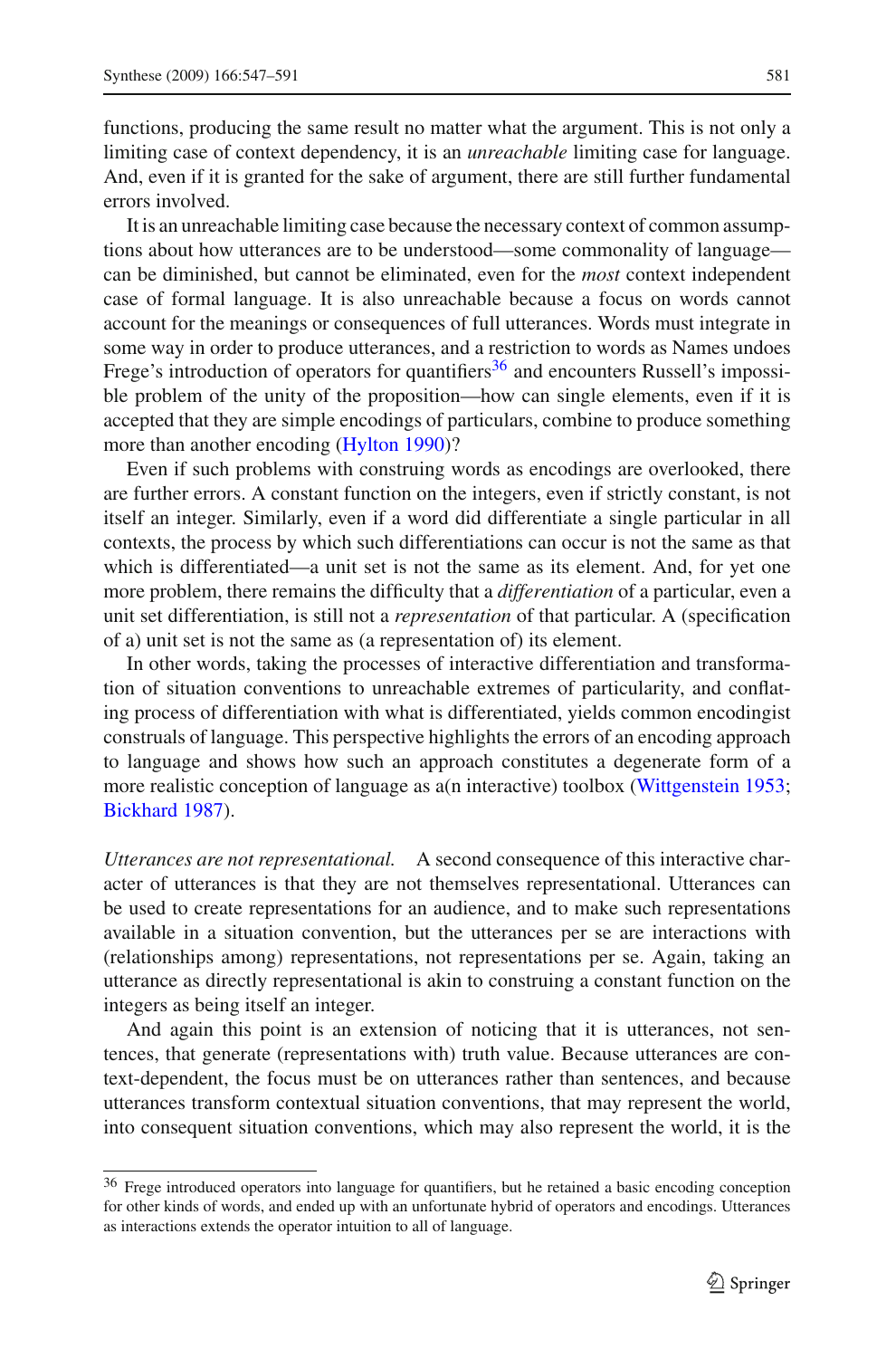representations involved in those situation conventions that bear truth value, if anything does, rather than the utterance interactions with them.<sup>[37](#page-35-0)</sup> In a more limited model, it is the products of Kaplan's characters that are representations ("propositional contents", in his framework), not the characters themselves. Taking utterances to directly have truth value is akin to taking a function on the integers as being prime or non-prime.

*Syntax, semantics, pragmatics.* The division of the study of language into syntax, semantics, and pragmatics is taken to be a theory neutral differentiation within the subject matter. There can be disputes about just where the boundaries are, but little question of the basic distinctions.

In the interactive model, in contrast, the properties and phenomena of language do not aggregate in the same groups as within an encoding framework. In particular, standard conceptions of syntax, semantics and pragmatics do not apply. For example, truth value, insofar as it is involved, is a property of the resultants of some utterances, not of sentences or utterances per se. Truth value is, within the standard distinctions, a property of the meaning of sentences, and truth *conditions* are often taken to *constitute* that meaning (at least for declarative sentences). But truth value as a property of *resultants* of utterances should be a property of one of the kinds of purposes for which language can be engaged in—truth value should be a part of pragmatics. Truth value is a property that can be pragmatically aimed for. It is not inherent in what an utterance does or how it does it.

Conversely, the "pragmatic" power of an utterance *form*, the ways in which it might interact with its context, constitutes the "meaning" of that utterance form in this view. Such interactive power is the only realm of properties that can be (partially) abstracted away from usages in particular contexts. $38$  But this yields "meaning" as pragmatic power, not as truth conditions.

*Universal grammar.* I will mention one further consequence of viewing language in this interactive manner, a consequence for universal syntactic constraints on language—for UG. If utterances are interactions with, operators on, situation conventions, then words are sub-operators which combine in particular ways to produce full situation convention operators. But they do not functionally combine in all possible combinatoric patterns.

Constructing an utterance out of sub-utterance types is akin to constructing a function in recursive function theory out of a base set of generating functions. In the case of language, however, sub-utterance types are differentiated out of full utterances and out of prior sub-utterance types, rather than defining a base generating set first (as is the case for recursive function theory). The most appropriate approach to describing

<span id="page-35-0"></span><sup>&</sup>lt;sup>37</sup> This, of course, ignores non-declarative utterances. An interactive model addresses these even more directly: e.g., interactive transformations of goals are just as much a possible product of utterance apperceptions as are transformations of representations [\(Bickhard 1980](#page-40-17)).

<span id="page-35-1"></span><sup>&</sup>lt;sup>38</sup> The "partially" caveat stems from the point that utterances not only do not encode particulars, they also do not encode mappings or functions or transformations. Encodings will not work in any form here. Instead, utterances must be apperceived. When that apperception goes smoothly, this process can seem algorithmic, but, in other cases, it can involve hermeneutic problem solving to try to figure out what is "meant" [\(Bickhard](#page-40-19) [1995\)](#page-40-19).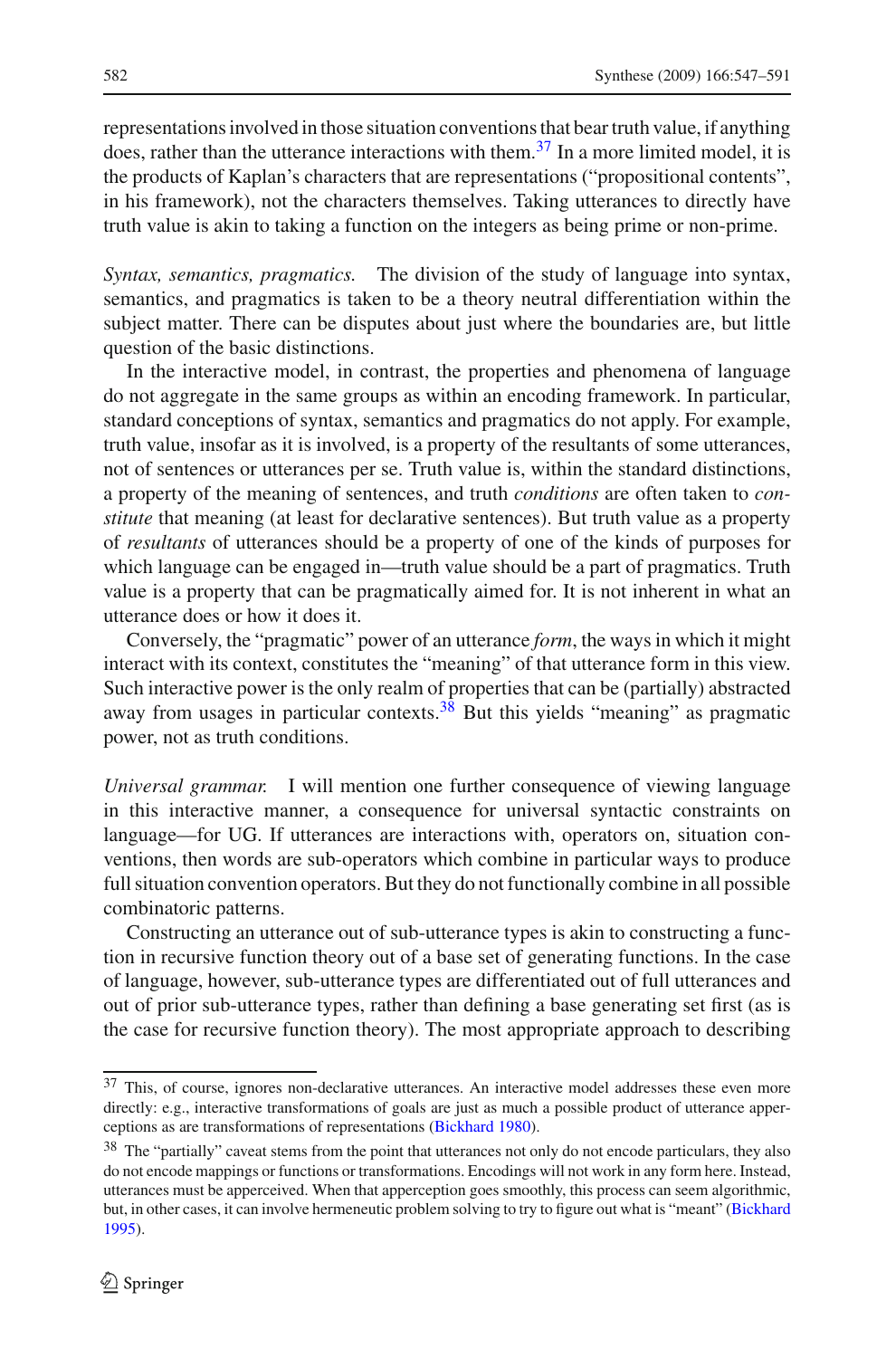the constraints that appear in such differentiations and their possible combinations is that of categorial grammars, in which sentences are constructed out of sub-sentence types, and the types are differentiated starting with full sentence types.<sup>[39](#page-36-0)</sup>

When the functioning of such utterances-constructed-out-of-instances-of-subutterance-types is examined, interesting and powerful constraints on how utterances can be structured appear. For example, the cognitive organization in an interactive model is highly relational: various interactive possibilities conditionally indicating other possibilities. How could a transformation of such a relational organization be constructed? A first requirement is that some local realm of the organization be differentiated that can serve as that-which-is-to-be-changed, as the target of a transformation. Second, the transformation must be somehow specified. Already with just these considerations we have functionally necessary differentiation between a target and a transformation of that target—a kind of logical subject and predicate. So, some sort of subject-predicate structure is functionally forced by the nature of the problem. Note that the bare conceptual possibility of this constraint suffices to show that Fodor's argument that thought must have a subject-predicate (propositional) structure because language does is unsound [\(Bickhard 1995,](#page-40-19) [2007](#page-40-20), [in preparation](#page-41-5)).

More detailed consideration of how such differentiations and transformations could function yields several variants of locality constraints—everything must function locally in such a relational structure because it is only local regions that are functionally accessible at any time. These locality constraints happen to capture at least one version of UG [\(Bickhard 1995](#page-40-19)).

I will not present the details of how this is so because my primary point here depends solely on the very possibility of such a functional derivation: if universal grammatical constraints can be derived functionally, or if it is even conceptually possible that they can be so derived, Chomsky's poverty of the stimulus argument is shown to be unsound. His argument is that there must be constraints on the space of mathematically possible grammars in order for language learning to be possible; he then claims to eliminate the environment as a possible source of such constraint, and concludes that those constraints therefore must be innate. But, his argument is an argument by elimination, and he has at best eliminated the environment. He does not address the possibility of such functional constraints. Functional constraints too can reduce the space of mathematically possible grammars, and do so in a functional manner, whereas for Chomsky the only function of the constraints is that they make learning possible. Otherwise, they are logically and functionally arbitrary. In the interactive functional derivation of such constraints, they are not arbitrary, and, because they are not arbitrary, they do not have to in some mysterious sense be part of the "knowledge" of the language learner. The learner will confront the consequences of such constraints in failures of communication of various sorts (note that this is a type *functional* feedback that Chomsky does not address in his arguments against "environmental" sources of constraint). That is, the structure dependencies of language will be learned just like the structure dependencies of any other complex task structure (e.g., learning how to repair engines)—by an evolutionary epistemological process.

<span id="page-36-0"></span><sup>39</sup> But a categorial grammar approach cannot work in this interactive context without some significant changes [\(Bickhard and Campbell 1992\)](#page-41-32).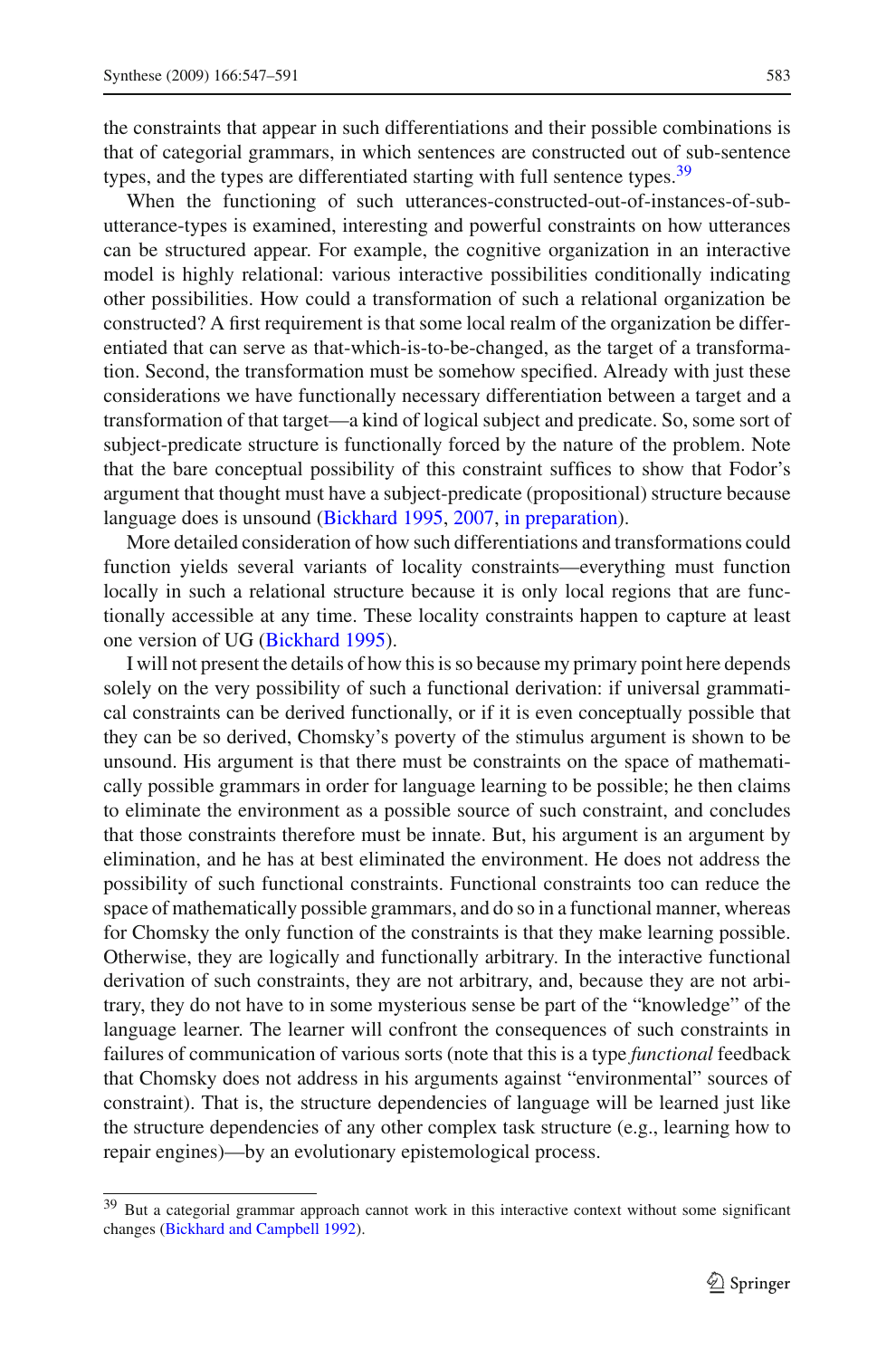Ultimately, then, grammar is a framework of constraints—functional constraints on how to construct utterances for interacting with situation conventions. Because the constraints are functional, and functionality is itself context-dependent and graded, they will emerge and be used in context-dependent and graded manners. In consequence, there is no clean cut between syntax and meaning [\(Goldberg et al. 2007](#page-42-29)). Various other kinds of functional considerations, such as processing demands and statistical properties of exposure, will be functionally relevant for what is classically taken to be in the realm of austere mathematical syntax [\(Diessel 2007;](#page-41-33) [Hawkins 2007](#page-42-30)). Even sound differentiations will be functionally graded, not foundational [\(Port 2007](#page-43-34)). And functional considerations will include the social and emotional aspects of social interaction as well as, or even rather than, the formal aspects [\(Greenspan and Shanker](#page-42-31) [2007\)](#page-42-31).

Language and language learning are not formal party games of learning abstract structures. Language and language learning are phenomena of social and emotional interaction, with a special (conventional) productive tool kit for constructing such interactions and with an emergent realm of social realities as foci of interactions. There are important structural constraints on how such interactions can function, and languages and language use will tend to honor such constraints insofar as and to the extent to which they are functionally relevant—not to the extent to which they are prescriptive, especially not innately prescriptive.

# *4.3.4 Some examples of language processing: differentiation and context dependency*

I will illustrate some of these properties of the processing of linguistic interactions with a focus on the sentence:

The man who gave his paycheck to his wife was wiser than the man who gave it to his mistress. [\(Partee 1972\)](#page-43-35).

Primarily, I will be illustrating various forms of differentiation and context sensitivity. Partee's sentence is quite nice in this respect in that it involves a double context sensitivity.

In particular, the pronoun "it" is not co-referential with its antecedent. The antecedent is "his paycheck", but this is already in itself a context sensitive differentiator. In the context of the "it", it differentiates the second man's paycheck, not the first man's paycheck.

In more detail, the "it" is a context sensitive evocation of its antecedent. In this case, the antecedent is itself also context dependent—"his paycheck"—but now it is evoked in a different context, so that it differentiates and evokes a representation of a paycheck associated with the second man. The pronoun is not co-referential with its antecedent—instead, it is "co-context-sensitively differentiating" with its antecedent. In general, reference, like truth value, is a pragmatic goal that *might* be attained, using various context sensitive tools in the language tool kit in particular contextual situations. Neither are inherent properties of utterances or sentences per se.

In fact, such non-coreferentiality is not uncommon, and, even more generally, pronouns don't necessarily require any reference at all in order to function correctly—they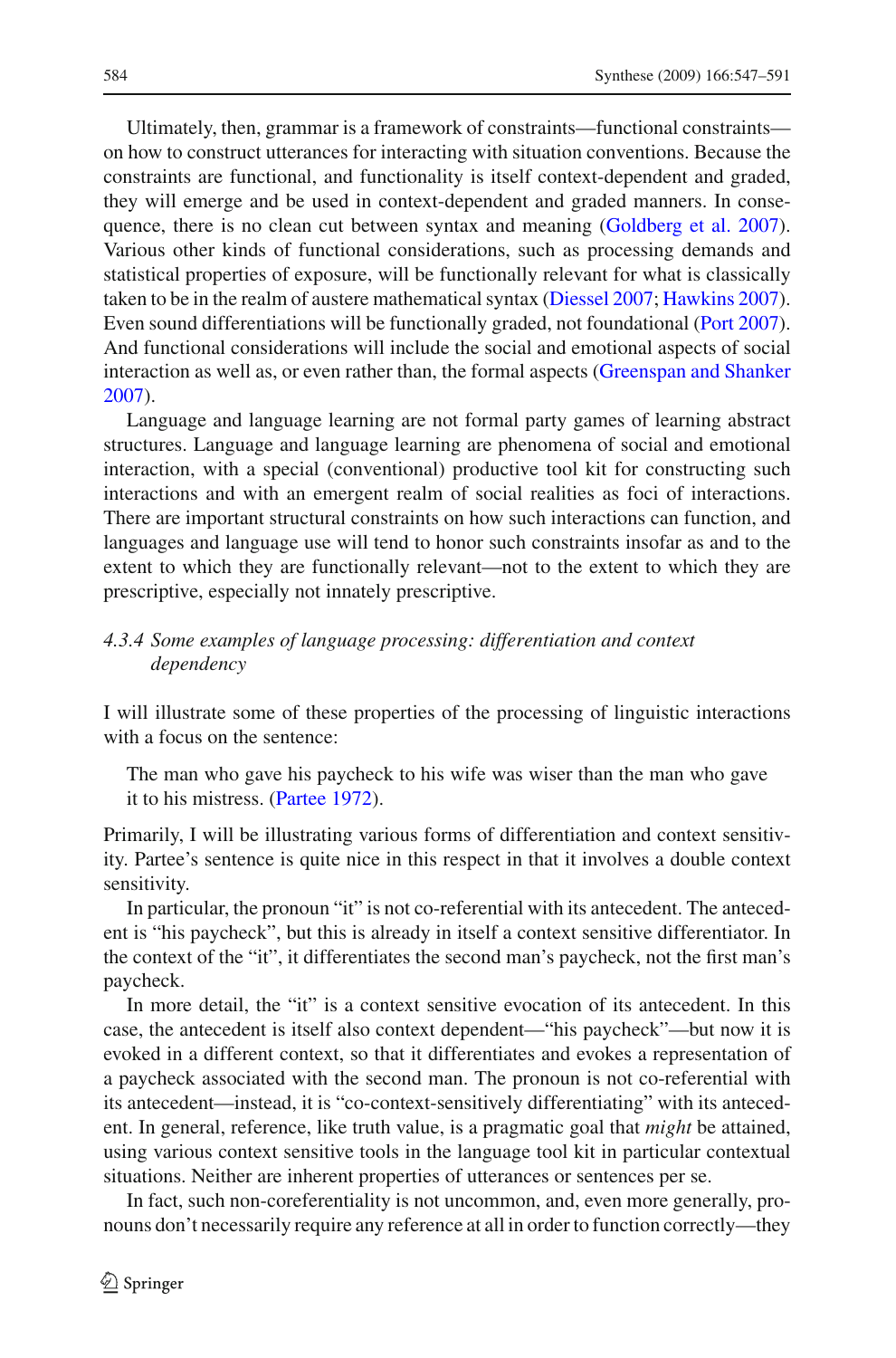can differentiate *indefinite* members of a class, perhaps even *different* indefinite members of a class. Contrast:

John lost *a black pen* yesterday and Bill found *it* today.

With:

*My home* was once in Maryland, but now *it's* in Los Angeles. John thinks *my home* is in Maryland, but Bill thinks *it's* in Los Angeles. We need *a secretary* and we need *her* soon. John couldn't catch *a fish* if *it* jumped into his lap. [\(Partee 1972\)](#page-43-35)

Functioning via differentiation is not limited to pronouns. The opening of the sentence, "the man", differentiates—evokes—a representation of a man. It is a differentiation in the sense that the word apperceptively evokes the *kind* of representation appropriate to the word "man", as differentiated from other kinds of representation.

"The" evokes a claim that there is some particular man, available in some sense in the current (linguistic) situation convention that is being differentiated. Without more context for the utterance of the sentence, it is not clear what man will or could be differentiated. It could be someone being previously discussed, or perhaps someone among a group of men who were being discussed. It could be that only one member (or, perhaps, none) of the audience shares a prior history with the utterer such that they will resolve this differentiation in common, and commonly understood, ways.

Words and phrases are tools. A major kind of tool use is to differentiate, and *sometimes* to attempt to achieve (singular) reference via such differentiation: "The roast beef at table three needs water.<sup> $\frac{40}{40}$  $\frac{40}{40}$  $\frac{40}{40}$ </sup> Reference is a pragmatic achievement, when it is achieved. And at times it is not even part of the goal of the utterance.

And this point holds even for proper names:Which "John" is being referred to? Only context can resolve the referential differentiation. Even the most classic cases, such as "The Empire State Building" succeed in differentiating a particular in almost all contexts only insofar as it is contextually commonly (culturally) understood that this is so. This is about as broad a context dependency as is possible, but the dependency on context is still not absent.<sup>[41](#page-38-1)</sup>

The "paycheck" sentence builds up a relational organization of representations of two men—and constructs the relation "wiser" between them—and does so in ways that are equivalently available to all members of the social situation, assuming that they equivalently share relevant past experiences together—past conversational and non-conversational experiences. Differentiations differentiate within classes of alternatives, and linguistic differentiations can function as social tools primarily within socially shared contexts that provide such classes of alternatives.<sup>42</sup>

<span id="page-38-0"></span><sup>&</sup>lt;sup>40</sup> For extensive discussions of this and related examples, see, e.g., [Nunberg](#page-43-36) [\(1979](#page-43-36)) and [Fauconnier](#page-41-34) [\(1985](#page-41-34)). <sup>41</sup> See [Bickhard](#page-40-8) [\(2003a\)](#page-40-8).

<span id="page-38-2"></span><span id="page-38-1"></span><sup>42</sup> At times, a language use can create a socially shared framework *in virtue* of the use making certain presuppositions about what is shared. Even if such a presupposition is false at the time of the utterance, making that presupposition may evoke in the audience a recognition that it is being made, and thereby create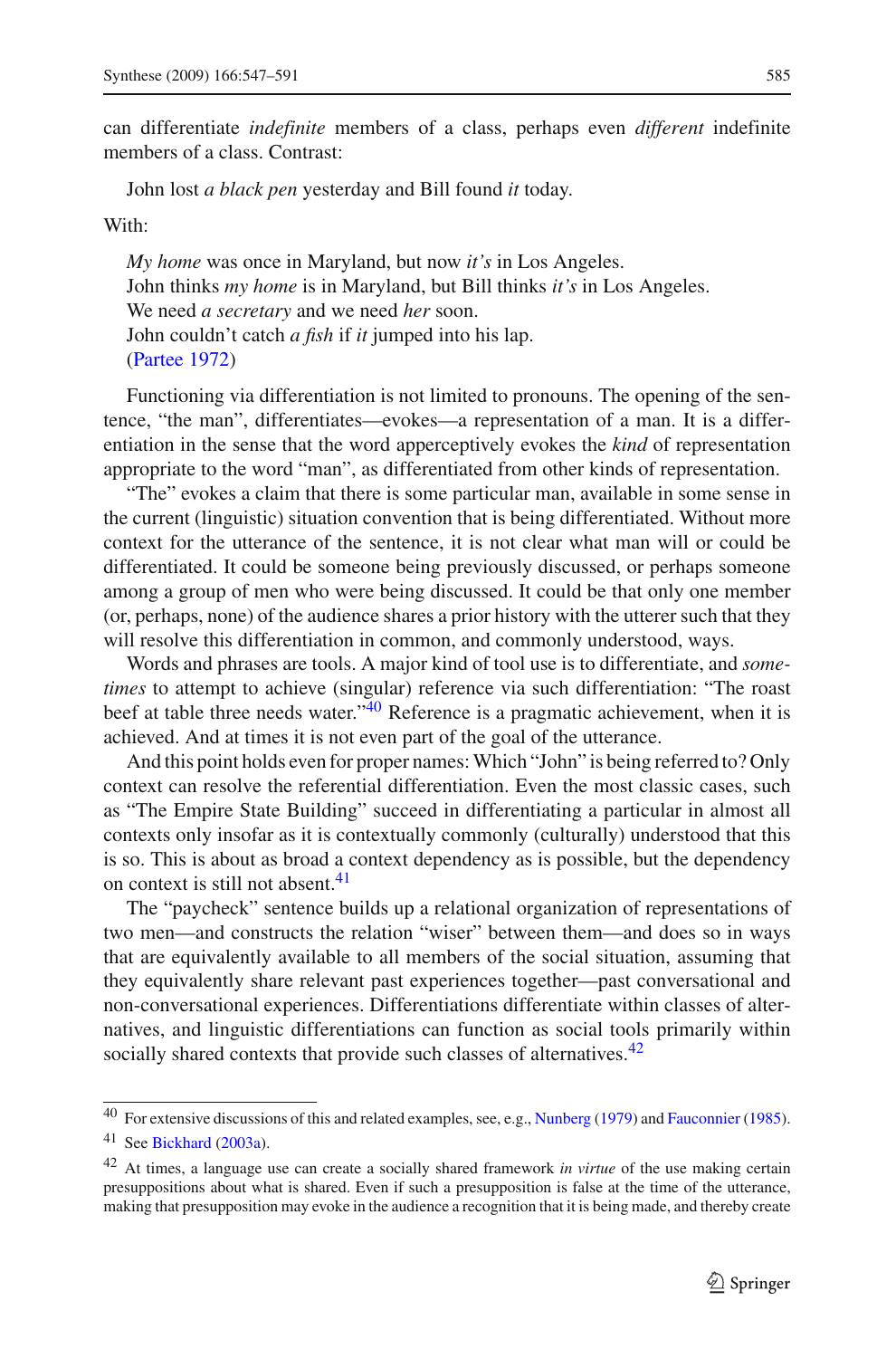Words and phrases are differential evocators of representational apperceptions, and representations are differentiators of the world. Both are context dependent processes, thus the possibility of multiple layers of context sensitive differentiation.

Modeling language understanding in terms of processes of apperceptive differentiation and construction is a more powerful framework than a naming or encoding or denotational framework. The singularities that are assumed in such approaches can be modeled as *successful use* of tools to achieve singular differentiations (though never guaranteed successful). So phenomena that seem consistent with such encoding approaches can always also be handled by the interactive model.

There are many examples, however, including a few listed above, that are at best difficult to account for with(in) an encodingist, Naming, framework—but that are nevertheless *natural* manifestations of apperceptive differentiation and construction, and of the context sensitivities that those entail. Context sensitivity is ubiquitous, not limited to just demonstratives and indexicals. And context sensitivity requires modeling in terms of some sort of "taking into account" of the context to produce the consequences of utterances—it requires interactions with (social) contexts to produce consequent (social) contexts.

Most basically, encodingism is logically incoherent and impossible. This holds just as much for language as for any other kind of phenomena. The impossibility of encodingism together with ubiquitous context sensitivity *forces* some kind of interactive approach[.43](#page-39-0)

# **5 Conclusion**

Issues of representation permeate everywhere in psychological and social phenomena—perception, memory, motivation, learning, emotions, consciousness, language, social ontology, and so on and on—and issues stemming from metaphysical presuppositions of substance versus process extend even further (process metaphysics, processes and boundaries in evolution, rigidity in psychopathology, etc.—topics mostly not explored here). There are good reasons to abandon substance and particle metaphysical frameworks, and to explore process frameworks. A part of that exploration, which has its own strong rationales, is to explore interactive models of representation and cognition, rather than encodingist models. It is to explore the *multiple* kinds of emergent normativity that permeate mentality and social personhood.

We can address the same phenomena in such explorations as before, but they do not look the same. Substance and encoding presuppositions have permeated Western thought for millennia, and attaining a fresh process and interactive view is not easy. But substance and encodingist frameworks are conceptually and empirically bankrupt, and it is time for the process alternative that has been submerged so long to emerge.

Footnote 42 continued

the shared reality being presupposed. This kind of process constitutes a general framework for modeling implicature. See [Bickhard](#page-40-17) [\(1980](#page-40-17)).

<span id="page-39-0"></span><sup>&</sup>lt;sup>43</sup> Functional grammar, speech act theory, conversational analysis, and others, explore important ranges of action and interaction properties of language. But they are all based on underlying assumptions of propositional encodings, and, therefore, do not avoid basic encodingist incoherencies.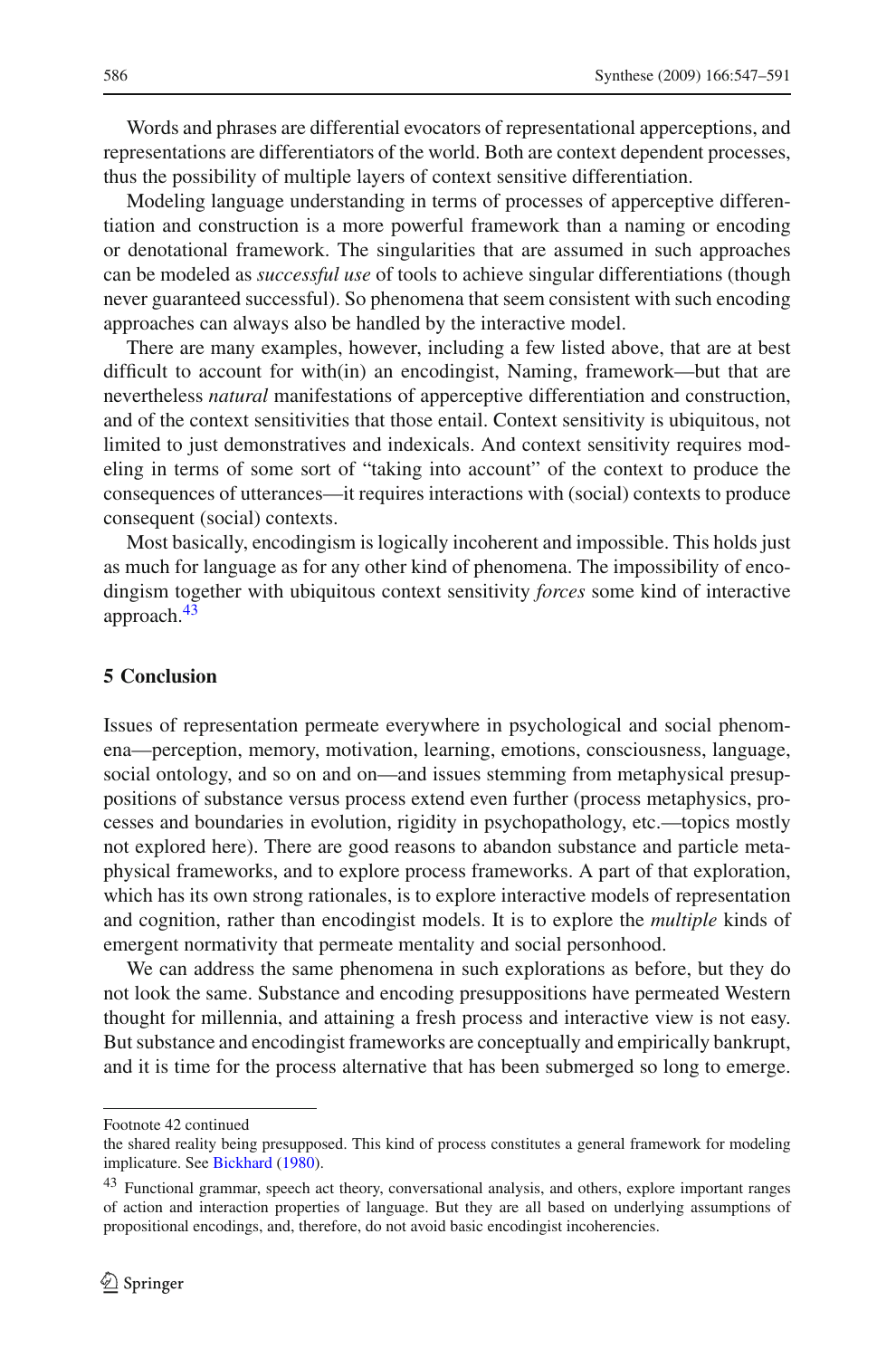Most sciences have already moved to process frameworks, some of them centuries ago. But the introduction of process and action as the framework for understanding mentality was introduced only a little over a century ago by Peirce (Joas [1993](#page-42-32)), and there is still a great deal of exploration to be done. It's about time.

**Acknowledgements** Thanks to Richard Campbell, Cliff Hooker, Alex Levine, Susan Schneider, and Johanna Seibt for very helpful comments on earlier drafts.

#### **References**

- <span id="page-40-3"></span>Aitchison, I. J. R. (1985). Nothing's plenty: The vacuum in modern quantum field theory. *Contemporary Physics, 26*(4), 333–391.
- <span id="page-40-2"></span>Aitchison, I. J. R., & Hey, A. J. G. (1989). *Gauge theories in particle physics*. Bristol, England: Adam Hilger.
- <span id="page-40-12"></span>Allen, J. (2007). Stepping off the pendulum: Why only a thoroughly action based approach can fully transcend the nativist-empiricist epicycles and ground mind in the natural world. Interactivist Summer Institute, The American University of Paris, May 29, 2007.
- <span id="page-40-0"></span>Belsey, A. (1995). Matter. In T. Honderich (Ed.), *The Oxford companion to philosophy* (p. 539). Oxford: Oxford University Press.
- Bickhard, M. H. (1980). *Cognition, convention, and communication*. New York: Praeger Publishers.
- <span id="page-40-18"></span><span id="page-40-17"></span>Bickhard, M. H. (1987). The social nature of the functional nature of language. In M. Hickmann (Ed.), *Social and functional approaches to language and thought* (pp. 39–65). New York: Academic.
- <span id="page-40-6"></span>Bickhard, M. H. (1993). Representational content in humans and machines. *Journal of Experimental and Theoretical Artificial Intelligence, 5*, 285–333.
- <span id="page-40-19"></span>Bickhard, M. H. (1995). Intrinsic constraints on language: Grammar and hermeneutics. *Journal of Pragmatics, 23*, 541–554.
- <span id="page-40-14"></span>Bickhard, M. H. (2000a). Information and representation in autonomous agents. *Journal of Cognitive Systems Research, 1*, 65–75. [http://www.elsevier.nl.](http://www.elsevier.nl)
- <span id="page-40-9"></span>Bickhard, M. H. (2000b). Motivation and emotion: An interactive process model. In R. D. Ellis & N. Newton (Eds.), *The Caldron of Consciousness* (pp. 161–178). J. Benjamins.
- <span id="page-40-1"></span>Bickhard,M. H. (2000c). Emergence. In P. B. Andersen, C. Emmeche, N. O. Finnemann, & P. V. Christiansen (Eds.), *Downward causation* (pp. 322–348). Aarhus, Denmark: University of Aarhus Press.
- <span id="page-40-13"></span>Bickhard, M. H. (2002). Critical principles: On the negative side of rationality. *New Ideas in Psychology, 20*, 1–34.
- <span id="page-40-8"></span>Bickhard, M. H. (2003a). Some notes on internal and external relations and representation. *Consciousness & Emotion, 4*(1), 101–110.
- <span id="page-40-10"></span>Bickhard, M. H. (2003b). An integration of motivation and cognition. In L. Smith, C. Rogers, & P. Tomlinson (Eds.), *Development and motivation: Joint perspectives* (pp. 41–56). Leicester: British Psychological Society, Monograph Series II.
- <span id="page-40-4"></span>Bickhard, M. H. (2003c). Variations in variation and selection: The ubiquity of the variation-and-selective retention ratchet in emergent organizational complexity, Part II: Quantum field theory. *Foundations of Science, 8*(3), 283–293.
- <span id="page-40-5"></span>Bickhard, M. H. (2004a). Process and emergence: Normative function and representation. *Axiomathes– An International Journal in Ontology and Cognitive Systems, 14*, 135–169. Reprinted from: Bickhard, M. H. (2003). Process and emergence: Normative function and representation. In J. Seibt (Ed.), *Process theories: Cross disciplinary studies in dynamic categories*(pp. 121–155). Dordrecht: Kluwer Academic.
- <span id="page-40-16"></span>Bickhard, M. H. (2004b). The social ontology of persons. In J. I. M. Carpendale & U. Muller (Eds.), *Social interaction and the development of knowledge* (pp. 111–132). Mahwah, NJ: Erlbaum.
- <span id="page-40-15"></span>Bickhard, M. H. (2005). Consciousness and reflective consciousness. *Philosophical Psychology, 18*(2), 205–218.
- <span id="page-40-11"></span>Bickhard, M. H. (2006). Developmental normativity and normative development. In L. Smith & J. Voneche (Eds.), *Norms in human development* (pp. 57–76). Cambridge: Cambridge University Press.
- <span id="page-40-20"></span>Bickhard, M. H. (2007). Language as an interaction system. *New Ideas in Psychology, 25*(2), 171–187.
- <span id="page-40-7"></span>Bickhard, M. H. (forthcoming-a). Interactivism. In P. Calvo & J. Symons (Eds.), *Routledge companion to the philosophy of psychology*. London: Routledge.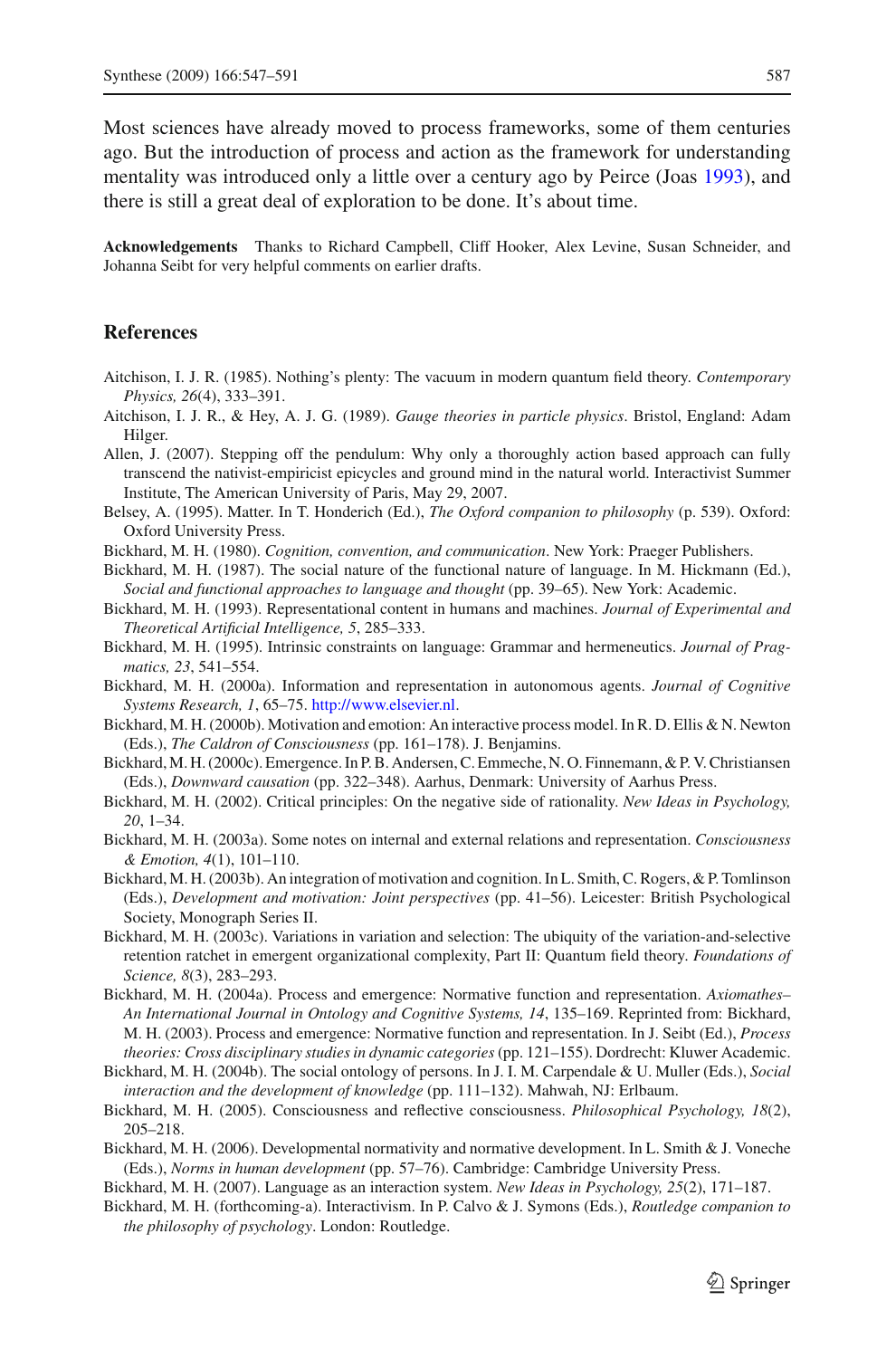- <span id="page-41-11"></span>Bickhard, M. H. (forthcoming-b). Interactive knowing: The metaphysics of intentionality. In R. Poli, J. Seibt, & J. Symons (Eds.), *Theory and applications of ontology*. Dordrecht: Kluwer
- <span id="page-41-31"></span>Bickhard, M. H. (forthcoming-c). Social ontology as convention. *Topoi*.
- <span id="page-41-5"></span>Bickhard, M. H. (in preparation). *The whole person: Toward a naturalism of persons—contributions to an ontological psychology*.
- <span id="page-41-32"></span>Bickhard, M. H., & Campbell, R. L. (1992). Some foundational questions concerning language studies: With a focus on categorial grammars and model theoretic possible worlds semantics. *Journal of Pragmatics, 17(5/6)*, 401–433.
- <span id="page-41-30"></span>Bickhard, M. H., & Campbell, R. L. (1996). Topologies of learning and development. *New Ideas in Psychology, 14*(2), 111–156.
- <span id="page-41-27"></span>Bickhard, M. H., Richie, D. M. (1983). *On the nature of representation: A case study of James Gibson's theory of perception*. New York: Praeger Publishers.
- <span id="page-41-4"></span>Bickhard, M. H., & Terveen, L. (1995). *Foundational issues in artificial intelligence and cognitive science: Impasse and solution.* Elsevier Scientific.
- <span id="page-41-7"></span>Brown, H. R., & Harré, R. (1988). *Philosophical foundations of quantum field theory*. Oxford: Oxford University Press.
- <span id="page-41-1"></span>Butchvarov, P. (1999). Substance. In R. Audi (Ed.), *The Cambridge dictionary or philosophy* (p. 887). Cambridge: Cambridge University Press.
- <span id="page-41-12"></span>Campbell, D. T. (1974). Evolutionary Epistemology. In P. A. Schilpp (Ed.), *The philosophy of Karl Popper* (pp. 413–463). LaSalle, IL: Open Court.
- <span id="page-41-13"></span>Campbell, D. T. (1990). Levels of organization, downward causation, and the selection-theory approach to evolutionary epistemology. In G. Greenberg & E. Tobach (Eds.), *Theories of the evolution of knowing* (pp. 1–17). Hillsdale, NJ: Erlbaum.
- Campbell, R. J. (1992). *Truth and historicity*. Oxford.
- <span id="page-41-6"></span><span id="page-41-0"></span>Campbell, R. J., & Bickhard, M. H. (in preparation). Physicalism, emergence, and downward causation.
- <span id="page-41-23"></span>Campbell, R. L., & Bickhard, M. H. (1986). *Knowing levels and developmental stages*. Contributions to Human Development. Basel, Switzerland: Karger.
- <span id="page-41-8"></span>Cao, T. Y. (1999). *Conceptual foundations of quantum field theory*. Cambridge: Cambridge, Press.
- <span id="page-41-25"></span>Carlson, N. R. (2000). *Physiology of behavior* (7th ed.). Boston: Allyn and Bacon.
- <span id="page-41-2"></span>Chang, C. C., & Keisler, H. J. (1990). *Model theory*. North Holland.
- <span id="page-41-24"></span>Chapman, M. (1988). *Constructive evolution: Origins and development of Piaget's thought*. Cambridge: Cambridge University Press.
- <span id="page-41-14"></span>Christensen, W. D., & Bickhard, M. H. (2002). The process dynamics of normative function. *Monist, 85*(1), 3–28.
- <span id="page-41-28"></span>Christopher, J. C., & Bickhard, M. H. (2007). Culture, self and identity: Interactivist contributions to a metatheory for cultural psychology. *Culture & Psychology, 13*(3), 259–295.
- <span id="page-41-9"></span>Clifton, R. (1996). *Perspectives on quantum reality*. Kluwer Academic.
- Cummins, R. (1996). *Representations, targets, and attitudes*. Cambridge, MA: MIT Press.
- <span id="page-41-22"></span><span id="page-41-10"></span>Davies, P. C. W. (1984). Particles do not exist. In S. M. Christensen (Ed.), *Quantum theory of gravity* (pp. 66–77). Bristol, England: Adam Hilger.
- <span id="page-41-33"></span>Diessel, H. (2007). Frequency effects in language acquisition, language use, and diachronic change. *New Ideas in Psychology, 25*(2), 108–127.
- Doyle, J. (1985). Circumscription and implicit definability. *Journal of Automated Reasoning, 1*, 391–405.
- <span id="page-41-21"></span><span id="page-41-3"></span>Dretske, F. I. (1988). *Explaining behavior*. Cambridge, MA: MIT Press.
- <span id="page-41-34"></span>Fauconnier, G. (1985). *Mental spaces*. Cambridge, MA: MIT Press.
- <span id="page-41-18"></span>Fodor, J. A. (1981). The present status of the innateness controversy. In J. Fodor (Ed.), *Representations* (pp. 257–316). Cambridge: MIT Press.
- <span id="page-41-29"></span>Fodor, J. A. (1987). A situated grandmother? *Mind and Language, 2*, 64–81.
- <span id="page-41-15"></span>Fodor, J. A. (1990a). *A theory of content and other essays*. Cambridge, MA: MIT Press.
- <span id="page-41-16"></span>Fodor, J. A. (1990b). Information and representation. In P. P. Hanson (Ed.), *Information, language, and cognition* (pp. 175–190). Vancouver: University of British Columbia Press.
- <span id="page-41-17"></span>Fodor, J. A. (1991). Replies. In B. Loewer & G. Rey (Eds.), *Meaninig in mind: Fodor and his critics* (pp. 255–319). Oxford: Blackwell.
- <span id="page-41-19"></span>Fodor, J. A. (1998). *Concepts: Where cognitive science went wrong*. Oxford.
- <span id="page-41-20"></span>Fodor, J. A. (2003). *Hume variations*. Oxford.
- <span id="page-41-26"></span>Fodor, J. A., & Pylyshyn, Z. (1981). How direct is visual perception?: Some reflections on Gibson's ecological approach. *Cognition, 9*, 139–196.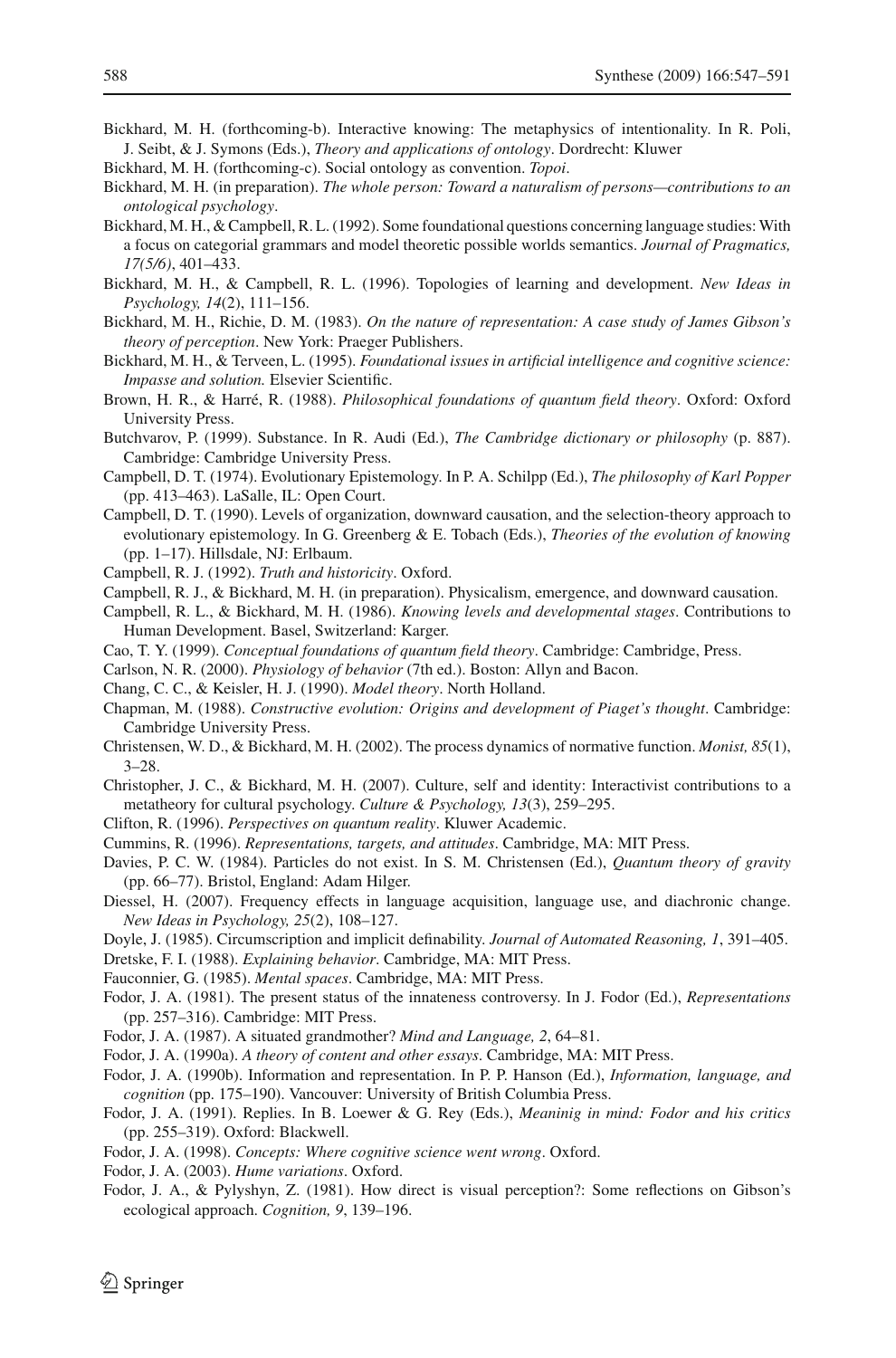<span id="page-42-23"></span>Gibson, J. J. (1966). *The senses considered as perceptual systems*. Boston: Houghton Mifflin.

- <span id="page-42-24"></span>Gibson, J. J. (1977). The theory of affordances. In R. Shaw & J. Bransford (Eds.), *Perceiving, acting and knowing* (pp. 67–82). Hillsdale, NJ: Erlbaum.
- Gibson, J. J. (1979). *The ecological approach to visual perception*. Boston: Houghton Mifflin.
- <span id="page-42-25"></span><span id="page-42-19"></span>Gibson, R. F. (2004). Quine's behaviorism cum empiricism. In R. F. Gibson (Ed.), *The Cambridge companion to quine* (pp. 181–199). Cambridge: Cambridge University Press.
- <span id="page-42-1"></span>Gill, M-L. (1989). *Aristotle on substance*. Princeton.
- <span id="page-42-20"></span>Glock, H.-J. (1996). Necessity and normativity. In H. Sluga & D. G. Stern (Eds.), *The Cambridge companion to wittgenstein* (pp. 198–225). Cambridge: Cambridge University Press.
- <span id="page-42-21"></span>Glock, H.-J. (2003). *Quine and Davidson on language, thought, and reality*. Cambridge.
- <span id="page-42-29"></span>Goldberg, A. E., Casenhiser, D., & White, T. R. (2007). Constructions as categories of language. *New Ideas in Psychology, 25*(2), 70–86.
- <span id="page-42-2"></span>Graham, D. W. (1997). Heraclitus' criticism of ionian philosophy. In C. C. W. Taylor (Ed.), *Oxford studies in ancient philosophy* (Vol. XV, pp. 1–50). Oxford: Oxford University Press.
- <span id="page-42-3"></span>Graham, D. W. (2006). *Explaining the cosmos*. Princeton, NJ: Princeton University Press.
- <span id="page-42-31"></span>Greenspan, S., & Shanker, S. (2007). The developmental pathways leading to pattern recognition, joint attention, language, and cognition. *New Ideas in Psychology, 25*(2), 128–142.
- <span id="page-42-0"></span>Guthrie, W. K. C. (1965). *A history of greek philosophy II: The presocratic tradition from parmenides to democritus*. Cambridge: Cambridge University Press.
- <span id="page-42-7"></span>Hale, B., & Wright, C. (2000). Implicit definition and the a priori. In P. Boghossian & C. Peacocke (Eds.), *New essays on the a priori* (pp. 286–319). Oxford: Oxford University Press.
- <span id="page-42-13"></span>Halvorson, H., & Clifton, R. (2002). No place for particles in relativistic quantum theories? *Philosophy of Science, 69*(1), 1–28.
- <span id="page-42-30"></span>Hawkins, J. A. (2007). Processing typology and why psychologists need to know about it. *New Ideas in Psychology, 25*(2), 87–107.
- <span id="page-42-5"></span>Hilbert, D. (1971). *The foundations of geometry*. La Salle: Open Court.
- <span id="page-42-14"></span>Huggett, N. (2000). Philosophical foundations of quantum field theory. *The British Journal for the Philosophy of Science, 51*(supplement), 617–637.
- <span id="page-42-16"></span>Huggett, N., & Weingard, R. (1996). Critical review: Paul Teller's interpretive introduction to quantum field theory. *Philosophy of Science, 63*, 302–314.
- <span id="page-42-4"></span>Hume, D. (1978). *A treatise of human nature*. Index by L. A. Selby-Bigge; Notes by P. H. Nidditch. Oxford.
- <span id="page-42-18"></span>Hylton, P. (1990). *Russell, idealism, and the emergence of analytic philosophy*. Oxford: Oxford University Press.
- <span id="page-42-32"></span>Joas, H. (1993). American pragmatism and German thought: A history of misunderstandings. In H. Joas (Ed.), *Pragmatism and social theory* (pp. 94–121). Chicago: University of Chicago Press.
- <span id="page-42-27"></span>Kaplan, D. (1979). On the logic of demonstratives. In P. French, T. Uehling, Jr., & H. Wettstein (Eds.), *Contemporary perspectives in the philosophy of language* (pp. 401–412). Minneapolis: Minnesota University Press.
- <span id="page-42-28"></span>Kaplan, D. (1989). Demonstratives: An essay on semantics, logic, metaphysics, and epistemology of demonstratives and other indexicals. In J. Allmog, J. Perry, & H. Wettstein (Eds.), *Themes from Kaplan* (pp. 481–563). Oxford University Press.
- <span id="page-42-9"></span>Kim, J. (1991). Epiphenomenal and supervenient causation. In D. M. Rosenthal (Ed.), *The nature of mind* (pp. 257–265). Oxford University Press.
- <span id="page-42-17"></span>Kim, J. (1993). *Supervenience and mind*. Cambridge: Cambridge University Press.
- <span id="page-42-11"></span>Kim, J. (1998). *Mind in a physical world*. MIT.
- <span id="page-42-12"></span>Kim, J. (2005). *Physicalism, or something near enough*. Princeton, NJ: Princeton University Press.
- Kneale, W., & Kneale, M. (1986). *The development of logic*. Oxford: Clarendon.
- <span id="page-42-8"></span><span id="page-42-6"></span>Kolaitis, Ph. G. (1990). Implicit definability on finite structures and unambiguous computations. In *Proc. 5th IEEE LICS* (pp. 168–180).
- <span id="page-42-15"></span>Kuhlmann, M., Lyre, H., & Wayne, A. (2002). *Ontological aspects of quantum field theory*. River Edge, NJ: World Scientific.
- <span id="page-42-22"></span>Levine, A., & Bickhard, M. H. (1999). Concepts: Where fodor went wrong. *Philosophical Psychology, 12*(1), 5–23.
- <span id="page-42-26"></span><span id="page-42-10"></span>Lewis, D. K. (1969). *Convention*. Cambridge, MA: Harvard University Press.
- McLaughlin, B. P. (1992). The rise and fall of British emergentism. In A. Beckermann, H. Flohr, & J. Kim (Eds.), *Emergence or reduction? Essays on the prospects of nonreductive physicalism* (pp. 49–93). Berlin: Walter de Gruyter.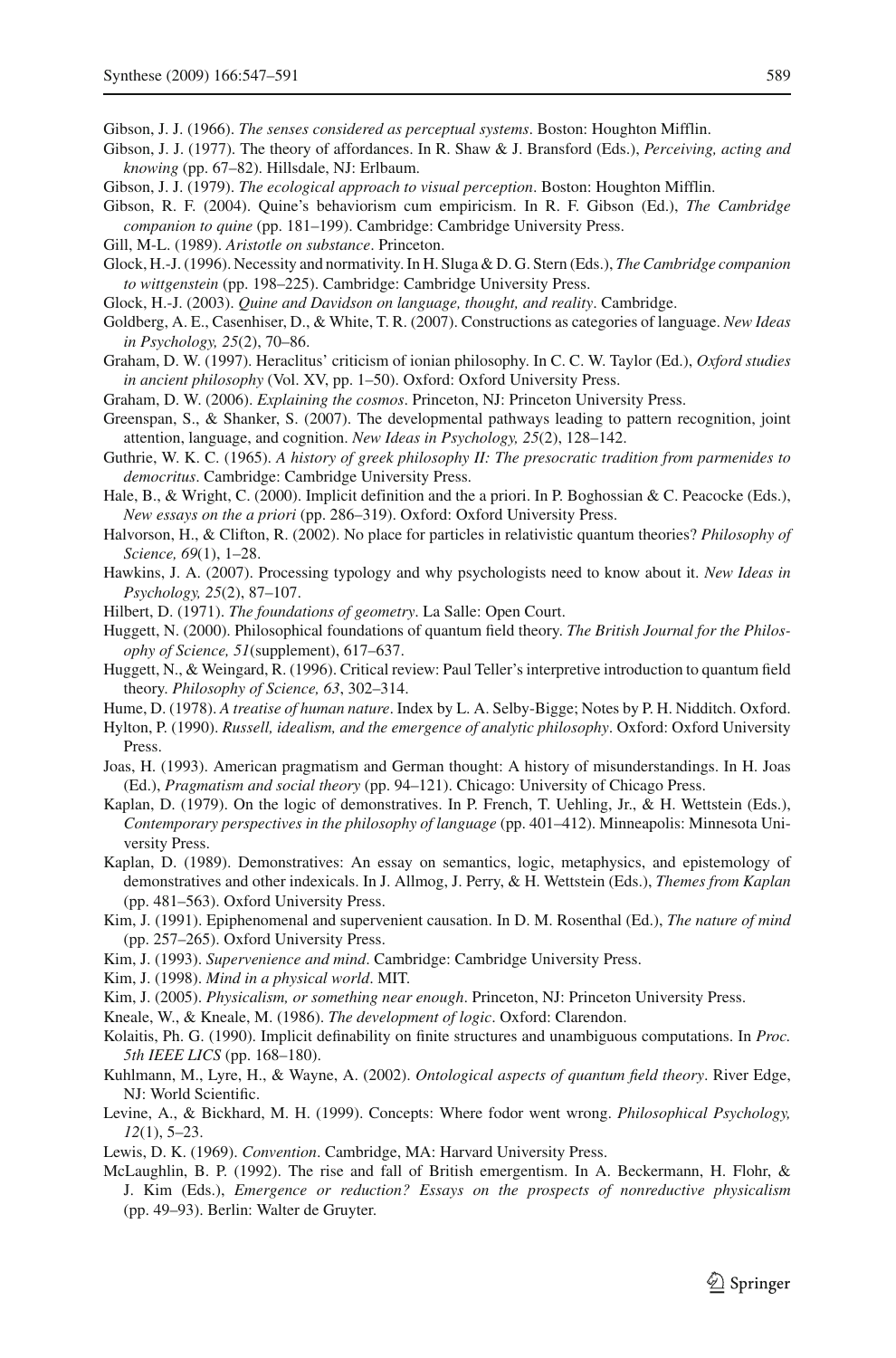- <span id="page-43-18"></span>McLaughlin, B. P., & Bennett, K. (2005). Supervenience. *Stanford encyclopedia of philosophy*. [http://plato.](http://plato.stanford.edu/entries/supervenience/) [stanford.edu/entries/supervenience/.](http://plato.stanford.edu/entries/supervenience/)
- <span id="page-43-19"></span>Millikan, R. G. (1984). *Language, thought, and other biological categories*. Cambridge, MA: MIT Press.
- <span id="page-43-20"></span>Millikan, R. G. (1993). *White queen psychology and other essays for alice*. Cambridge, MA: MIT Press.
- <span id="page-43-36"></span>Nunberg, G. (1979). The non-uniqueness of semantic solutions. *Linguistics and Philosophy, 3*(2), 143–184.
- <span id="page-43-31"></span>O'Regan, J. K., & Noë, A. (2001). A sensorimotor account of vision and visual consciousness. *Behavioral and Brain Sciences, 24*(5), 939–1011.
- <span id="page-43-28"></span>Orenstein, A. (2002). *W. V. Quine*. Princeton.
- <span id="page-43-6"></span>Otero, M. H. (1970). Gergonne on implicit definition. *Philosophy and Phenomenological Research, 30*(4), 596–599.
- <span id="page-43-4"></span>Owens, J. (1978). *The Doctrine of being in the Aristotelian metaphysics* (3rd ed.). Toronto: Pontifical Institute of Medieval Studies.
- <span id="page-43-35"></span>Partee, B. (1972). Opacity, coreference, and pronouns. In D. Davidson & G. Harman (Eds.), *Semantics of natural language* (pp. 415–441). Dordrecht: Reidel.
- <span id="page-43-33"></span>Perry, J. (1993). *The problem of the essential indexical*. Oxford.
- <span id="page-43-29"></span>Piaget, J. (1954). *The construction of reality in the child*. New York: Basic.
- <span id="page-43-22"></span>Piaget, J. (1970). *Genetic epistemology.* New York: Columbia.
- <span id="page-43-30"></span>Piaget, J. (2001). *Studies in reflecting abstraction*. (Ed. and transl. by Robert L. Campbell). Hove, England: Psychology Press.
- <span id="page-43-23"></span>Piattelli-Palmarini, M. (1980). *Language and learning*. Cambridge: Harvard University Press.
- <span id="page-43-24"></span>Popkin, R. (2003). *The history of scepticism*. Oxford: Oxford University Press.
- <span id="page-43-25"></span>Popkin, R. H., & Stroll, A. (2002). *Skeptical philosophy for everyone*. Amherst, NY: Prometheus Books.
- <span id="page-43-34"></span>Port, R. (2007). How are words stored in memory? Beyond phones and phonemes. *New Ideas in Psychology, 25*(2), 143–170.
- <span id="page-43-11"></span>Quine, W. V. O. (1966). Implicit definition sustained. In W. V. O. Quine (Ed.), *The ways of paradox* (pp. 195–198). New York: Random House.
- <span id="page-43-1"></span>Reale, G. (1987). *From the origins to socrates*. Albany: State University of New York Press.
- <span id="page-43-26"></span>Rescher, N. (1980). *Scepticism*. Totowa, NJ: Rowman and Littlefield.
- <span id="page-43-3"></span>Robinson, H. (2004). Substance. *Stanford Encyclopedia of Philosophy*. [http://plato.stanford.edu/entries/](http://plato.stanford.edu/entries/substance/) [substance/.](http://plato.stanford.edu/entries/substance/)
- <span id="page-43-12"></span>Ryder, L. H. (1985). *Quantum field theory*. Cambridge.
- <span id="page-43-32"></span>Schelling, T. C. (1963). *The strategy of conflict*. New York: Oxford University Press.
- <span id="page-43-5"></span>Schurz, G. (1997). *The is-ought problem: An investigation in philosophical logic* (Trends in Logic, V. 1). Kluwer Academic.
- <span id="page-43-14"></span>Sciama, D. W. (1991). The physical significance of the vacuum state of a quantum field. In S. Saunders & H. R. Brown (Eds.), *The philosophy of vacuum* (pp. 137–158), Oxford: Clarendon.
- <span id="page-43-9"></span>Shapiro, S. (1991). *Foundations without foundationalism*. Oxford.
- Shapiro, S. (1997). *Philosophy of mathematics: Structure and ontology*. Oxford.
- <span id="page-43-10"></span><span id="page-43-7"></span>Shapiro, S. (2005a). Higher order logic. In S. Shapiro (Ed.), *The Oxford handbook of philosophy of mathematics and logic* (pp. 751–780). Oxford: Oxford University Press.
- <span id="page-43-8"></span>Shapiro, S. (2005b). *The Oxford handbook of philosophy of mathematics and logic*. Oxford: Oxford University Press.
- <span id="page-43-21"></span>Smith, B. C. (1987). *The correspondence continuum*. Stanford, CA: Center for the Study of Language and Information, CSLI-87-71.
- <span id="page-43-0"></span>Taylor, C. C. W. (1997). Anaxagoras and the atomists. In C. C. W. Taylor (Ed.), *From the beginning to Plato* (pp. 208–243). Routledge.
- <span id="page-43-17"></span>Teller, P. (1992). A contemporary look at emergence. In A. Beckermann, H. Flohr, & J. Kim (Eds.), *Emergence or reduction? essays on the prospects of nonreductive physicalism* (pp. 139–153). Berlin: Walter de Gruyter.
- <span id="page-43-16"></span>Teller, P. (1996). Wave and particle concepts in quantum field theory. In R. Clifton (Ed.), *Perspectives on quantum reality* (pp. 143–154). Dordrecht: Kluwer.
- <span id="page-43-15"></span><span id="page-43-2"></span>Trusted, J. (1999). *The mystery of matter*. New York: St. Martin's Press.
- Weinberg, S. (1977). The search for unity, notes for a history of quantum field theory. *Daedalus, 106*(4), 17–35.
- <span id="page-43-13"></span>Weinberg, S. (1995). *The quantum theory of fields. Foundations*(Vol. 1). Cambridge: Cambridge University Press.
- <span id="page-43-27"></span>Weintraub, R. (1997). *The sceptical challenge*. London: Routledge.